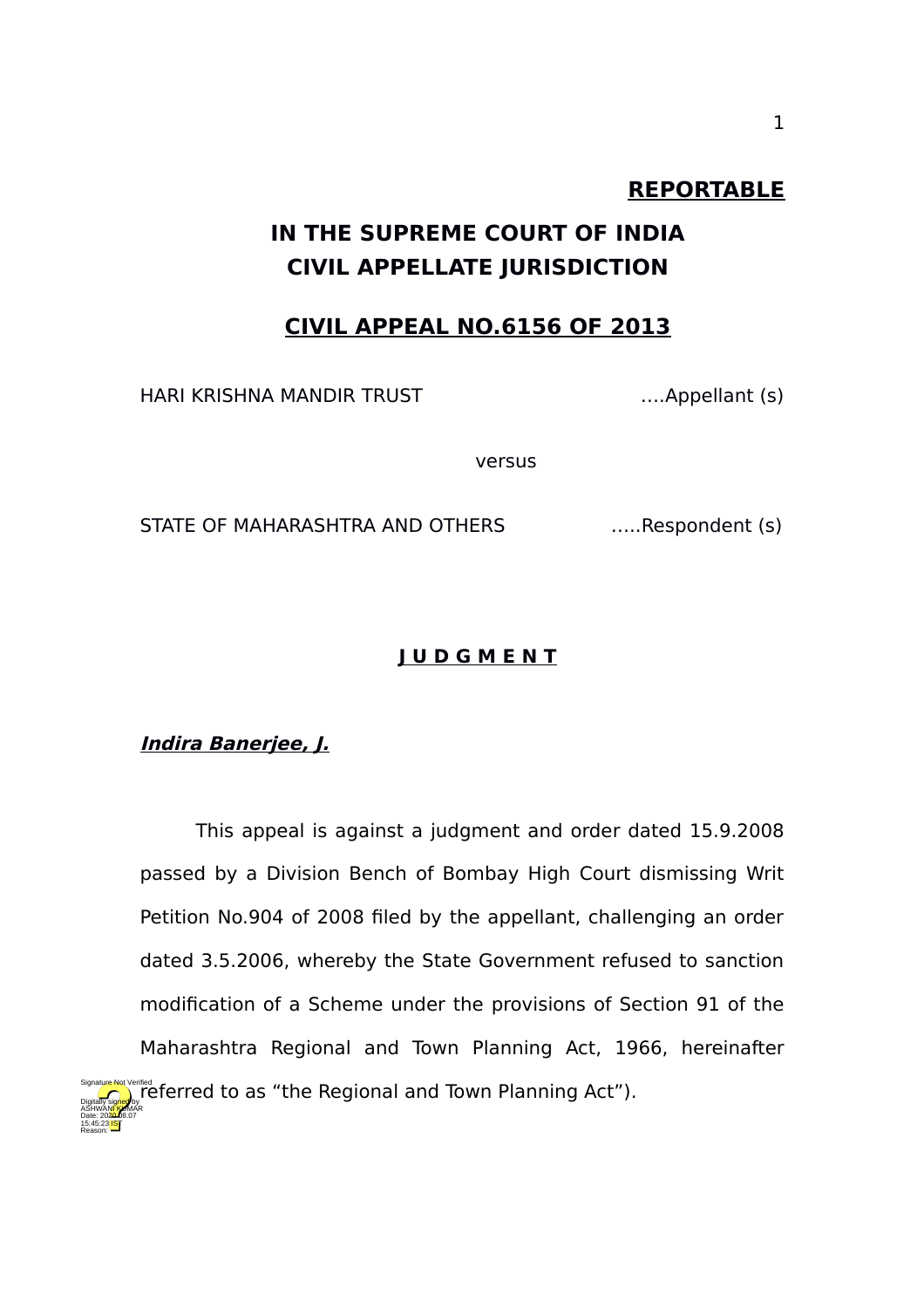2. One Thorat family was the owner of Plot No. 473 in City Survey No. 1092 at Bhamburda in Pune. By a registered deed of conveyance dated 21.12.1956 one Mrs. Krishnabai Gopal Rao Thorat sold the northern part of the plot admeasuring 4910 sq.m. jointly to Swami Dilip Kumar Roy, one of the most eminent disciples of Sri Aurobindo, and Smt. Indira Devi, daughter disciple of Swami Dilip Kumar Roy. The names of Swami Dilip Kumar Roy and Smt. Indira Devi were duly recorded in the relevant revenue records in 1959.

3. Swami Dilip Kumar Roy had moved to Pune to propagate the philosophy of Sri Aurobindo and established the Hare Krishna Mandir with his daughter disciple Smt. Indira Devi, on the land purchased from Mrs. Krishnabai Gopal Rao Thorat.

4. According to the appellants, by an order dated 20.8.1970 of the Pune Municipal Corporation, Plot No. 473 which was originally numbered Survey No.1092, was divided. Final plot No. 473 B was sub divided into 4 plots being plot Nos. 473 B1 comprising an area of 1025 square meters, 473 B2 comprising an area of 603.00 square meters, 473 B3 comprising an area of 2838 square meters and 473 B4, a private road admeasuring 414.14 square meters.

5. Plot No. 473 B1 was owned by Mrs. Kanta Nanda, Plot No. 473 B2 by Mr. Premal Malhotra, and Plot No. 473 B3 by Swami Dilip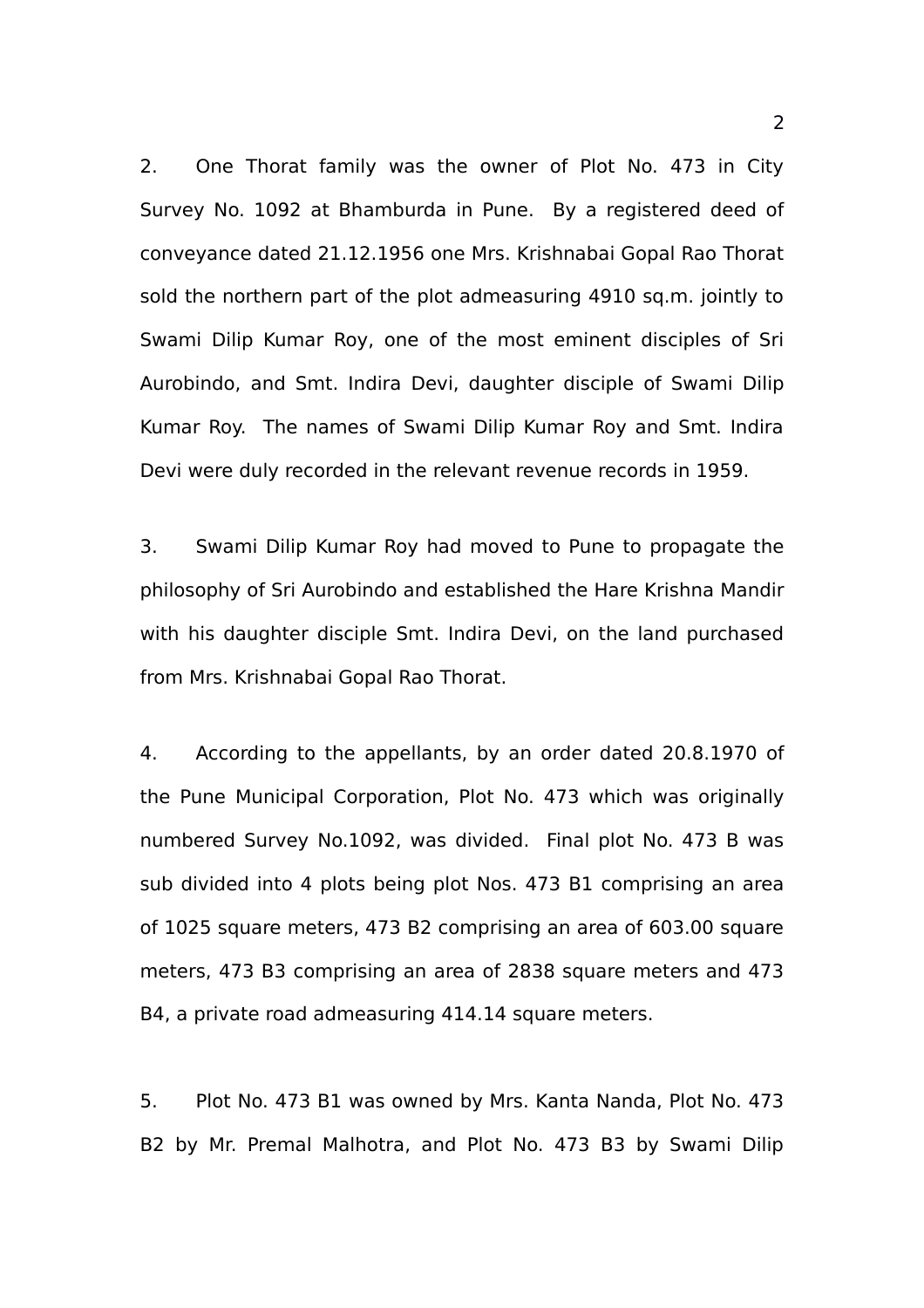Kumar Roy and Smt. Indira Devi. Plot No. 473 B4, which was a vacant plot of land, was shown as an Internal Private Road measuring 444.14 Sq. mtr., in the possession of Swami Dilip Roy and Smt. Indira Devi and the holders of Plot Nos. 473 B1 and 473 B2, namely, Mrs. Kanta Nanda and Mr. Premal Malhotra. It is not in dispute that the Pune Municipal Corporation was not mentioned in the order dated 20.8.1970.

6. On 20.8.1970 the City Survey Officer directed issuance of separate property cards in view of a proposed Development Scheme under the Regional and Town Planning Act which included Final Plot No.473, and an Arbitrator was appointed. The Arbitrator made an Award dated 16.5.1972 directing that the area and ownership of the plots were to be as per entries in the property register.

7. In 1979, the Town Planning Scheme was sanctioned and came into effect. In 'B' Form, Final Plot No.473 was shown to have been divided into five parts with ownership as follows:-

> **473 B1**: Mrs Kanta Nanda **473 B2**: Mr Premal Malhotra **473 B3**: Swami Dilipkumar Roy and Sm. Indira Devi **473 B4**: Open space owned by Swami Dilipkumar Roy and Sm. Indira Devi **Unnumbered**: Road measuring 444.14 sq.mt owned by Pune Municipal Corporation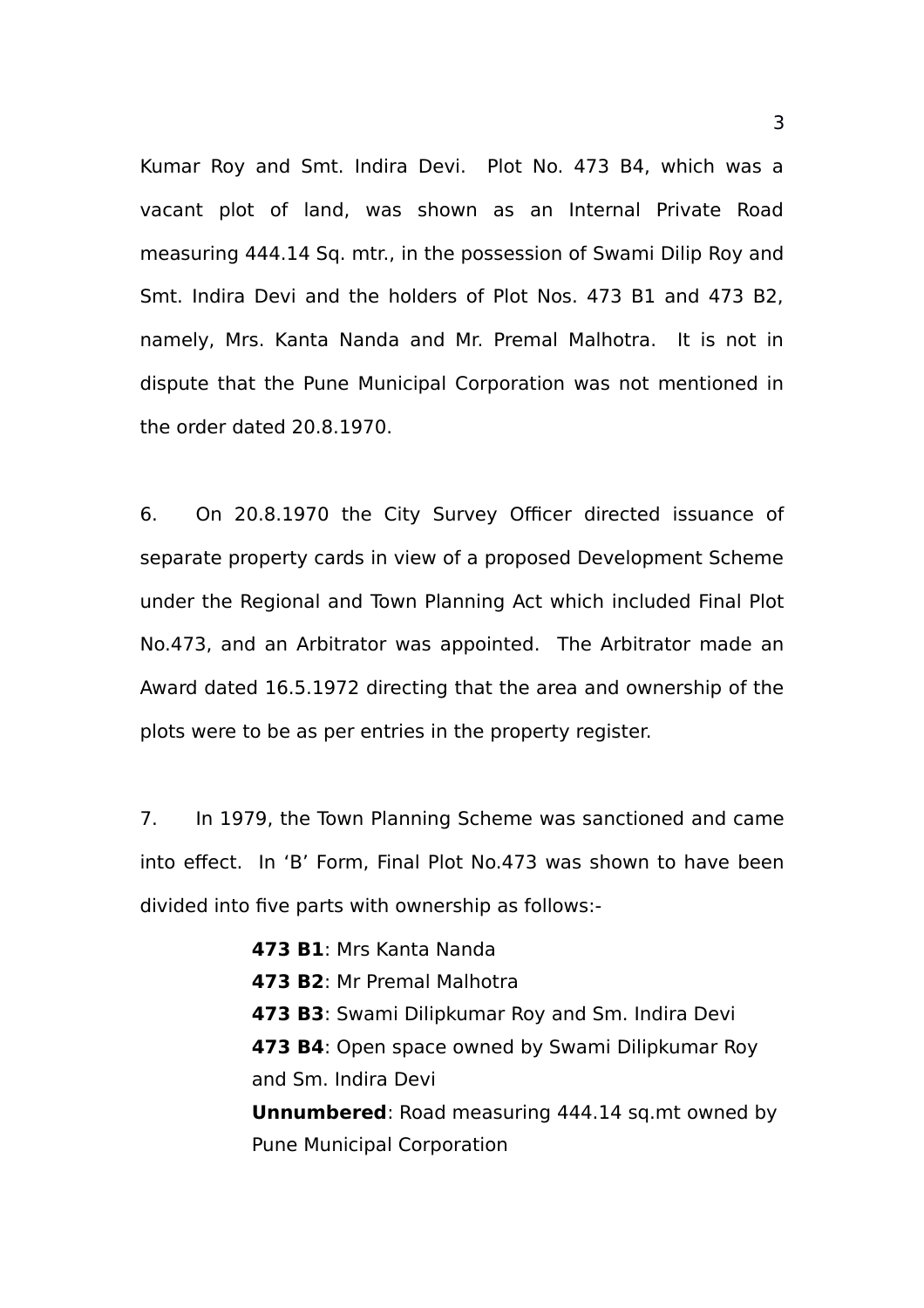8. The appellant contends that the Pune Municipal Corporation by its letters dated 29.6.1996, 4.1.1997 and 18.1.1997 admitted that the internal road had never been acquired by the Pune Municipal Corporation. The Town and Planning Department also admitted that Pune Minicipal Corpotation had wrongly been shown to be owner of said road.

9. By a letter dated 29<sup>th</sup> June, 1996, the City Survey Officer informed the Assistant Engineer, Land and Property of the Pune Municipal Corporation that, as per registered document no. 1429 dated 21.12.1956, Sri Dilip Kumar Roy and Mrs. Indira Devi had purchased, Final Plot No. 473B in Survey Plot No.1092 at Bhamburda, Pune, admeasuring 52,892 sq.f. from Krishnabai Gopal Rai Thorat. Accordingly as per letter number PTI 2325/12/56 of the City Architect, separate property card had been opened on 3.9.1959 and the names of the purchasers recorded.

10. The said letter recorded that as per the office order of the City Architect dated 20.8.1970, Survey Number 1092B was sub divided as follows:-

| S.No. | C.S. No.         | Area (Sq.mtr.)         | <b>Name of the Occupier</b>  |
|-------|------------------|------------------------|------------------------------|
|       | 1092 B/1 1025.00 |                        | Smt. Kanta Nanda             |
| 2.    | 1092 B/2         | 603.00                 | Sri Premal Malhotra          |
| 3.    | 1092 B/3 2838.00 |                        | Shri Dilip Kumar Roy         |
|       |                  |                        | Smt. Indira Devi             |
| 4.    |                  | 1092 B/4 444.00 (Road) | Occupiers of Sr. Nos. 1 to 3 |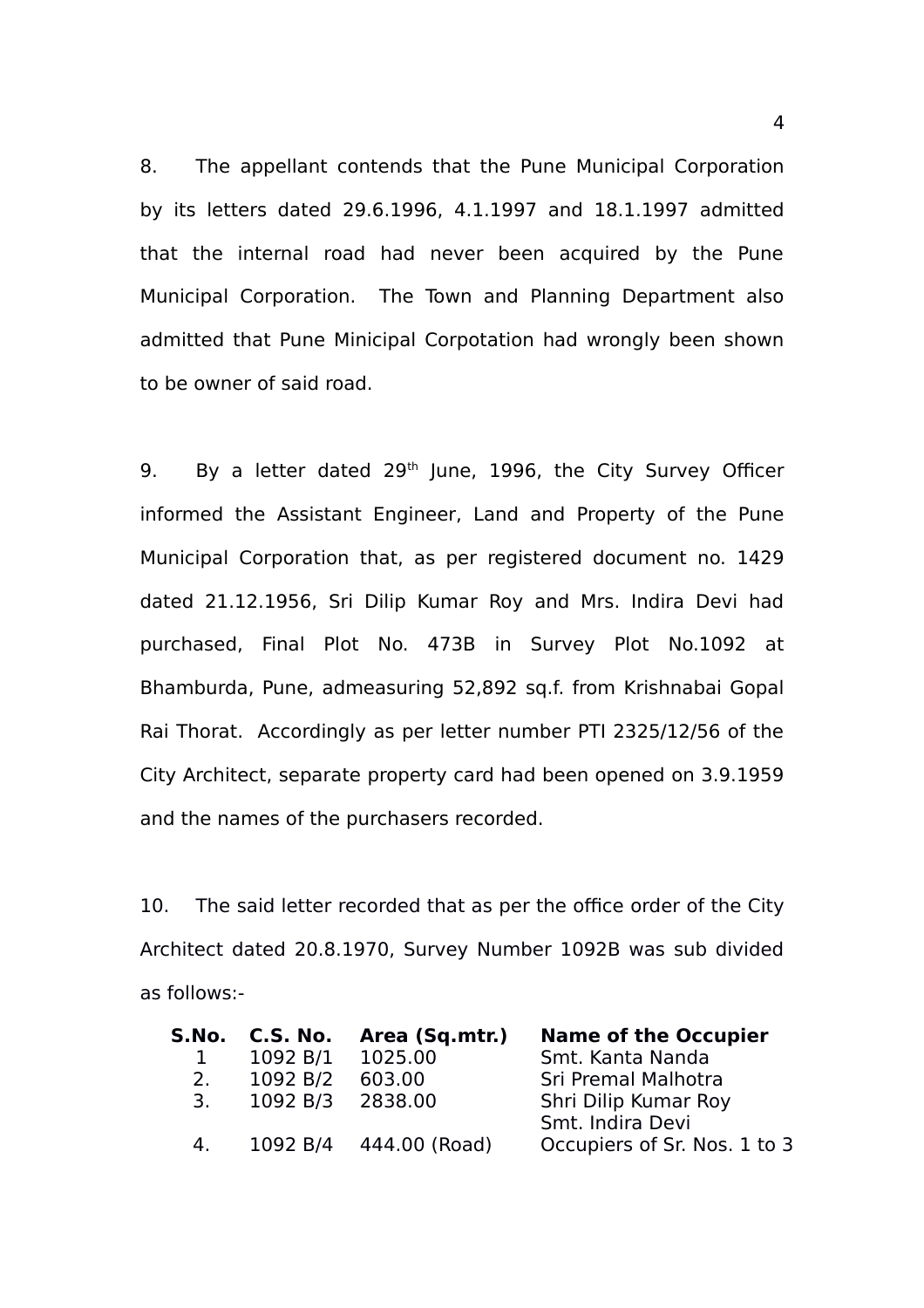11. The City Survey Officer pointed out that the names of the occupiers named above had been confirmed. However, as per Form I approved in Town Plan No. I, Pune, the name of Pune Municipal Corporation had been recorded and/or entered incorrectly. The City Survey Officer recommended initiation of further action, as may be deemed proper, to consider deletion of the name of the Pune Municipal Corporation as holder of the road to enable the office of the City Architect to take further action.

12. By a letter dated 4.1.1997 written in response to a letter dated 4.12.1995, the City Deputy Engineer, Construction Control, Pune Municipal Corporation informed Smt. Indira Devi that the internal road of final plot number 473B had not come into the possession of the Pune Municipal Corporation.

13. By a letter dated 18.1.1997 of the Town Planning and Valuation Department of the State Government at Pune, the Assistant Commissioner (Special), Pune Municipal Corporation was informed that the Government had finally approved Town Planning Scheme No. I, Pune. However, in the approved Town Planning Scheme, Plot No. 473B has been divided into two parts and out of that final plot number, 473B has been sub-divided into four subplots. A road with the width of 15 feet measuring 414.14 sqm. has been shown under the ownership of Pune Municipal Corporation.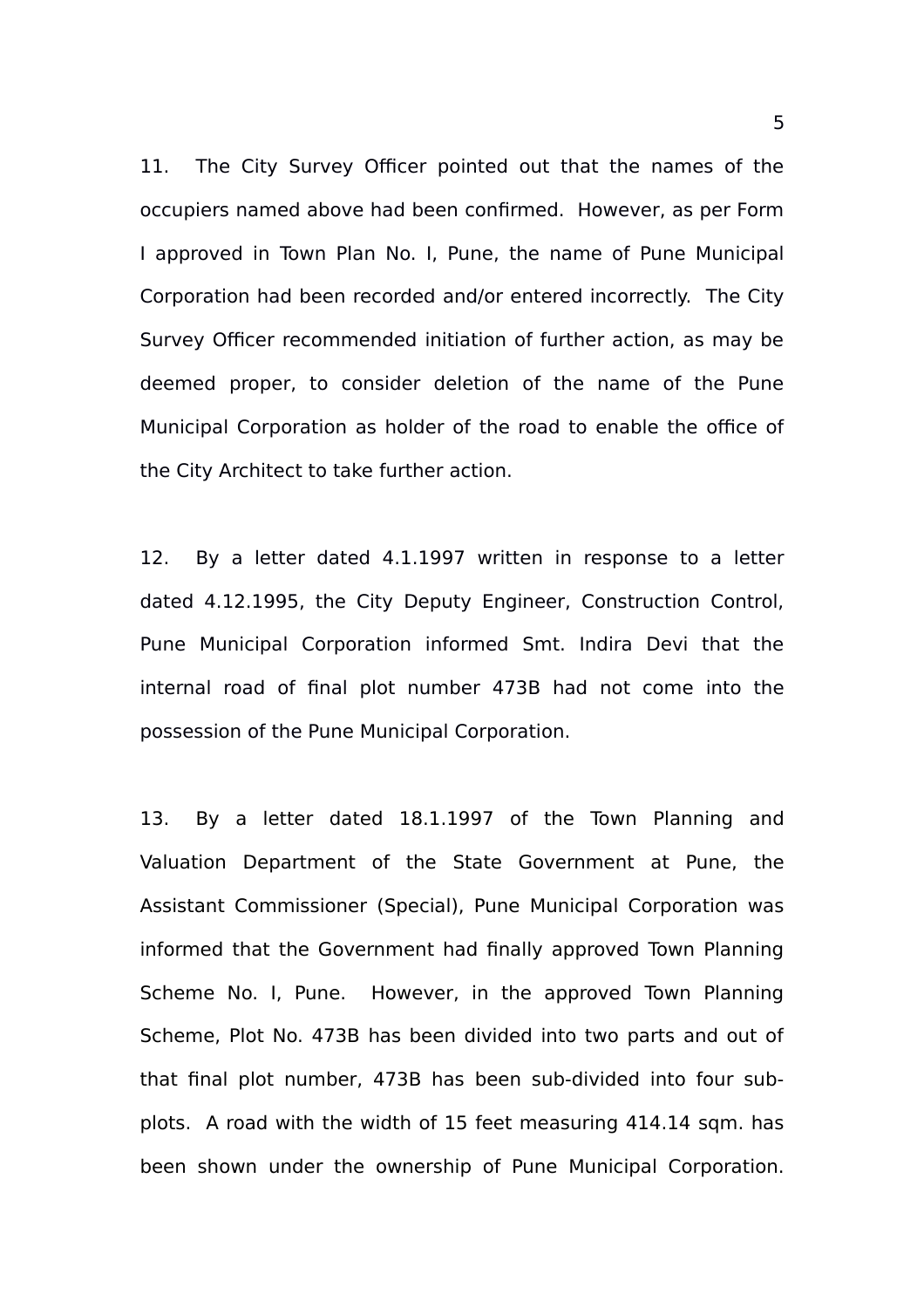However, on inspection, it was observed that there was no road in existence. Final plot number 473B was divided into three plots of land and one separate plot of land shown as open vacant premises. A layout was prepared and approved by the City Engineer.

14. On 12.3.1997, Smt. Indira Devi executed a registered trust deed constituting the appellant trust and transferred FP 473-B3 and the internal road to the appellant trust. The appellant trust wrote a letter to the State Government requesting the State Government to correct the wrong entry in the name of Pune Municipal Corporation in the B Form.

15. On 25.4.2000, an order number TPS1697/1271/CR70/ 20000/UD-13 was passed by the Urban Development Department, Government of Maharashtra. The said order is extracted hereinbelow for convenience: -

"Whereas, Town Planning Scheme Pune No.1 (First variation) has been sanctioned by the State Government vide Notification, Urban Development Department No. TPS 1879/1064/UD-7 dated 5.7.1979 and the same has come into force with effect from 15.8.1979 (hereinafter referred to as "the said Scheme').

And whereas, in the said Scheme Final Plot No. 473B has been subdivided as 473B-1, 473B-2, 473B-3 473B-4 and internal layout road (area 444.14 sqmtr.) (hereinafter referred to as "the said road").

And whereas the owner of the final plot no. 473B-2 and 473B-3 has requested Government to direct the Pune Municipal Corporation (hereinafter referred to as "the said Corporation") to vary the said Scheme to delete the said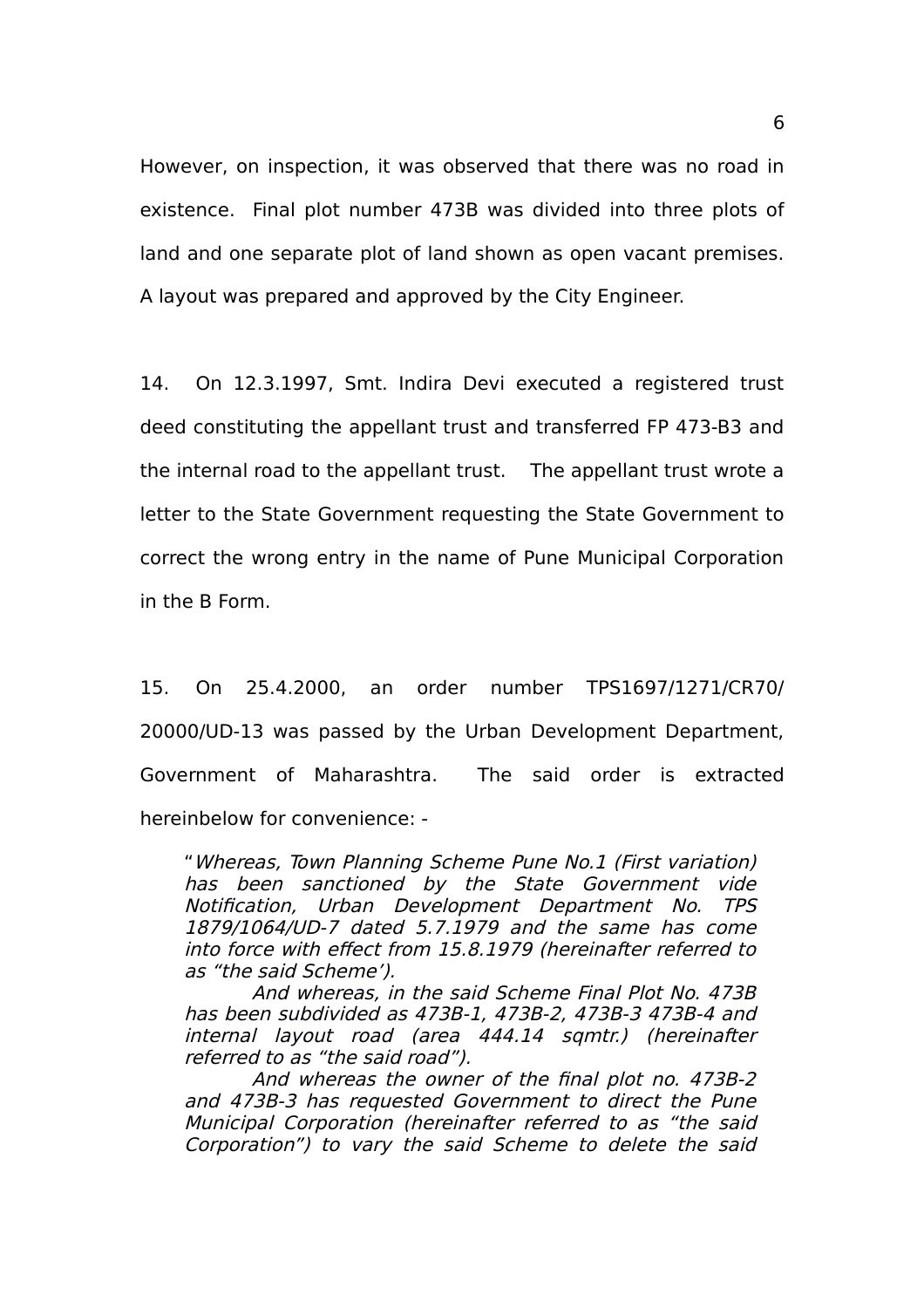road and include the area in adjacent Final Plot No. 473B-2 to 473B-4 as per site conditions.

And whereas, the Director to Town Planning vide his letter No. TPS No.I/FP 473B/Shivajinagar/TPV-I/10420 dated 20.3.98 also informed that as per site condition it is not feasible for the said corporation to construct the said road;

And whereas, considering all these facts, the Government of Mahrashtra is satisfied that it is necessary to vary the said scheme under Section 91 of the Maharashtra Regional and Town Planning Act, 1966 (hereinafter referred to as the "said Act") to delete the said road and merge the area in adjacent plots and said variation required to be made is not of a substantial nature;

Now, therefore, the Government of Maharashtra hereby directs the said Corporation to undertake the variation to the said Scheme under sub-section (2) of Section 91 of the said Act in respect of the following:-

a) The said Corporation in accordance with provision contained in Section 91 of the said act shall undertake variation to the said Scheme to merge the said road area in Final Plot No. 473B-2 to 473B-4 and effect consequential changes in the area of these final plot numbers.

b) The said Corporation shall accordingly prepare and publish and draft variation as per provision laid down in subsection (2) of Section 91 of the said Act.

By order and in the name of the Governor of Maharashtra."

16. By a letter dated 23.10.2002, the Additional Municipal Corporation Commissioner, Pune Municipal Corporation informed the Secretary, Urban Development Department, Government of Maharashtra that the Town Planning Scheme No. I in respect of Plot number 473B had been given effect without any change in the boundaries of the plot. The plot had been divided into two large plots, one of which had been further sub-divided. **The area of ownership of the plot was to be as per entries in the property register.** In the said letter it has categorically been stated that it was necessary to confirm the area of final plot number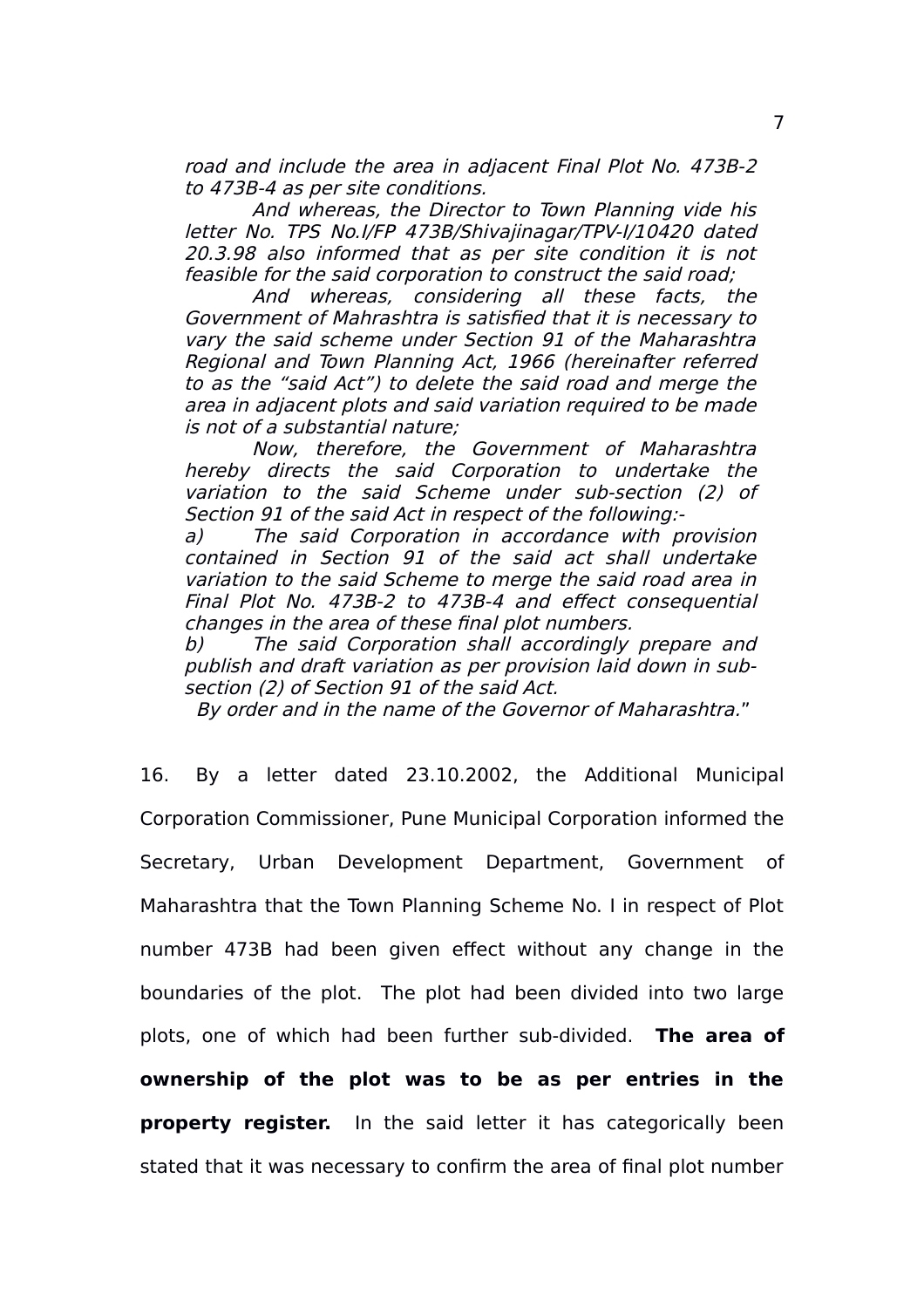473B as per Town Planning Scheme No. I (first variation), as decided by the arbitrator, for initiating action of deleting Pune Municipal Corporation from Form B in respect of the road which had been shown in that plot after making sub-division of the said plot, and to give effect to the Property Card of Pune Municipal Corporation recording the names of the holders of the final plot. The said letter dated 23.10.2002 clearly stated that as per division made during the year 1970, there was no road. However, a road would have to be provided for approaching the plot of Shri Nanda.

17. From the said letter dated 23.10.2002, it appears that, as per Resolution No.117 taken at the General Body meeting of the Pune Municipal Corporation on 21.5.2001, approval had been given for necessary action for changes as per Section 93 of the Regional and Town Planning Act and notice dated 23.8.2001 to that effect published in the Gazette of Maharashtra.

18. By a notice dated 8.9.2004, the Municipal Commissioner, Pune Municipal Corporation invited objections against the proposal for merging the internal road with the adjoining sub plots 473 B1, B2, B3 and B4. There does not appear to have been any objection.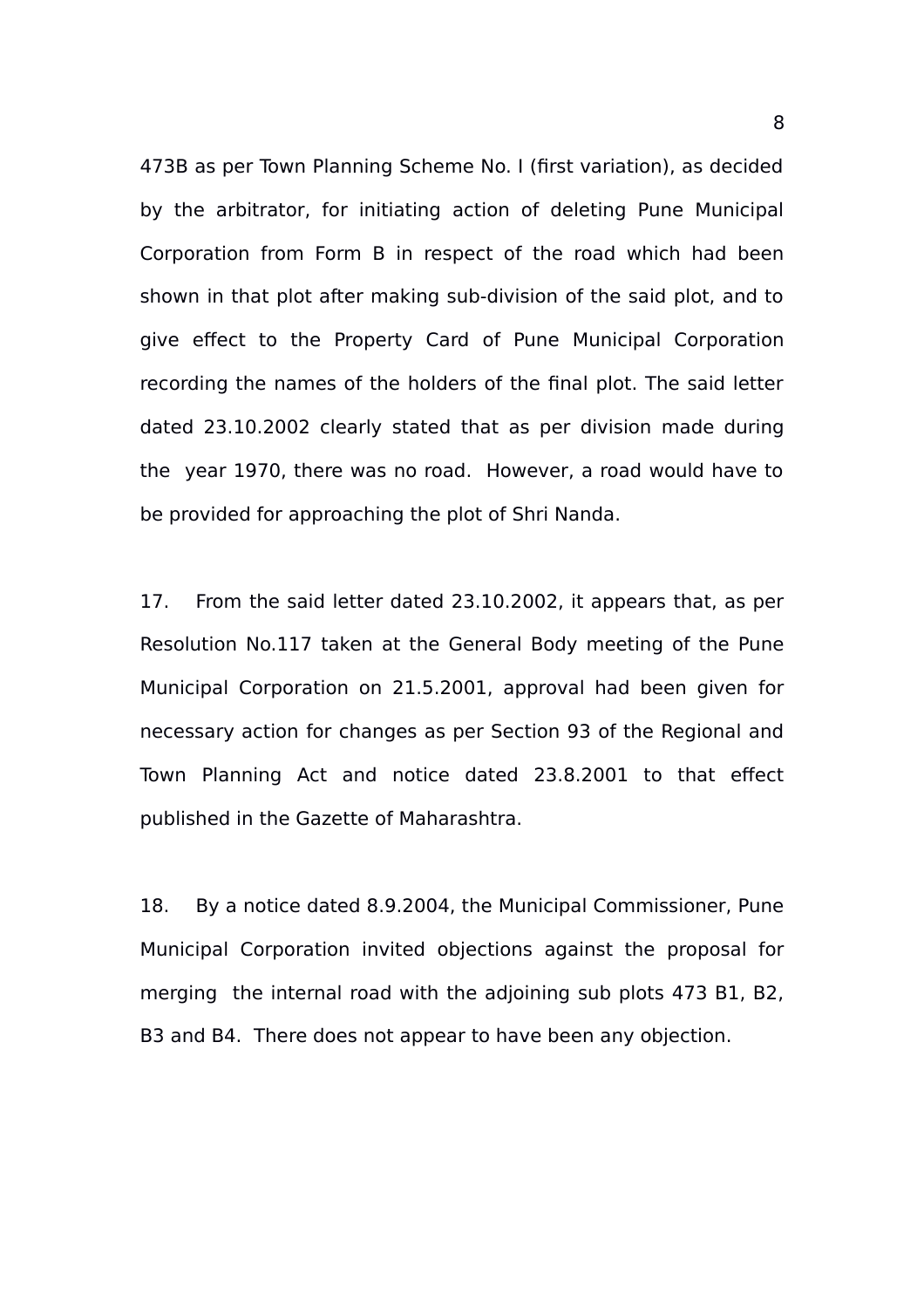19. Thereafter, by a Resolution No. 611 dated 23.3.2006, the

Pune Municipal Corporation adopted the following resolution:-

"Perused the letter on the subject of the Hon'ble Municipal Commissioner and taking into consideration recommendation of the Improvement Committee:

After cancelling internal road of Plot No. 473B at Shivaji Nagar and after declaring the same as No-development zone no. F.S.I. should be granted in respect of the road which has been cancelled. Similarly as shown in the affidavit of the Plot Holder Applicant in front of the plot of plot No. 473B-1, approval is being provided to give the opinion of Municipal Corporation for providing the road available."

20. By a letter dated 5.4.2006, the City Engineer, Pune Municipal Corporation informed the Municipal Commissioner that the internal road in plot number 473B as shown in the layout measuring 444.14 sq. meters had been merged and included in adjacent sub plot number 473 B-2 and accordingly orders had been issued to implement the decision as per Section 92(2) of the Regional and Town Planning Act. In pursuance of Resolution number 117 dated 24.6.2001, sanction was being given for making changes as per Section 91 of the Regional and Town Planning Act.

21. Thereafter the Municipal Commissioner wrote a letter to the State Government on 7.4.2006 submitting a proposal for approval of variation in the Town Planning Scheme under Section 91 of the Regional and Town Planning Act.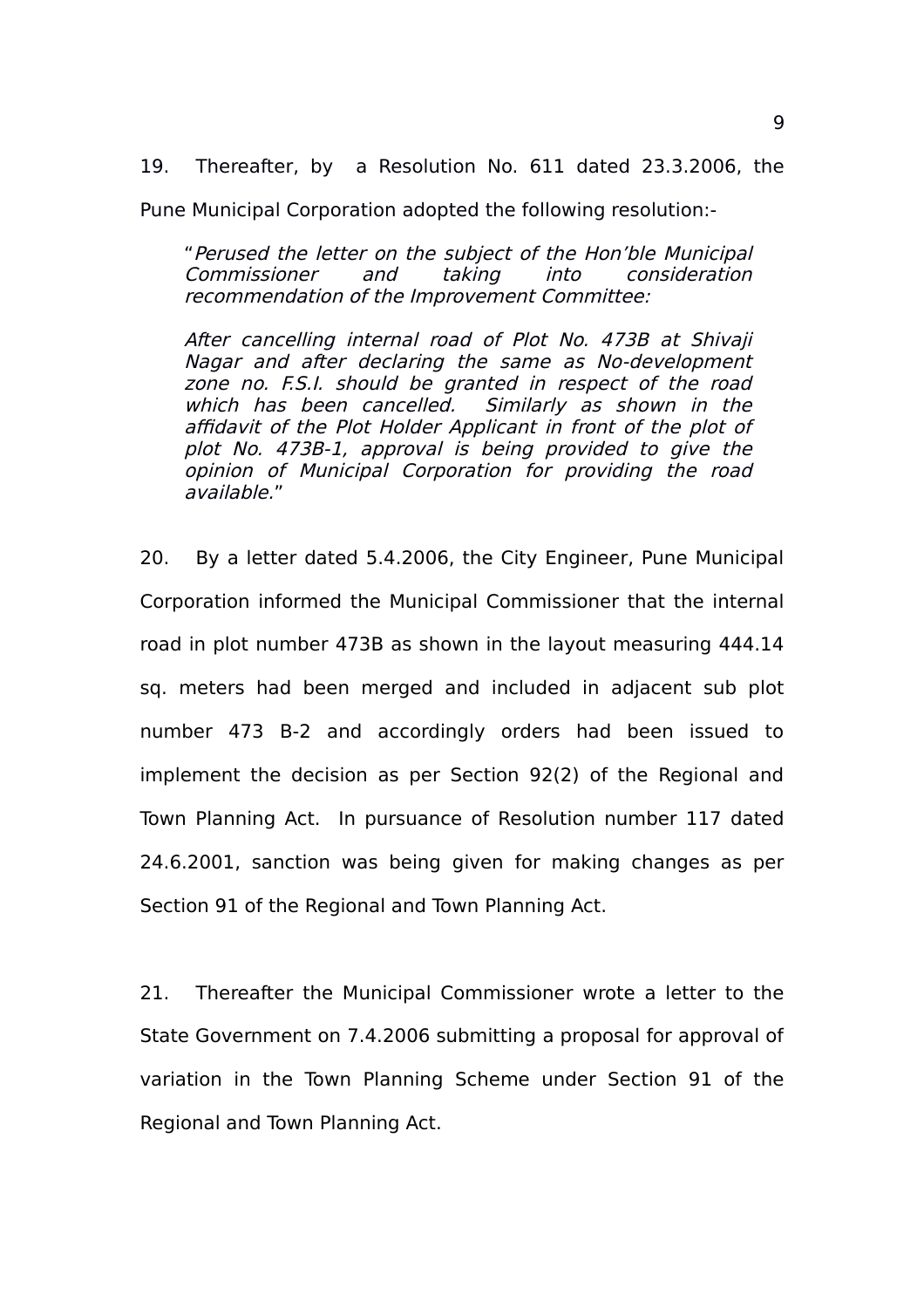22. By an order dated 3.5.2006 impugned in the writ petition, the Urban Development Department, Government of Maharashtra rejected the proposal for modification of the Scheme under Section 91 with the following observations:-

- 1. The proposal had been opposed by the Pune Municipal Corporation, who is the owner in respect of the land.
- 2. Non-compliance of legal requirements in connection with the proposal.
- 3. It could not be assumed that the Trust would grant permission to the plot holders of 473B for using the private road of the adjacent society.
- 4. It has been considered a basic necessity of the Town Planning Scheme to have approach road for every plot.
- 5. The deletion of the road would mean that the road would not be available for new plots of land.

23. The finding that the Pune Municipal Corporation was the owner of the land is patently contrary to official records and smacks of patent error. In any case the impugned order is totally vague in the absence of any whisper of the legal requirements alleged to have not been complied with.

24. The observation in the impugned order, that it could not be assumed that the appellant Trust would grant permission to other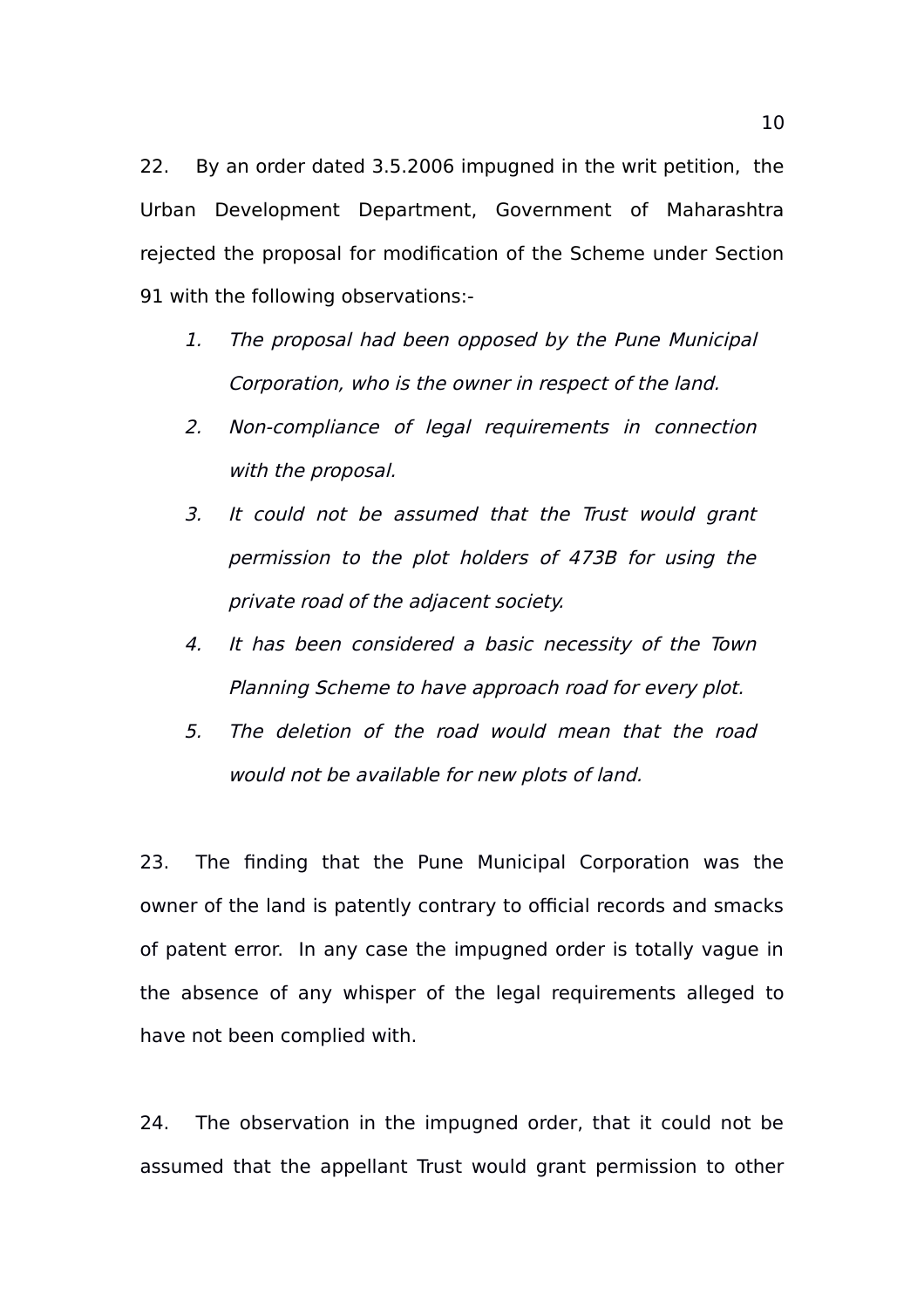plot holders of Plot No.473B is speculative and conjectural, overlooking the usage of the vacant land (Plot No.473 B-4) for several decades as also the statutory records including the Award of the Arbitrator in terms whereof Plot 473 B4 was shown to be held by the owners of Plot Nos. 473 B1, 473 B2 and 473 B3. In any case, none of the owners of the adjacent plots had raised any objection to the modification. Furthermore, the attention of the authorities had duly been drawn to the express terms of the will of Sm. Indira Devi giving the easementary rights to owners of adjacent plots of access through the plot held by her. If the Planning Authority felt it necessary to provide approach roads, it was incumbent upon it to acquire land in accordance with law, upon payment of compensation to its owners or alternatively purchase the same by negotiation.

25. By a letter dated 9.8.2007, the Appellant Trust drew the attention of the then Chief Minister of Maharashtra to relevant facts pertaining to the road, and in particular, to the fact that Smt. Indira Devi had in her will bequeathed to the other plot owners access through the plot. The appellant Trust requested the Government to delete the name of Pune Municipal Commissioner wrongly entered in the property register.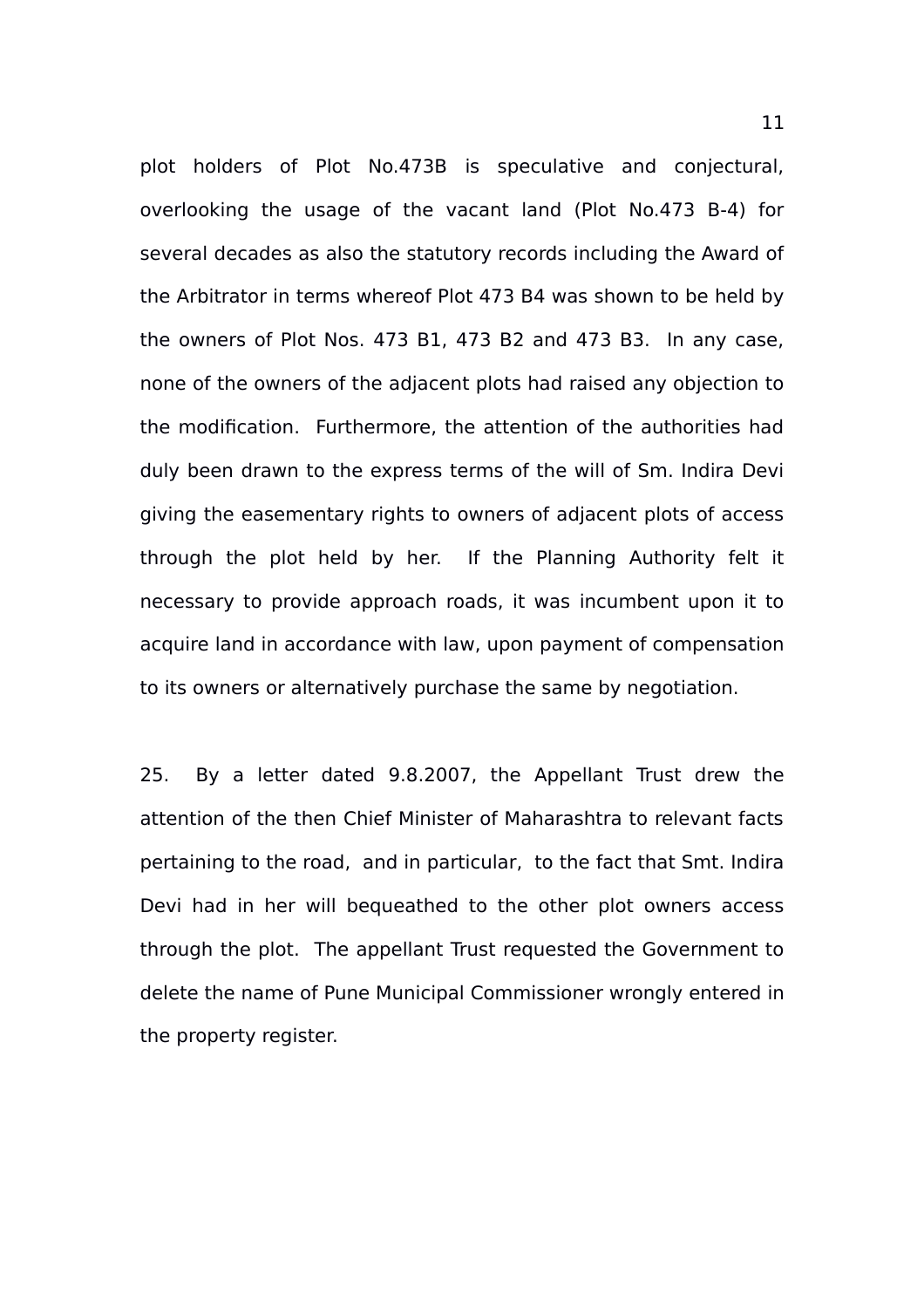26. The appellants filed the writ petition being Writ Petition No.904 of 2008 in the Bombay High Court challenging the said order dated 3.5.2006. The writ petition has been dismissed by the judgment and order under appeal. The High Court found that the land in question had vested, without any encumbrances, in the Pune Municipal Corporation at the time of commencement of the Town Planning Scheme, by virtue of Section 88 of the Regional and Town Planning Act.

27. The High Court has apparently misconstrued Section 88, reading the same in a narrow, pedantic manner in isolation from other relevant provisions of the Regional and Town Planning Act, as discussed later in the judgment.

28. The High Court has failed to address the question of how the name of Pune Municipal Corporation could all of a sudden be shown as the owner of the internal road with effect from 4<sup>th</sup> March 1986, in complete disregard of all records. The High Court has, with the greatest of respect, failed to apply its mind to relevant facts, particularly the records of the Pune Municipal Corporation with regard to property holders, the Arbitrator's Award dated 16.5.1972 under section 72 of the Regional and Town Planning Act and the admission of Pune Municipal Corporation that the road did not belong to it, it was never acquired and that the name of Pune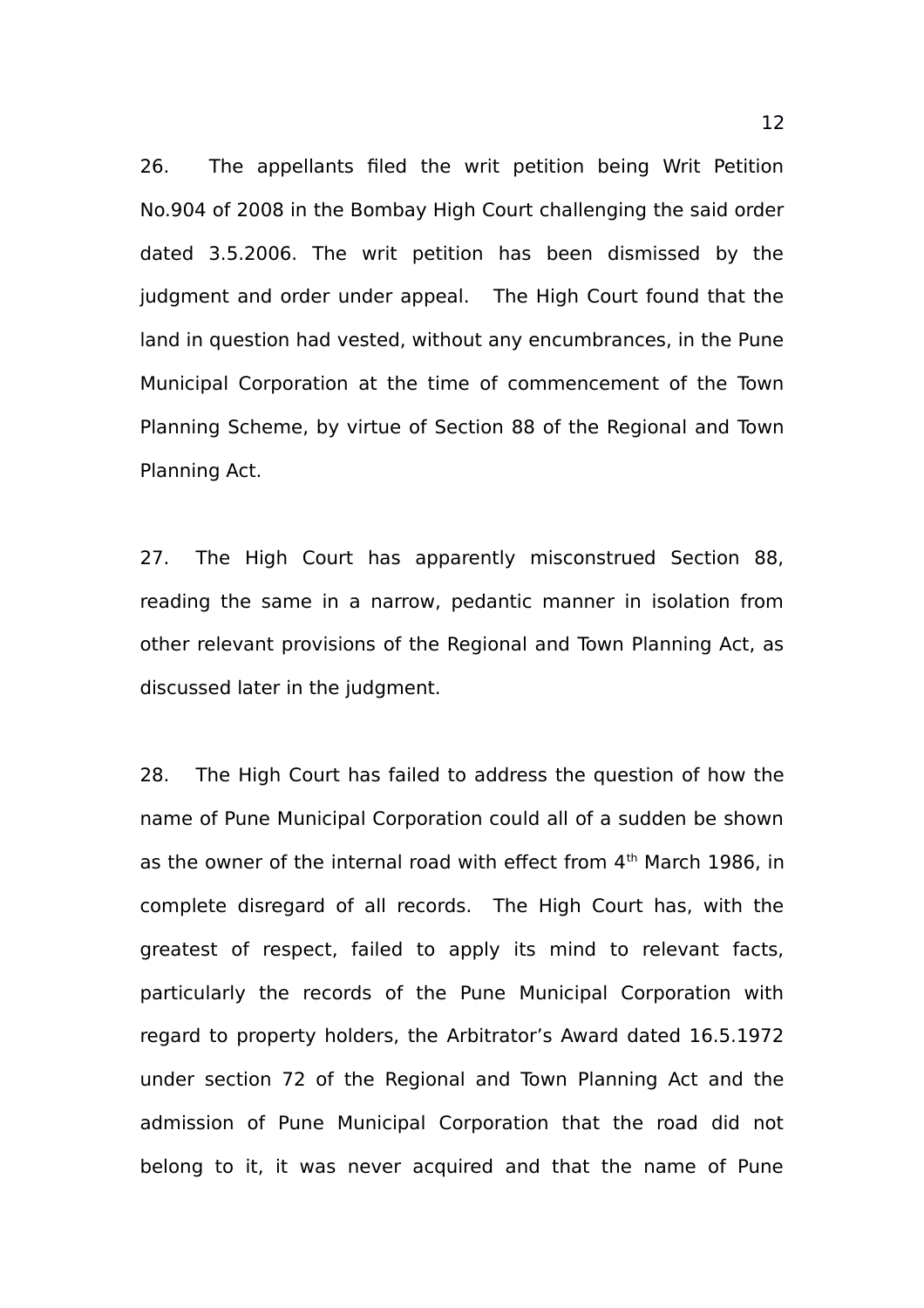Municipal Corporation had wrongly been recorded. Rather, the High Court records that the Respondent authorities have not disputed facts in their counter affidavit, but only claimed that the land had vested under Section 88 and that it was not feasible to make changes in the Scheme.

29. The finding of the High Court that it was never the case of the petitioner that the land had not vested, is misconceived. First of all there does not appear to be any admission of vesting on the part of the Appellant Trust. In any case land can only vest in accordance with law. If the land has not vested, a mistaken admission would make no difference, for there can be no estoppel against the Constitution of India, or any statute.

30. Significantly, the High Court has, in its judgment and order under appeal, duly recorded the submission that Pune Municipal Corporation had by its Resolution No.611 passed on  $23<sup>rd</sup>$  March, 2006 resolved not to claim any right in respect of Final Plot No.B4.

31. The High Court failed to appreciate that the mere sanctioning of a Town Planning Scheme would not wipe out a patently erroneous recording in the scheme. The High Court did not examine how the road measuring 414.14 square meters could have been allotted to Pune Municipal Corporation.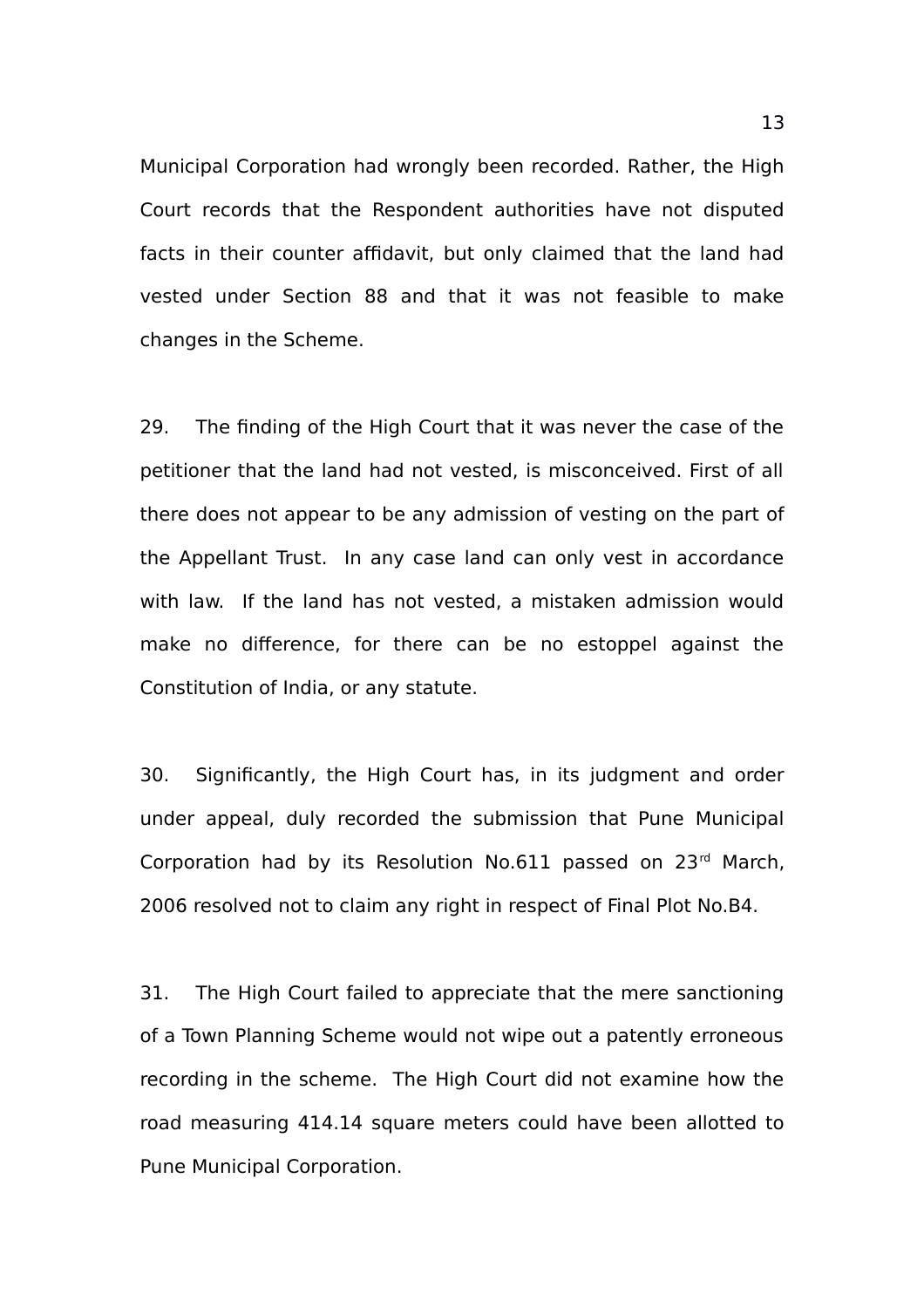32. Furthermore, the High Court came to the conclusion that since any variation had to be in the light of the provisions of Section 91, the same would be applicable to the given case which would permit only a variation or modification of a minor nature. The High Court found the deletion of a public road from the Town Planning Scheme, to be a variation of a substantial nature, which could not be permitted, since it would be hit by the bar inherent in the Section.

33. The condition precedent for variation of a scheme under Section 91 is an error, irregularity or informality. There can hardly be any doubt that the Scheme smacks of apparent error, irregularity and infirmity in so far as it records Pune Municipal Corporation as the owner of the private road. A variation of the Scheme by recording the name of the true owner cannot be a substantial variation. It is nobody's case that the road is a public road. The finding of the High Court that the change of a public road into a private road was variation of a substantial nature, is ex facie erroneous and inconsistent with facts as recorded in the judgment and order itself.

34. In 1966 the Maharashtra State Legislature enacted the Maharashtra Regional and Town Planning Act, 1966 (hereinafter referred to as 'the Regional and Town Planning Act') to make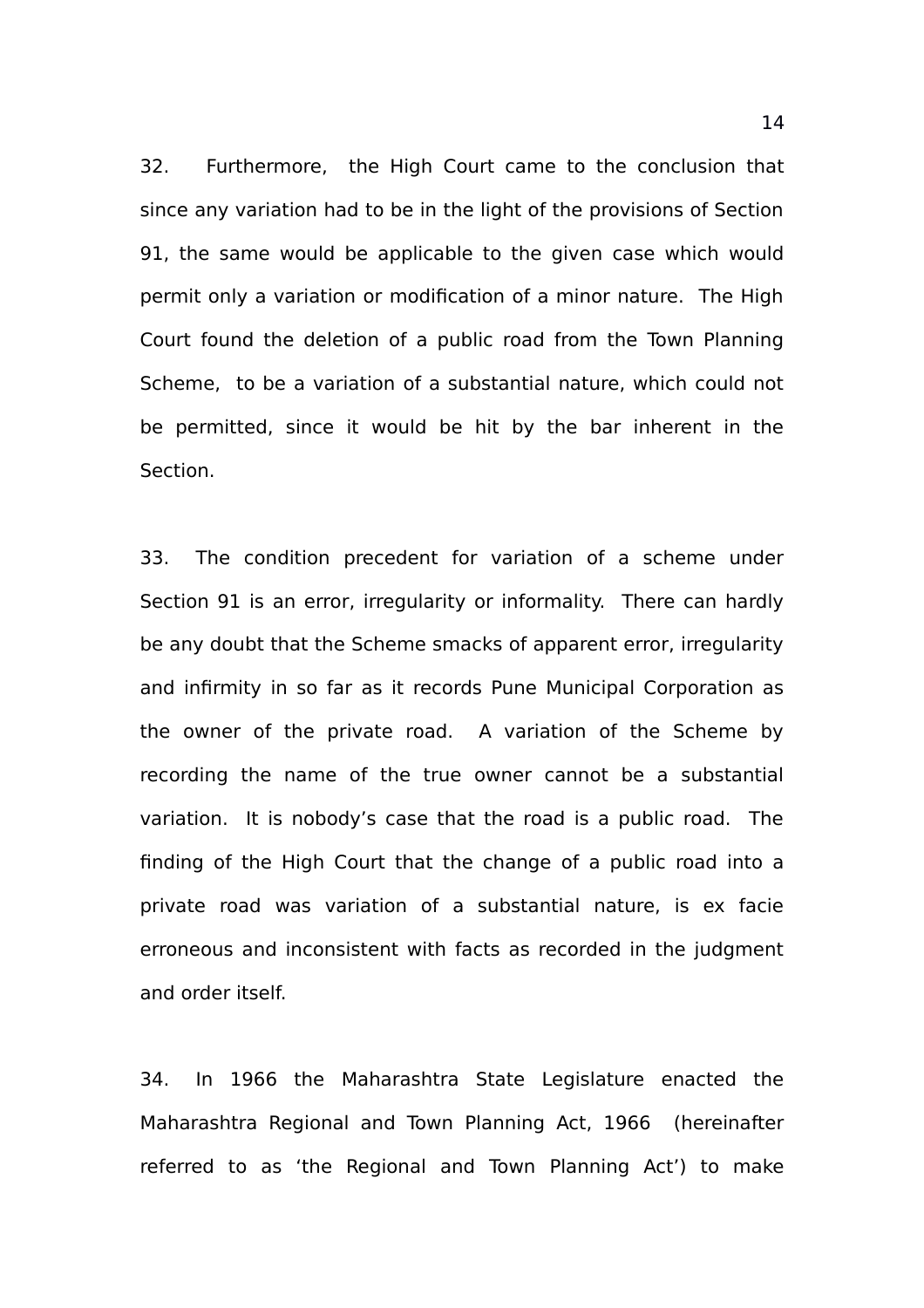provision for planning and development and use of land in Regions established for that purpose, and for the constitution of Regional Planning Boards therefor; to make better provision for the preparation of Development Plans with a view to ensuring that Town Planning Schemes are made in a proper manner and their execution is made effective; to provide for the creation of new towns by means of Development Authorities; **to make provisions for the compulsory acquisition of land required for public purposes in respect of the plans**; and for purposes connected therewith.

35. Section 3 of the Regional and Town Planning Act, 1966 empowers the State Government to establish by notification any area in the State by defining its limits, to be region for the purposes of the said Act and to name and alter the name of any such region. Section 4 read with Section 8 of the Regional and Town Planning Act provides for the constitution of Regional Planning Boards:-

- (a) to carry out a survey of the Region, and prepare reports on the surveys so carried out;
- (b) to prepare an existing-land-use map and such other maps as may be necessary, for the purpose of preparing a Regional Plan;
- (c) to prepare a Regional Plan;
- (d) to perform any other duties or functions as are supplemental, incidental or consequential to any of the foregoing duties, or as may be prescribed by regulations.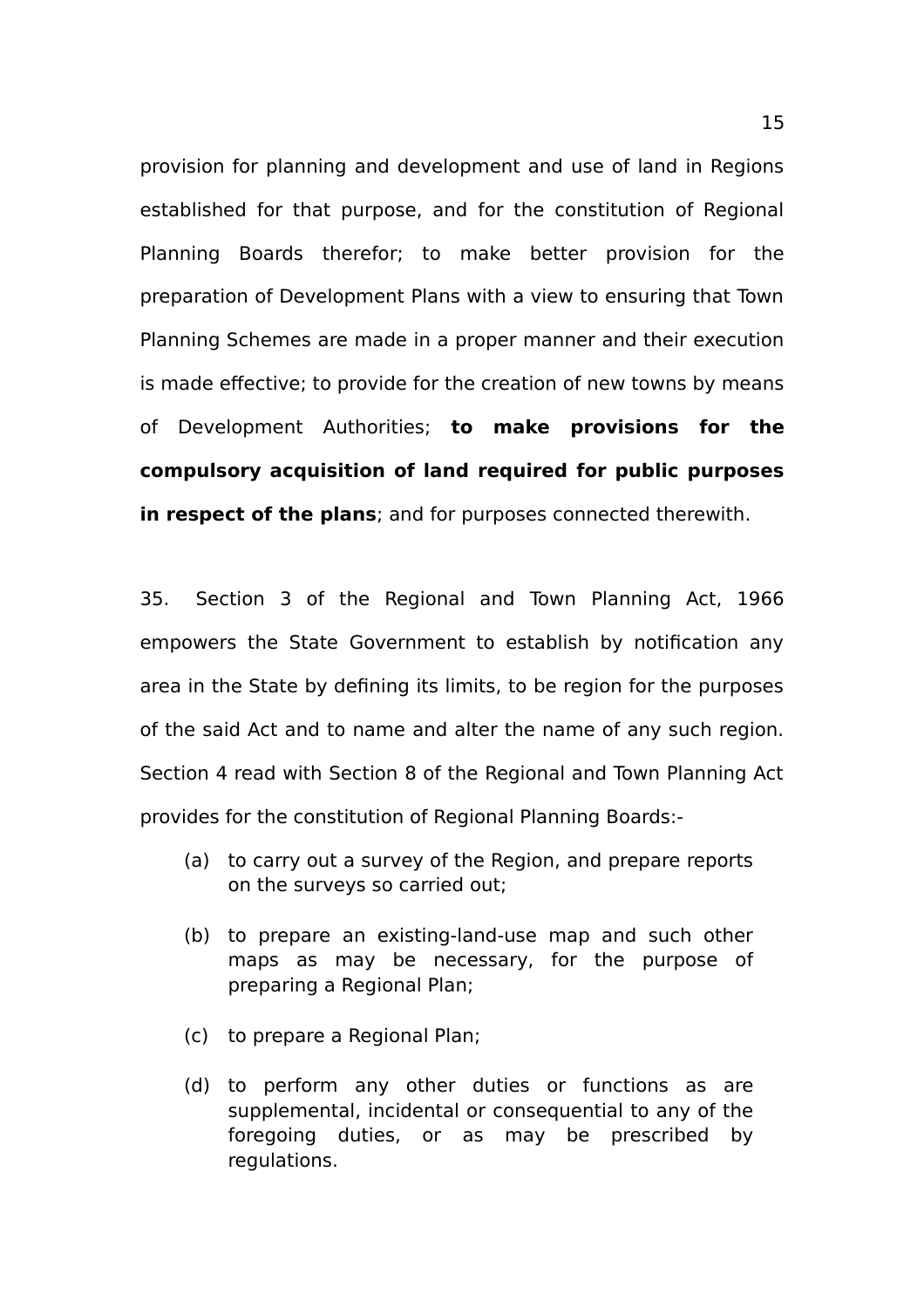36. Sections 21(1), (2) and (3) of the Regional and Town Planning

Act as it stood at the material time provided:-

"**21. Development Plan:-** (1) As soon as may be after the commencement of this Act, but not later than three years after such commencement, and subject however to the provisions of this Act, every Planning Authority shall carry out a survey, prepare an existing land-use map and prepare a draft development plan for the area within its jurisdiction, in accordance with the provisions of a Regional plan, where there is such a plan [publish a notice in the Official Gazette and in such other manner as may be prescribed stating that the draft development plan has been prepared] and submit the plan to the State Government for sanction. The Planning Authority shall also submit a quarterly Report to the State Government about the progress made in carrying out the survey and prepare the plan.

(2) Subject to the provisions of this Act, every Planning Authority constituted after the commencement of this Act shall, not later than three years from the date of its constitution, [declare its intention to prepare <sup>a</sup> draft Development plan, prepare such plan and publish a notice of such preparation in the Official Gazette] and in such other manner as may be prescribed] and [submit the draft development plan] to the State Government for sanction.

[(3) On an application made by any Planning Authority, the State Government may, having regard to the permissible period specified in the preceding sections, from time to time, by order in writing and for adequate reasons to be specified in such order, extend such period.]"

37. Section 21 provides that a development plan shall generally indicate the manner in which the use of land in the area of the Planning Authority shall be regulated and also indicate the manner in which the development of land therein shall be carried out.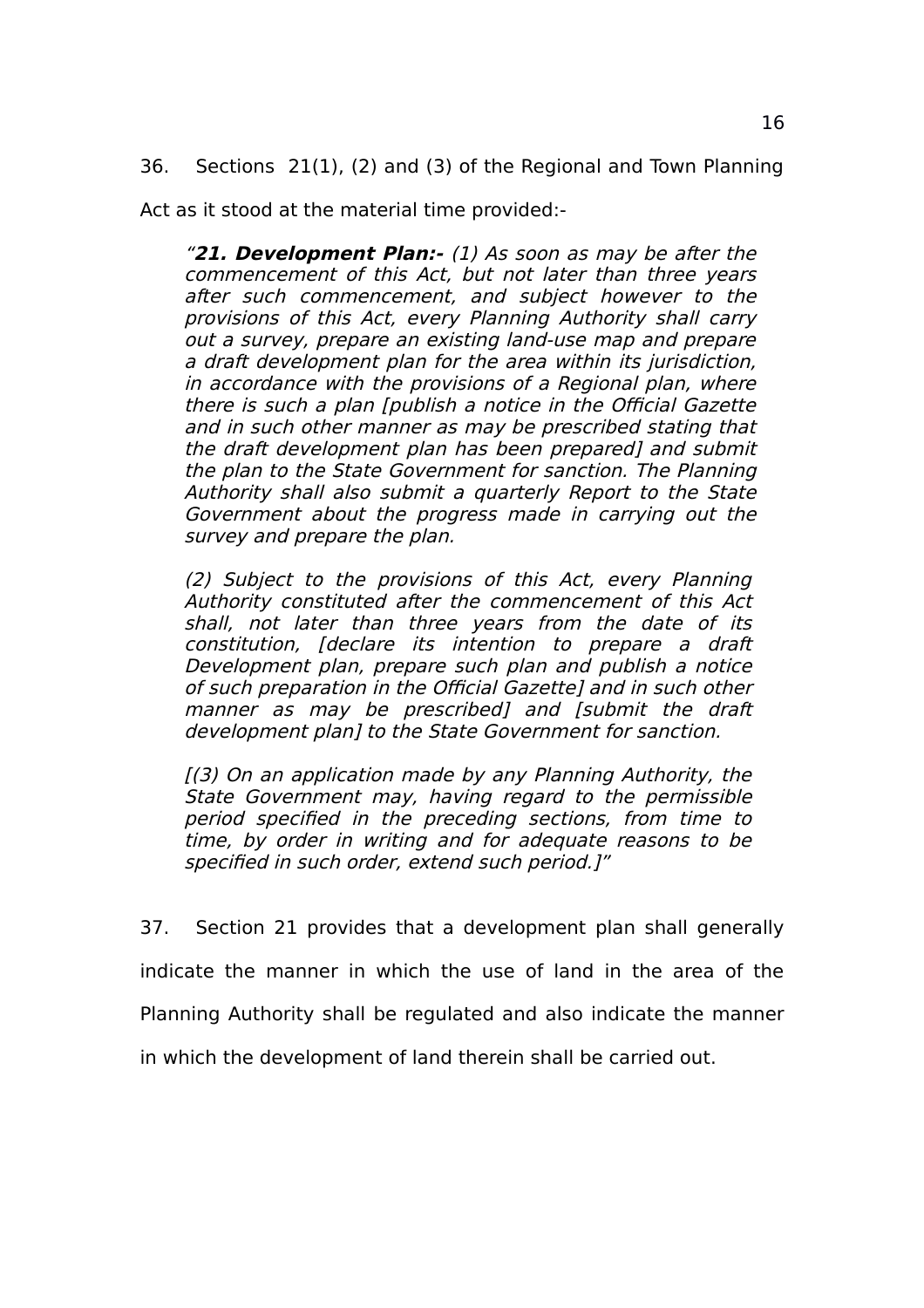38. Section 51 of the Regional and Town Planning Act empowers the Planning Authority to revoke or modify any permission to develop as per development plan to such extent as appears to be necessary after giving the person concerned an opportunity of hearing.

39. Section 59 of the Regional and Town Planning Act enables a Planning Authority to prepare Town Planning Schemes for the area within its jurisdiction, or any part thereof, for the purpose of implementing proposals for development. Section 59(b) of the Regional and Town Planning Act provides that a Town Planning Scheme might make provisions for the matters specified in the said Section, which includes, *inter alia*, proposals for allocating the use of land for residential, industrial, commercial, agricultural or recreational purposes, proposals for designation of lands for public purposes such as schools, colleges and other educational institutions, medical and public health institutions, markets, social welfare and cultural institutions, theaters and places of public entertainment, transport and communications such as roads, highways, railways, waterways, canals, airports etc. water supply, sewage etc.

40. The Town Planning Scheme might also make provisions, apart from the matters specified in Section 22, *inter alia, relating* to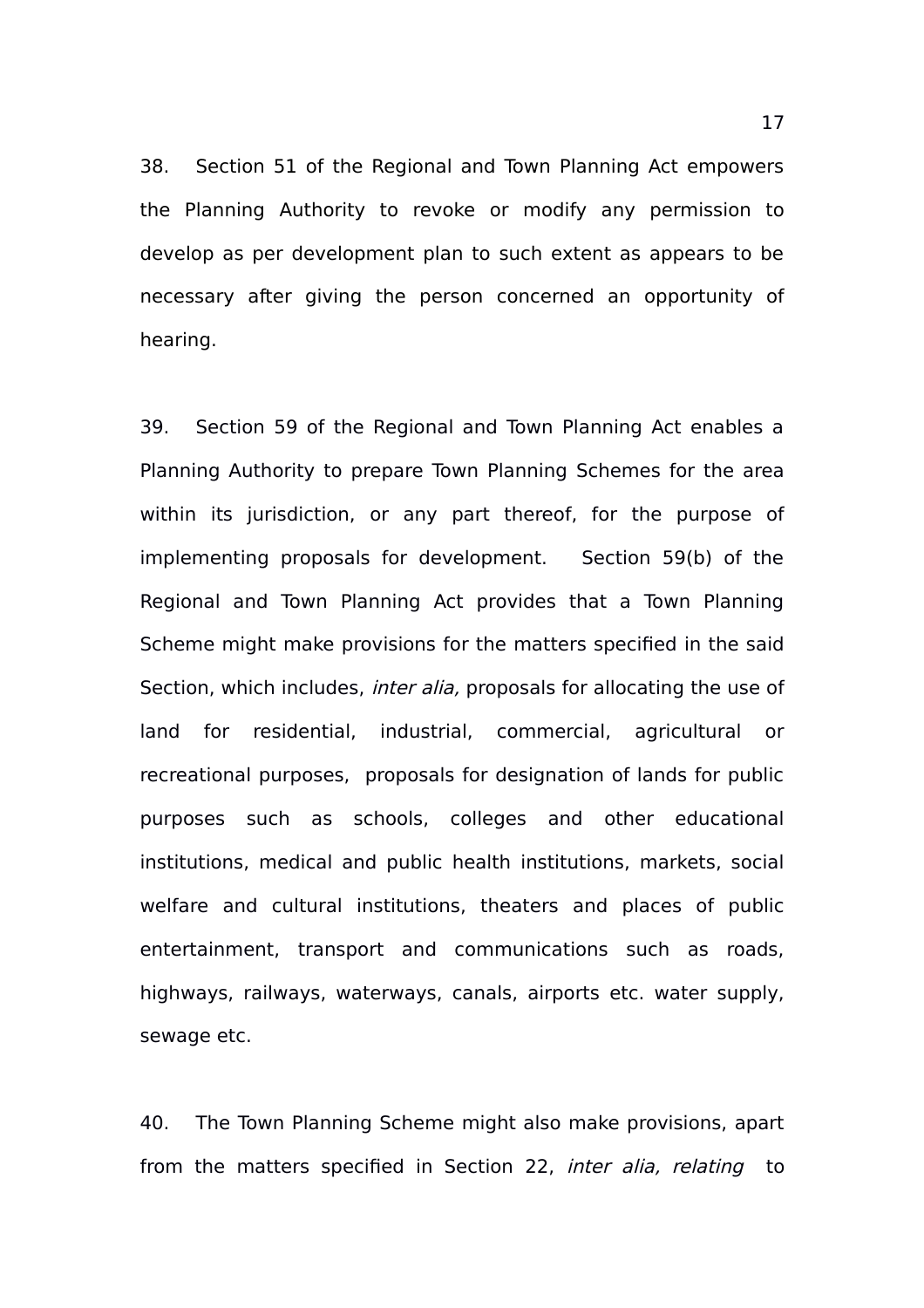laying out or re-laying out of land, either vacant or already built upon, including areas of comprehensive development ; layout of new streets or roads, construction, diversion, extension, alteration, improvement and closing up of streets and roads etc; the construction, alteration and removal of buildings, bridges and other structures; allotment or reservation of land for open spaces, gardens, recreation grounds, schools, markets, green-belts, dairies, transport facilities and public purposes of all kinds; drainage, including sewerage, surface or sub-soil drainage and sewage disposal; lighting; water supply; preservation of objects of historical or national interest or natural beauty, and of buildings used for religious purposes or other objects.

41. Section 59 of the Regional and Town Planning Act is reproduced hereinbelow for convenience:

"**59. Preparation and contents of town planning scheme:**- [(1)] Subject to the provisions of this Act or any other law for the time being in force—

- (a) <sup>a</sup> Planning Authority may for the purpose of implementing the proposals in the final Development plan prepare [or in respect of any land which is likely to be in the course of development or which is already built upon], prepare one or more town planning schemes for the area within its jurisdiction, or any part thereof ;
- (b) a town planning scheme may make provision for any of the following matters, that is to say—
	- (i) any of the matters specified in section 22 ;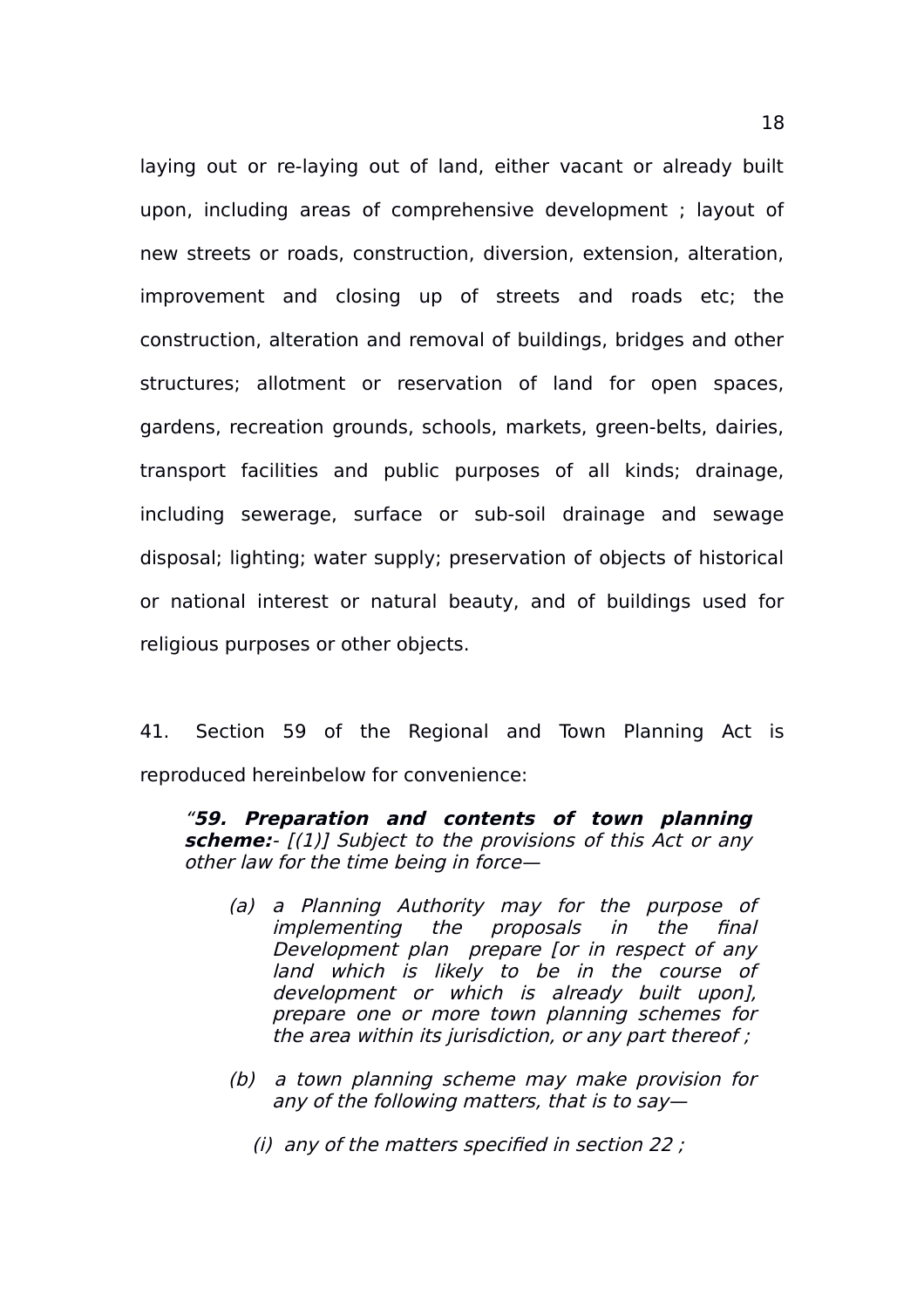(ii) the laying out or re-laying out of land, either vacant or already built upon, including areas of comprehensive development;

[(ii-a) the filling-up or reclamation of low-lying, swampy or unhealthy area, or levelling-up of land;

(ii-b) layout of new streets or roads, construction, diversion, extension, alteration, improvement and closing up of streets and roads and discontinuance of communications;

(ii-c) the construction, alteration and removal of buildings, bridges and other structures;

(ii-d) the allotment or reservation of land for open spaces, gardens, recreation grounds, schools, markets, green-belts, dairies, transport facilities and public purposes of all kinds;

(ii-e) drainage, inclusive of sewerage, surface or sub-soil drainage and sewage disposal;

(ii-f) lighting;

(ii-g) water supply;

(ii-h) the preservation of objects of historical or national interest or natural beauty, and of building actually used for religious purposes;]

(iii) the suspension, as far as may be necessary for the proper carrying out of the scheme, of any rule, bye-law, regulation, notification or order made or issued under any law for the time being in force which the Legislature of the State is competent to make;

(iv) such other matter not inconsistent with the object of this Act, as may be directed by the State Government.

[(2) In making provisions in a draft town planning scheme for any of the matters referred to in clause (b) of sub-section (1), it shall be lawful for a Planning Authority with the approval of the Director of Town Planning and subject to the provisions of section 68 to provide for suitable amendment of the Development plan.]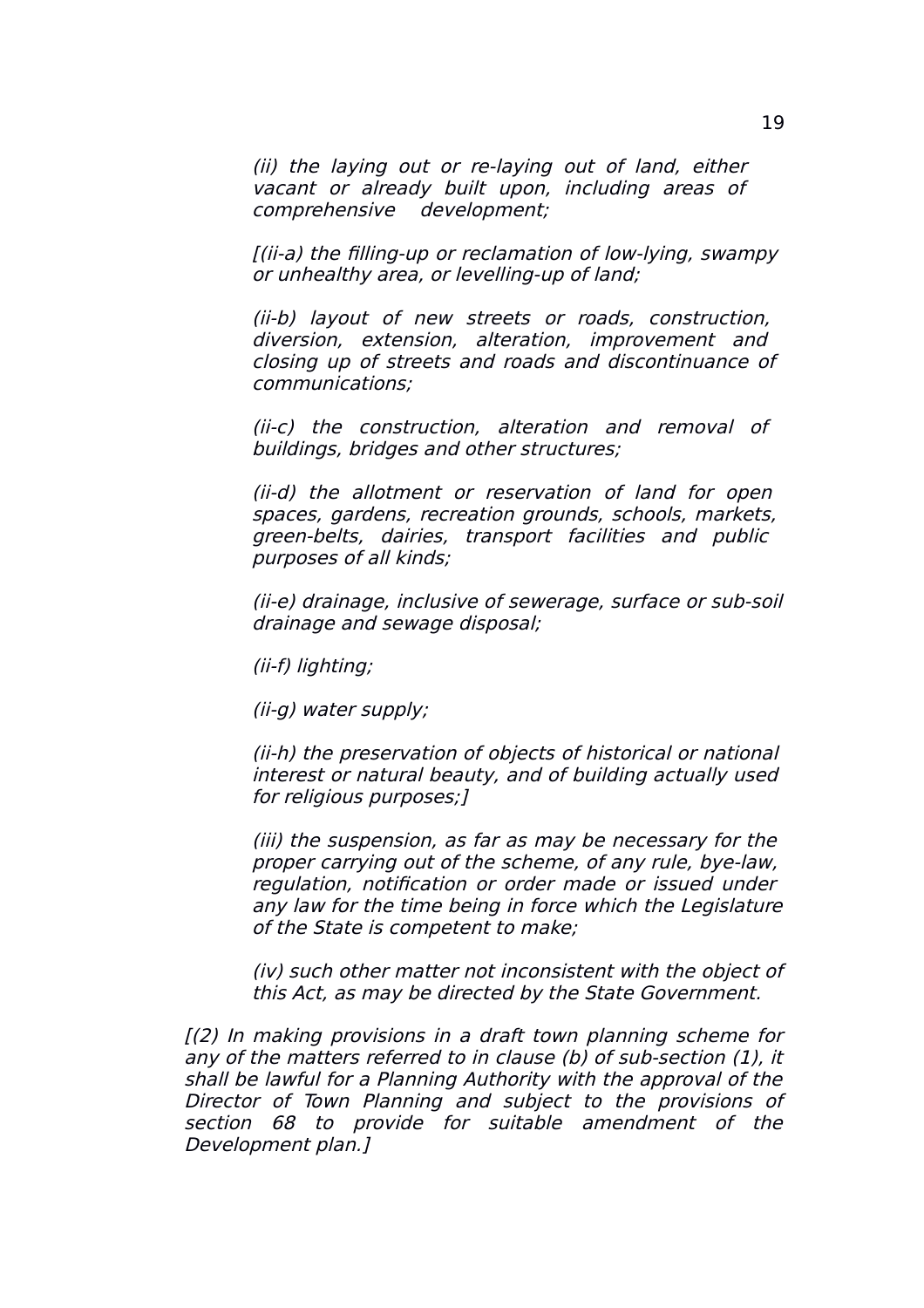42. Section 61 enables the Planning Authority to make a draft scheme for an area, in respect of which a declaration is made. In case of failure to make a draft scheme within the period specified in sub-section (1) of Section 61 or within the period as extended by sub-section (3), the declaration is to lapse. However notwithstanding such lapse the Planning Authority is not debarred from making a fresh declaration. The time to make a draft scheme may on an application of the Planning Authority be extended by the State Government, subject to the limitation in Section 61(3) a first declaration.

43. If at any time before a draft scheme is prepared and submitted to the State Government for sanction, the Planning Authority or its officers are of the opinion or on any representation made to them, that an additional area be included within the same scheme, the Planning Authority or the officer may, after informing the State Government and giving notice in the Official Gazette, and also in one or more local newspapers include such additional area in the scheme, and thereupon all the provisions of Sections 59, 60 and 61 are to apply in relation to such additional area as they apply to any original area of the scheme, and draft scheme is to be prepared for the original area and the additional areas.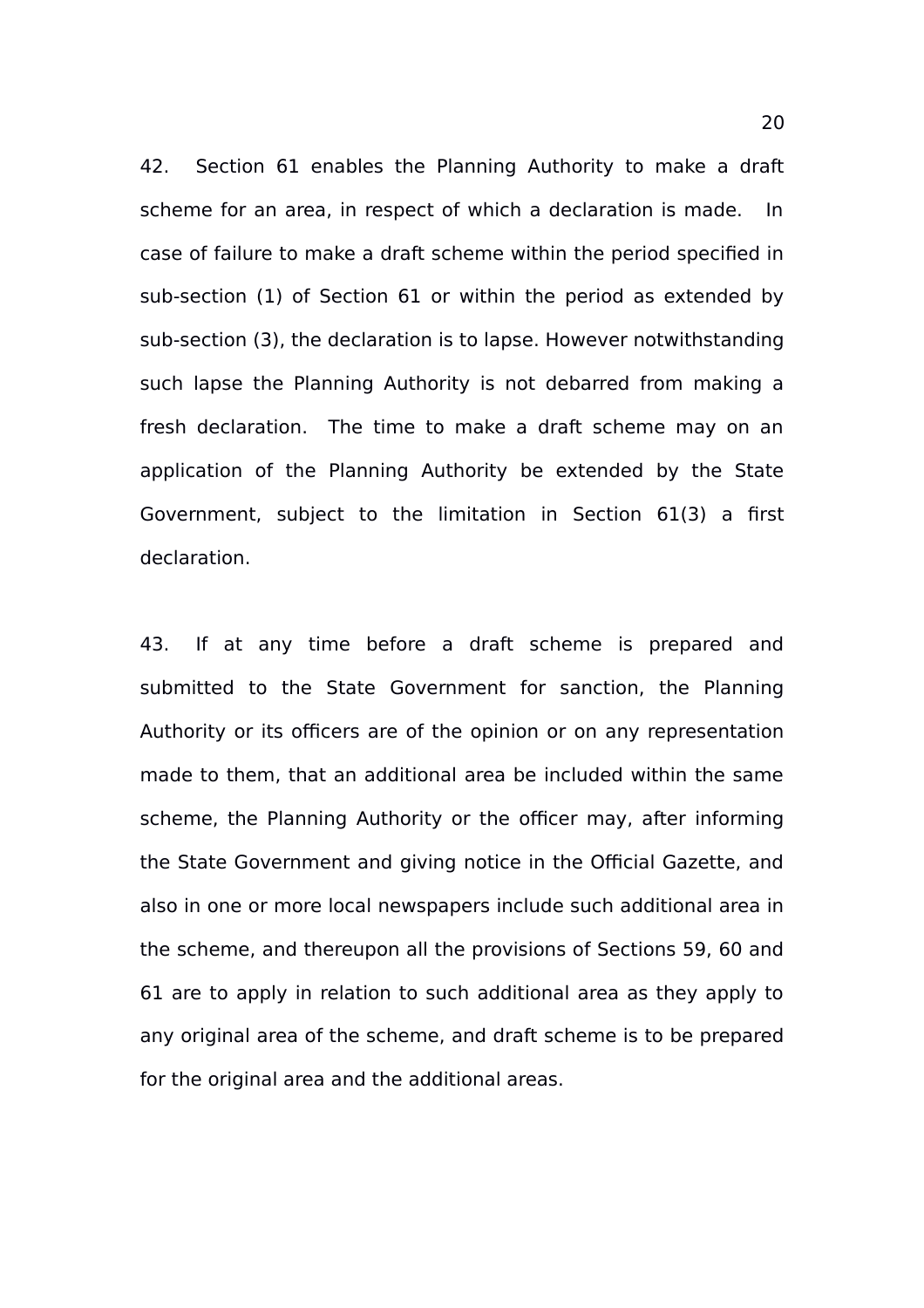44. Section 63 of the Regional and Town Planning Act enables the State Government to require any Planning Authority to make and submit and sanction a draft scheme in respect of any land with regard to which a Town Planning Scheme may be made.

45. If the Planning Authority fails to make the declaration of intention to make a scheme within three months from the date of direction made under sub-section (1), the State Government may by notification in the Official Gazette, appoint an officer to make and submit the draft scheme for the land to the State Government [after a notice regarding its making has been duly published as aforesaid] and thereupon the provisions of sections 60, 61 and 62 shall, as far as may be applicable, apply to the making of such a scheme.

#### 46. Section 64 provides as follows:-

"**64. Contents of draft Scheme. -** A draft scheme shall contain the following particulars so far as may be necessary, that is to say. $-$ 

(a) the ownership, area and tenure of each original plot;

(b) reservation, acquisition or allotment of land required under sub-clause (1) of clause (b) of section 59 with the general indication of the uses to which such land is to be put and the terms and conditions subject to which, such land is to be put to such uses ;

(c) the extent to which it is proposed to alter the boundaries of the original plots by reconstitution ;

(d) an estimate of the total cost of the scheme and the net cost to be borne by the Planning Authority ;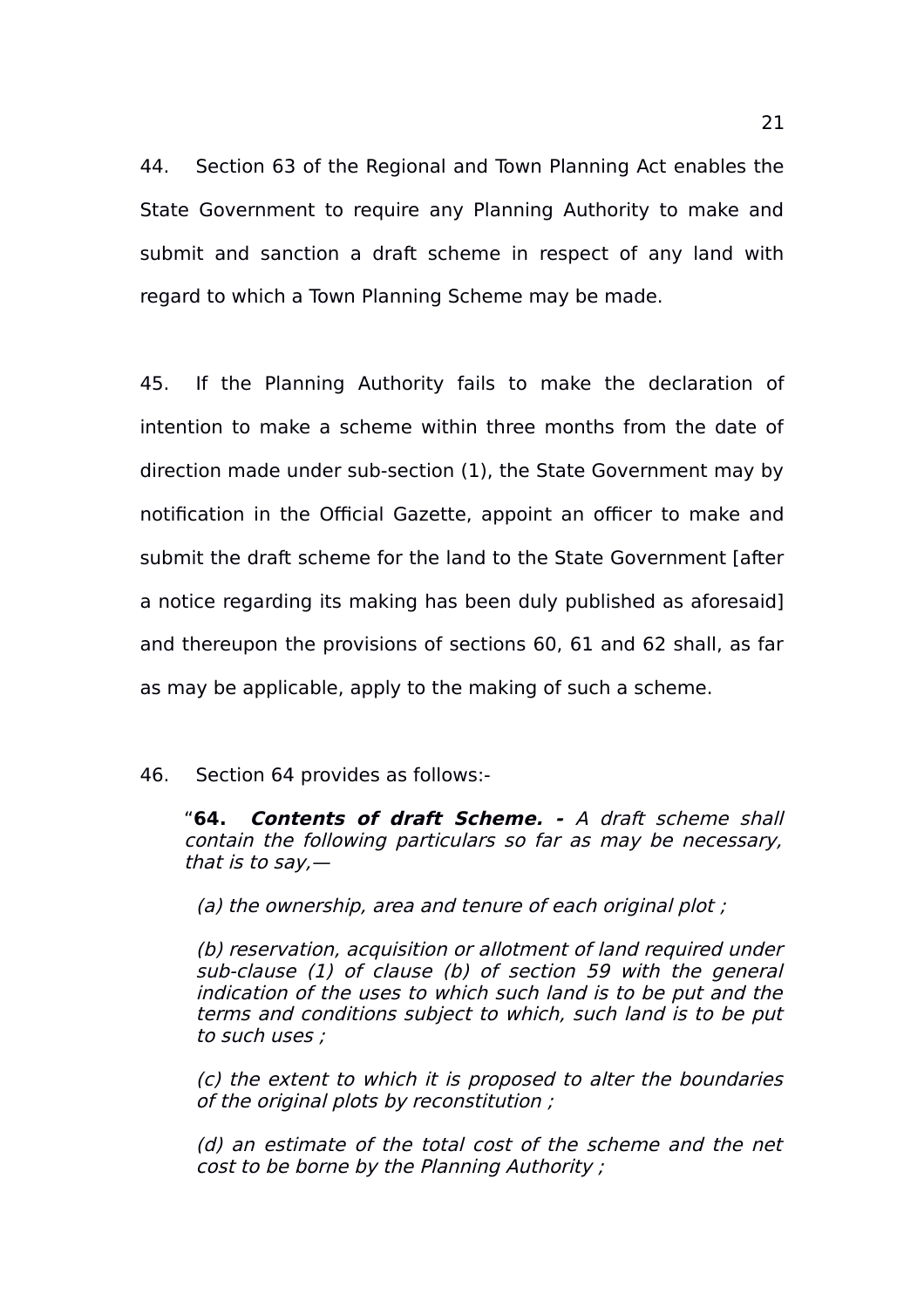(e) a full description of all the details of the scheme with respect to such matters referred to in clause (b) of section 59 as may be applicable ;

(f) the laying out or re-laying out of land either vacant or already built upon including areas of comprehensive development ;

(g) the filling up or reclamation of low lying, swamp or unhealthy areas or levelling up of land ;

(h) any other prescribed particulars."

47. **A draft scheme is to contain particulars of the ownership, area and tenure of each original plot**; reservation, acquisition or allotment of land required under sub-clause (i) of clause (b) of section 59 with a general indication of the uses to which such land is to be put and the terms and conditions subject to which, such land is to be put to such uses; the extent to which it is proposed to alter the boundaries of the original plots by reconstitution; a full description of all the details of the scheme with respect matters referred to in clause (b) of section 59 as might be applicable.

#### 48. Section 65 provides as follows:-

"**65**. **Reconstituted plot-** (1) In the draft scheme, the size and shape of every reconstituted plot shall be determined, so far as may be, to render it suitable for building purposes, and where a plot is already built upon, to ensure that the buildings as far as possible comply with the provisions of the scheme as regards open spaces.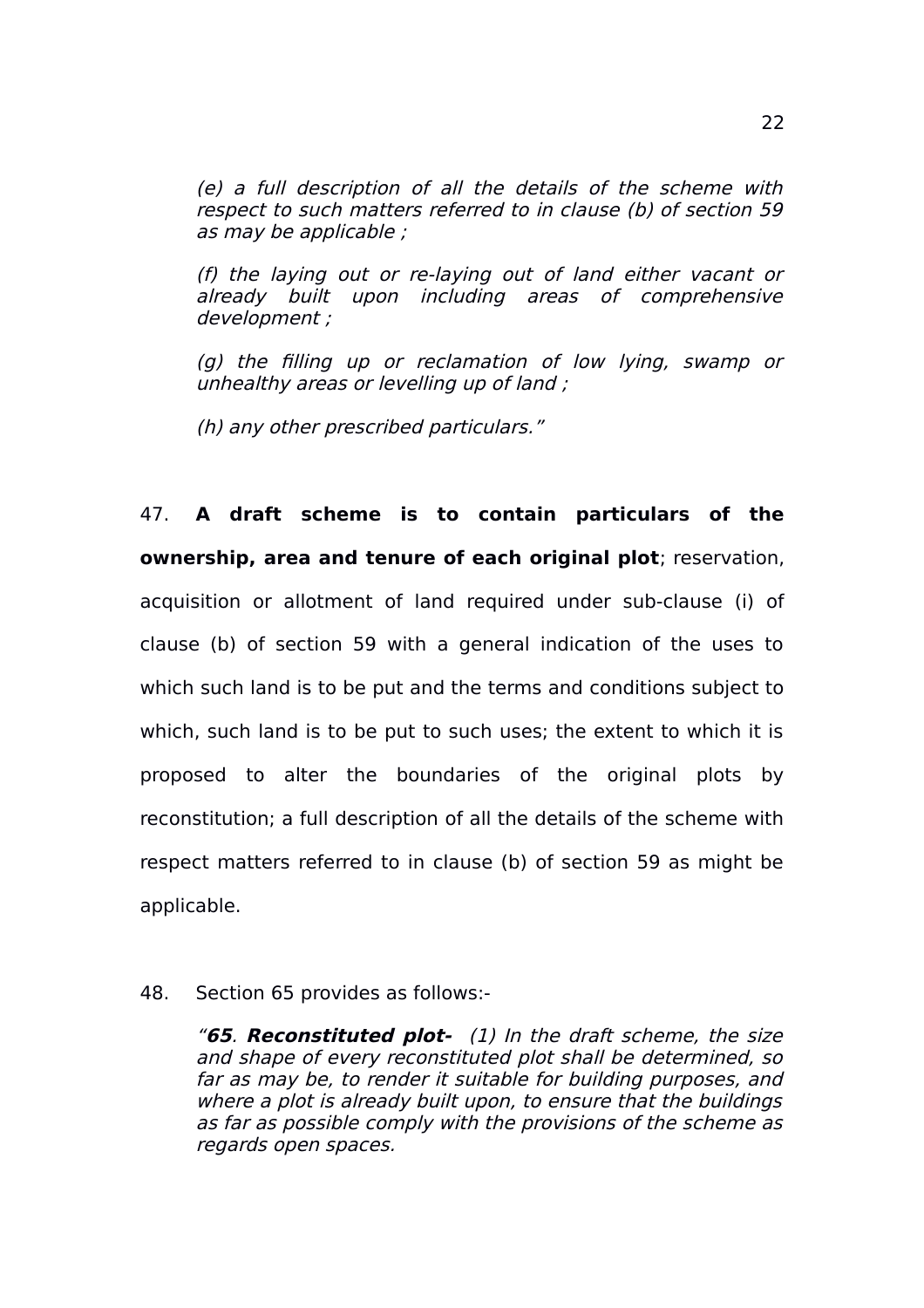(2) For the purpose of sub-section  $(1)$ , a draft scheme mav contain proposals—

- (a) to form a final plot by reconstitution of an original plot by alteration of the boundaries of the original plot, if necessary ;
- (b) to form a final plot from an original plot by the transfer wholly or partly of the adjoining lands;
- (c) to provide, with the consent of the owners, that two or more original plots each of which is held in ownership in severally or in joint ownership shall hereafter, with or without alteration of boundaries be held in ownership in common as a final plot ;
- (d) to allot a final plot to any owner dispossessed of land in furtherance of the scheme; and
- (e) to transfer the ownership of an original plot from one person to another."

49. Section 65 provides that in the draft scheme, the size and shape of every reconstituted plot shall be determined, so far as may be, to render it suitable for building purposes, and where a plot is already built upon, to ensure that the buildings as far as possible comply with the provisions of the Scheme as regards open spaces. A draft scheme may contain proposals to form a final plot by reconstitution of an original plot, if necessary, by alteration of the boundaries of the original plot ; to form a final plot from an original plot by the transfer wholly or partly of the adjoining lands; to provide, with the consent of the owners, that two or more original plots each of which is held in ownership severally or in joint ownership shall with or without alteration of boundaries be held in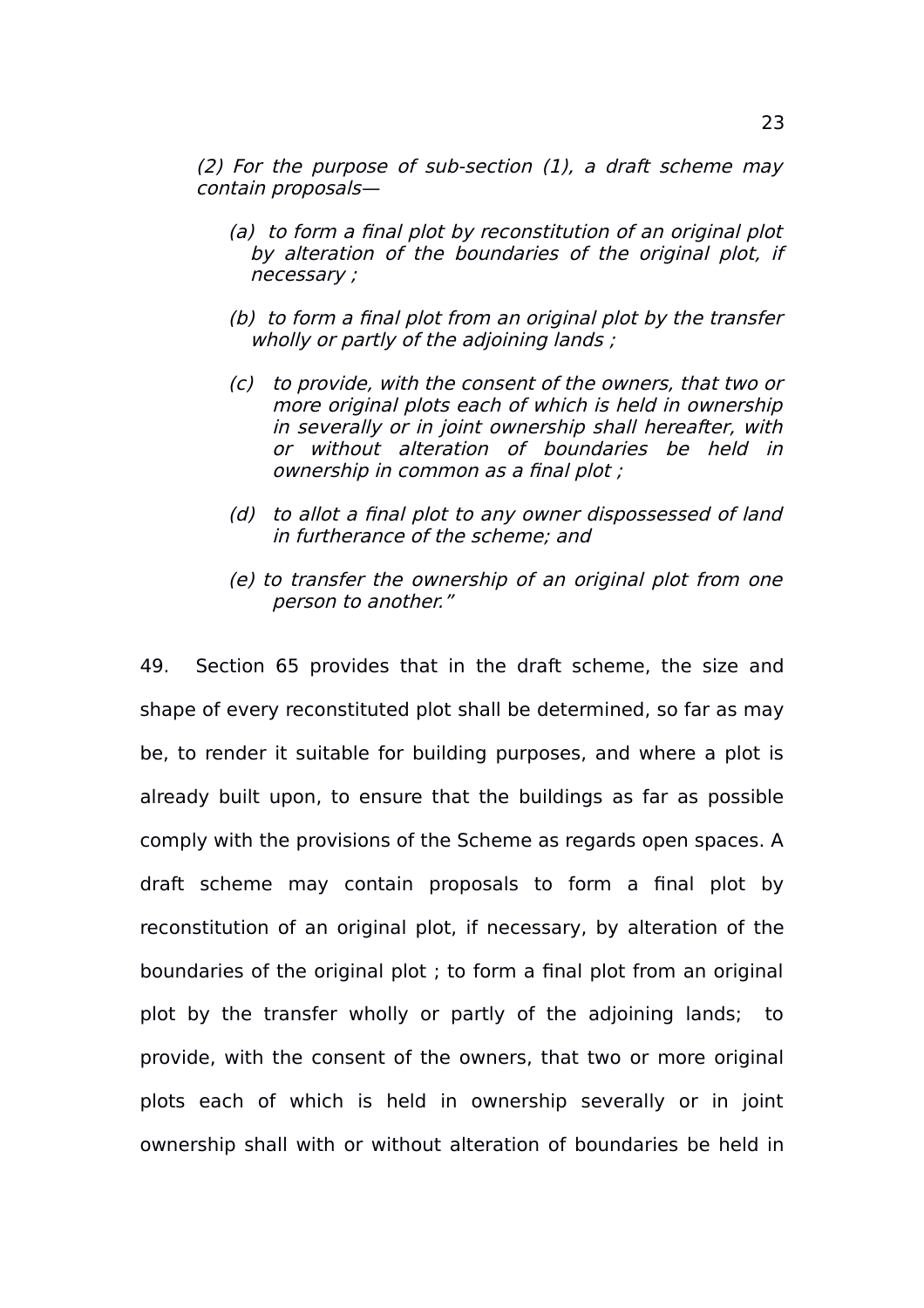ownership in common; to allot a final plot to any owner dispossessed of land in furtherance of the scheme and to transfer the ownership of an original plot from one person to another.

50. None of the provisions referred to above enable the Planning Authority or any other authority to divest an owner of his/her property. Rather, Section 64 mandates that a draft scheme is to contain particulars of ownership area and tenure of each original plot. Any transfer or any alteration of boundary, amalgamation or separation has to be with the consent of the owner in view of the express mandate of Section 65. Implicit in Section 65 is that a transfer must be for consideration.

#### 51. Section 66 provides :-

"**66. Compensation for discontinuation of use -** Where under sub-clause (1) of clause (b) of section 59 the purposes to which the buildings or areas may not be appropriated or used in pursuance of clause (m) of section 22 have been specified, then the building or area shall cease to be used for a purpose other than the purposes specified in the scheme within such time as may be specified in the final scheme, and the person affected by this provision shall be entitled to such compensation from the Planning Authority as may be determined by the Arbitrator:

Provided that, in ascertaining whether compensation be paid, the time within which the person affected was permitted to change the user shall be taken into consideration."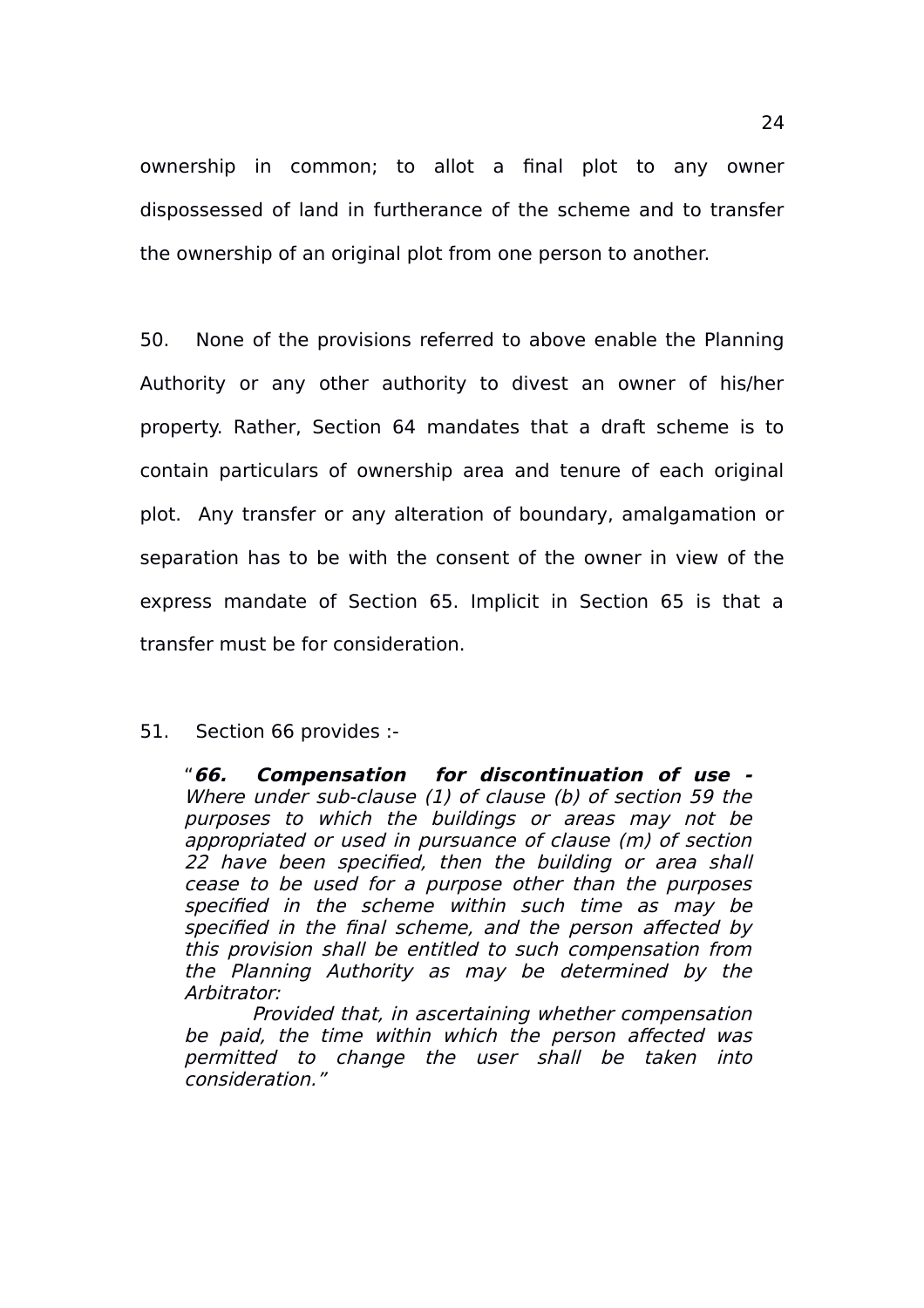52. Section 68 provides as follows:-

"**68. Power of State Government to sanction draft scheme -** (1) The Planning Authority or, as the case may be, the officer aforesaid shall, not later than six months [from the date of the publication of the notice, in the Official Gazette, regarding the making of the draft scheme], submit the same with any modifications which it or he may have made therein together with a copy of objections received by it or him to the State Government, and shall at the same time apply for its sanction.

(2) On receiving such application, after making such inquiry as it may think fit and consulting the Director of Town Planning, the State Government may, not later than [three months] from the date of its submission, by notification in the Official Gazette, [or not later than such further time as the State Government may extendl either sanction such draft scheme with or without modifications and subject to such conditions as it may think fit to impose or refuse to give sanction.

(3) If the State Government sanctions such scheme, it shall in such modification state at what place and time the draft scheme shall be open to the inspection of the public [and the State Government shall also state therein that copies of the scheme or any extract therefrom certified to be correct shall on application be available for sale to the public at a reasonable price.]"

53. Section 68 empowers the Planning Authority of the State

Government to sanction the draft scheme not later than six months.

Section 71 provides:-

"**71. Disputed ownership:-** (1) Where there is a disputed claim as to the ownership of any piece of land included in an area in respect of which a declaration of intention to make a town planning scheme has been made and any entry in the record of rights or mutation register relevant to such disputed claim is inaccurate or inconclusive, an inquiry may be held on an application being made by the Planning Authority or the Arbitrator at any time prior to the date on which the arbitrator draws up the final scheme under clause (xviii) of sub-section (3) of section 72 by such officer as the State Government may appoint for the purpose of deciding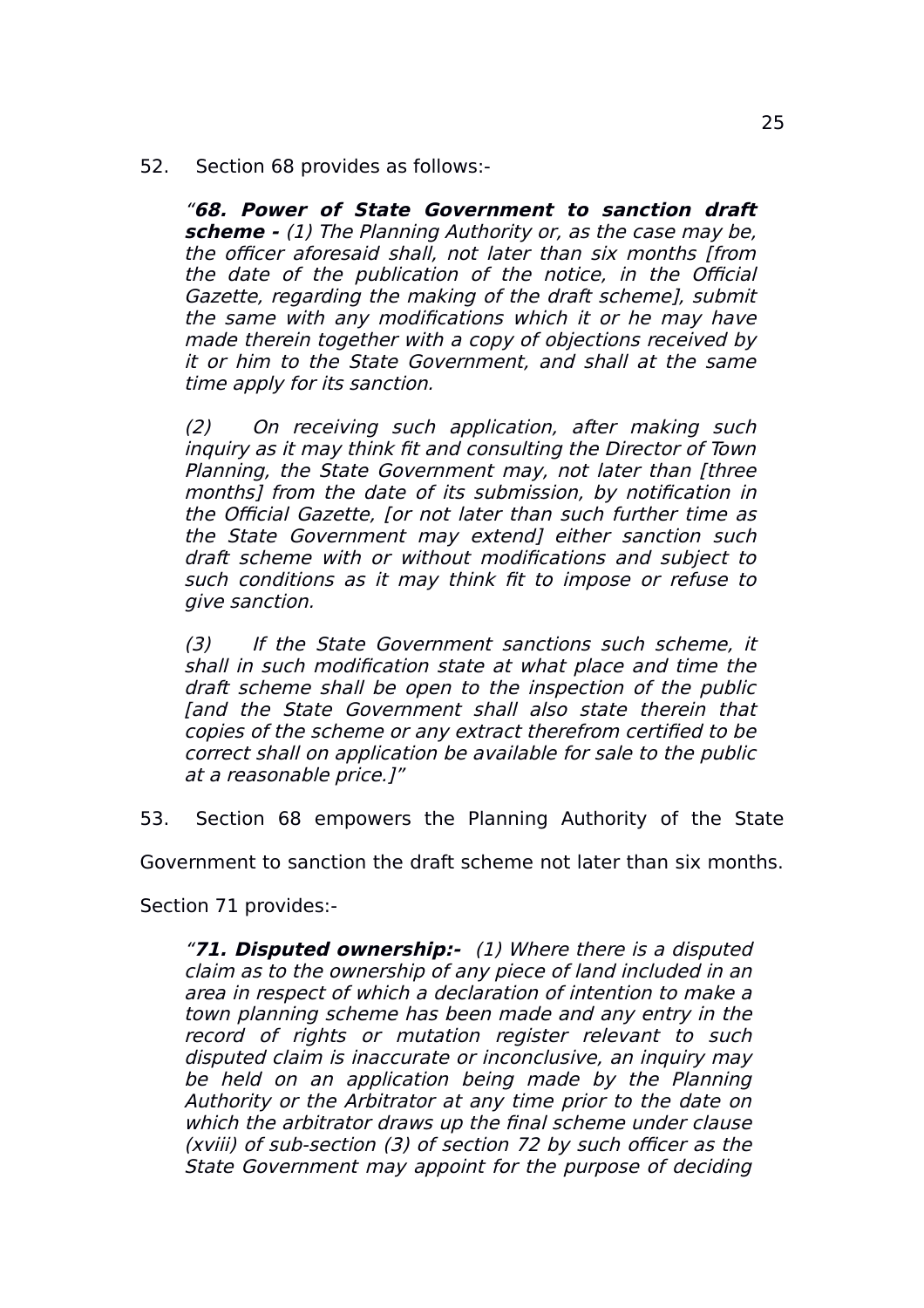who shall be deemed to be owner for the purposes of this Act.

(2) Such decision shall not be subject to appeal but it shall not operate as a bar to a regular suit.

(3) Such decision shall, in the event of a civil court passing a decree which is inconsistent therewith, be corrected, modified or rescinded in accordance with such decree as soon as practicable after such decree has been brought to the notice of the Planning Authority either by the Civil Court or by some person affected by such decree.

(4) Where such a decree of the civil court is passed, after final scheme has been sanctioned by the State Government under section 86, such final scheme shall be deemed to have been suitably varied by reason of such decree."

54. Section 71 provides that where there is disputed claim as to the ownership of any piece of land included in an area in respect of which a declaration of intention to make a Town Planning Scheme has been made, and any entry in the record of rights or mutation register relevant to such disputed claim is inaccurate or inconclusive, an inquiry may be held on an application being made by the Planning Authority or the Arbitrator at any time prior to the date on which the arbitrator draws up the final scheme under clause (xviii) of sub-section (3) of section 72 by such officer as the State Government may appoint for the purpose of deciding who shall be deemed to be owner for the purposes of this Act. Although the decision of the Arbitrator is not subject to appeal in view of subsection (2) of the Section 71, the award is not to operate as a bar to regular suit. In case there is any decree in a Civil Suit, inconsistent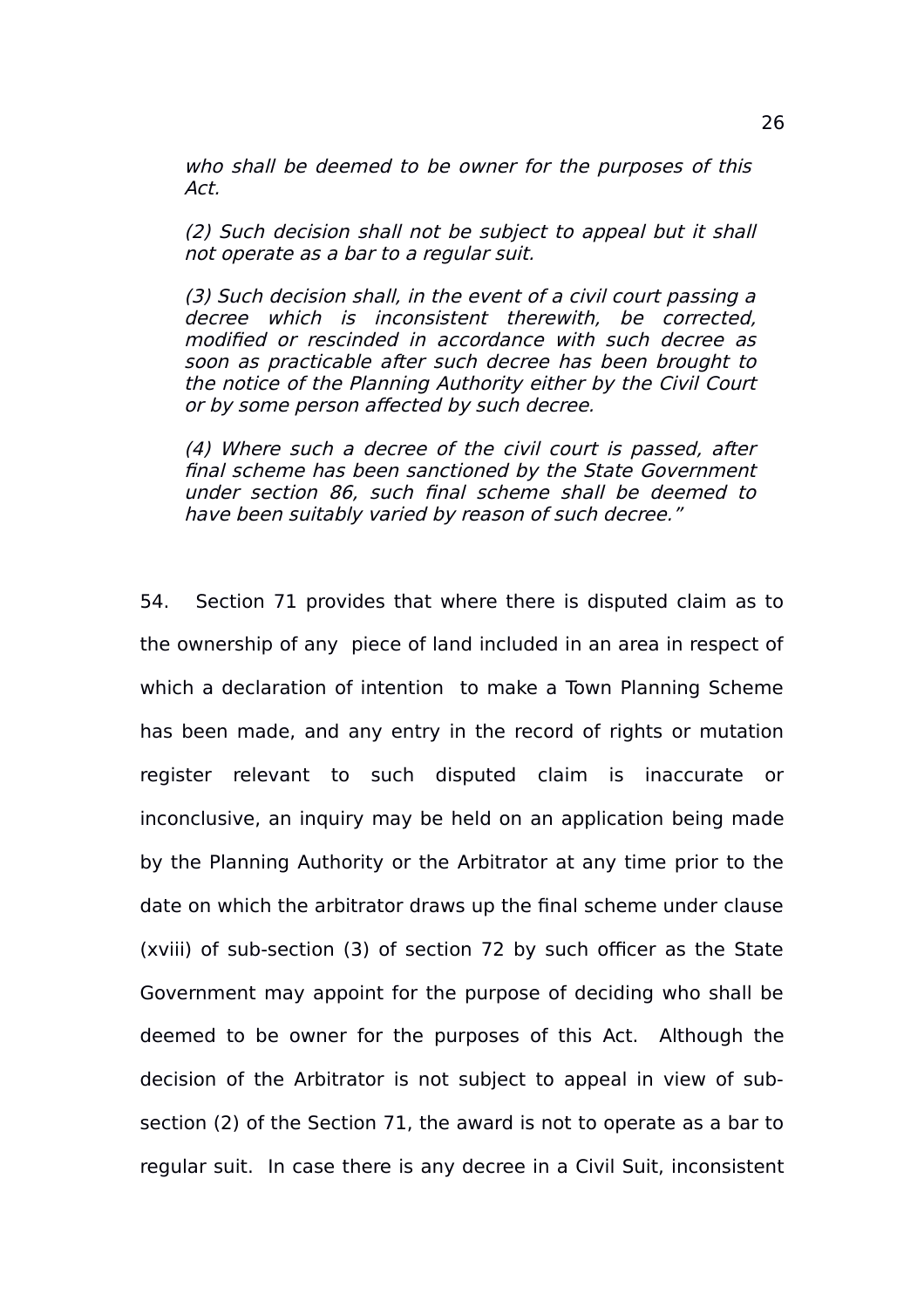with the Award, the Award is to be connected, modified or rescinded and in case the decree is passed after sanction of a final Scheme, such final scheme is to be deemed to have been suitably varied, by reason of such decree.

55. Section 72 of the Regional and Town Planning Act enables the State Government to appoint an Arbitrator for the purposes of one or more planning schemes received by it. Section 73 provides:-

"**73. Certain decisions of Arbitrator to be final.-** Except in matters arising out of Section 72, every decision of the Arbitrator shall be final and conclusive and binding on all parties including the Planning Authority."

56. Section 74 as it stood at the material time provided:-

**74. Appeal.-** (1) Any decision of the Arbitrator under clauses (iv) to (xi) to (xi) both inclusive and clauses (xiv), (xv and (xvi) of sub-section 3 of section 72 shall be forthwith communicated to the party concerned including the Planning Authority; and any party aggrieved by such decision may, within two months from the date of communication of the decision, apply to the Arbitrator to make a reference to the Tribunal of Appeal for decision of the appeal. (2) The provisions of sections 5, 12 and 14 of the Indian Limitation Act, 1963 shall apply to appeals submitted under this section.

57. As observed above, in this case there was a reference to the Arbitrator. The Arbitrator made an award which has assumed finality. The Award has never been questioned, either by the Planning Authority or any of the owners. The verdict of the Arbitrator cannot be undone by the Planning Authority.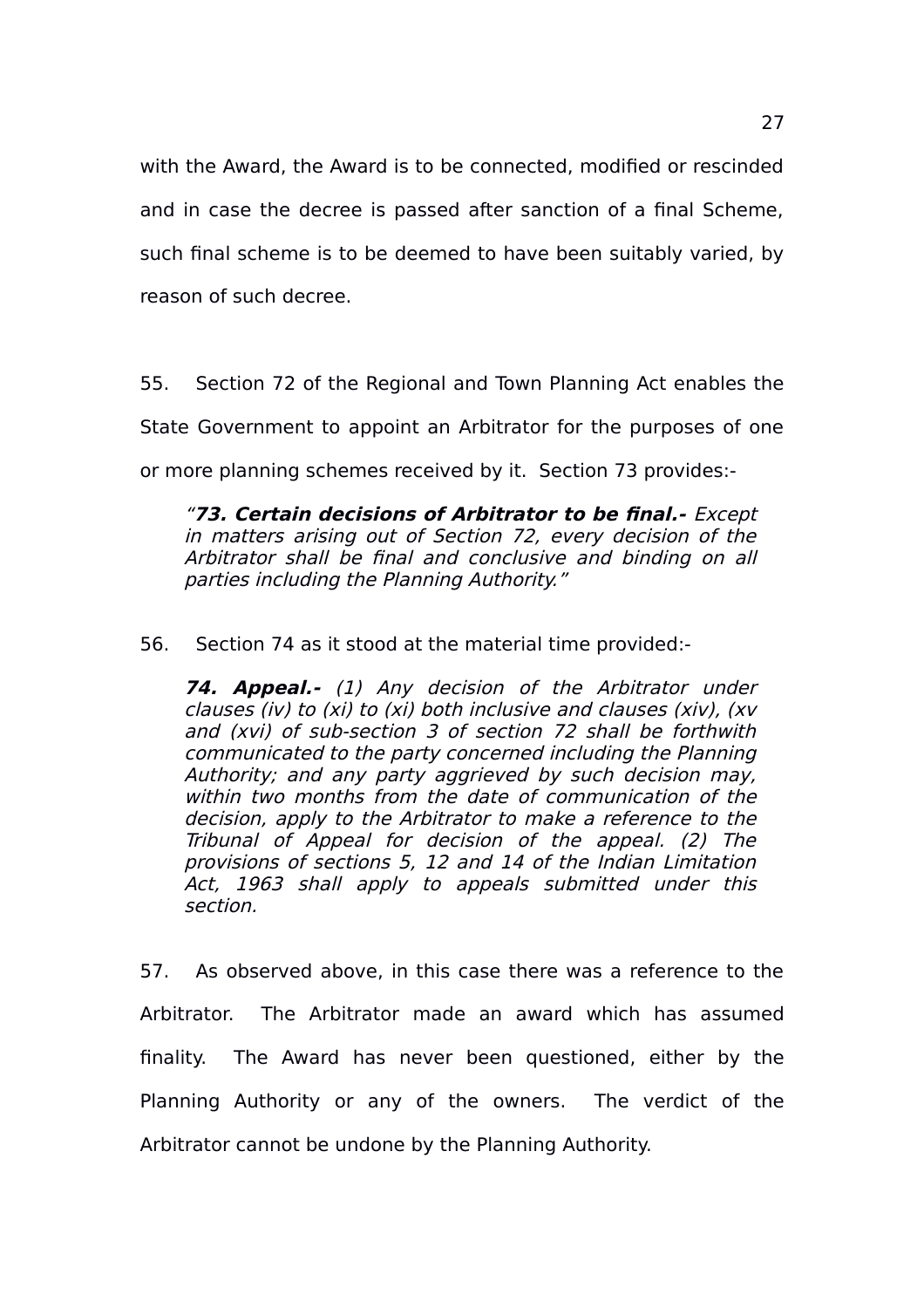58. Section 91 of the Regional and Town Planning Act provides as follows:-

**"91. Power to vary schemes on ground of error, irregularity or informality:-** (1) If after the final scheme has come into force, the Planning Authority considers that the scheme is defective on account of an error, irregularity or informality or that the scheme needs the variation or modification of a minor nature, the Planning Authority may apply in writing to the State Government for variation of the scheme.

(2) If, on receiving such application or otherwise, the State Government is satisfied that the variation required is not substantial, the State Government shall, by notification in the Official Gazette, authorise or direct the Planning Authority to prepare 1[a draft of such variation and publish a notice in the Official Gazette, and in such other manner as may be prescribed stating that a draft variation has been prepared.]

(3) 2[The notice of preparation of a draft variation published] under sub-section (2) shall state every amendment proposed to be made in the scheme, and if any such amendment relates to a matter specified in any of the subclauses (i) to (iii) of clause (b) of section 59, the draft variation shall also contain such other particulars as may be prescribed.

(4) The draft variation shall be open to the inspection of the public at the office of the Planning Authority during office hours and copies of such draft variation or any, extract therefrom certified to be correct shall be available for sale to the public at a reasonable price.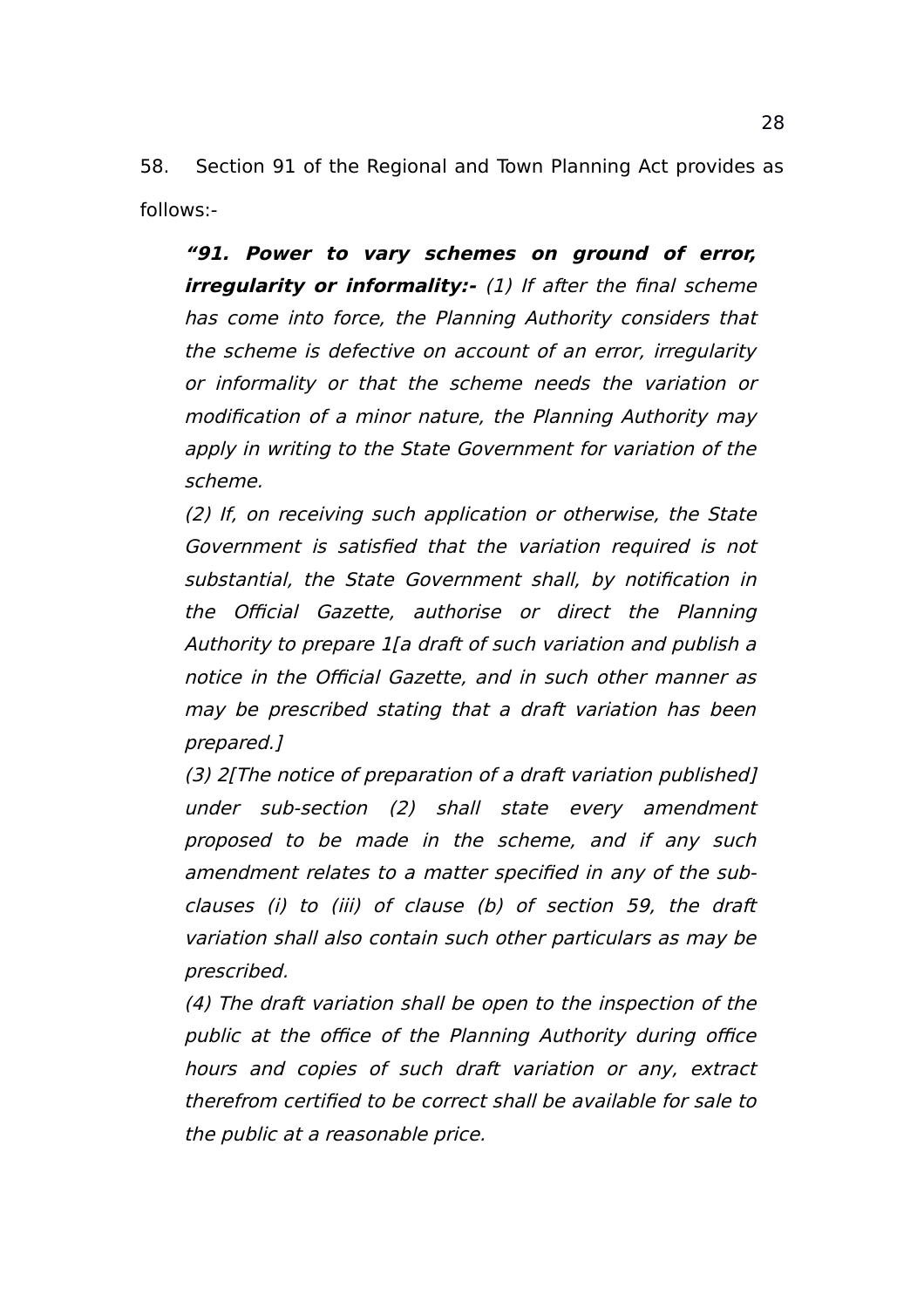(5) Not later than one month of the date of the publication of the notice regarding preparation of draft variation, any person affected thereby may communicate in writing his objections to such variation to the State Government,and send a copy thereof to the Planning Authority.

(6) After receiving the objections under sub-section (5), the State Government may, after consulting the Planning Authority and after making such inquiry as it may think fit, by notification in the Official Gazette,-

(a) appoint an Arbitrator, and thereupon the provisions of this Chapter shall so far as may be, apply to such draft variation, as if it were a draft scheme submitted to the State Government for sanction;

(b) sanction the variation with or without modifications; or

(c) refuse to sanction the variation.

(7) From the date of the notification sanctioning the variation, with or without modifications, such variation shall take effect as if it were incorporated in the scheme."

59. Chapter VII of the Regional and Town Planning Act comprising Sections 125-129 contains provisions for compulsory acquisition of land needed for the purposes of any Regional Plan, Development Plan or Town Planning Scheme. The Respondent authorities never took recourse to these proceedings to acquire any part of Plot No.473 B3, 473 B4 or any other adjacent Plot.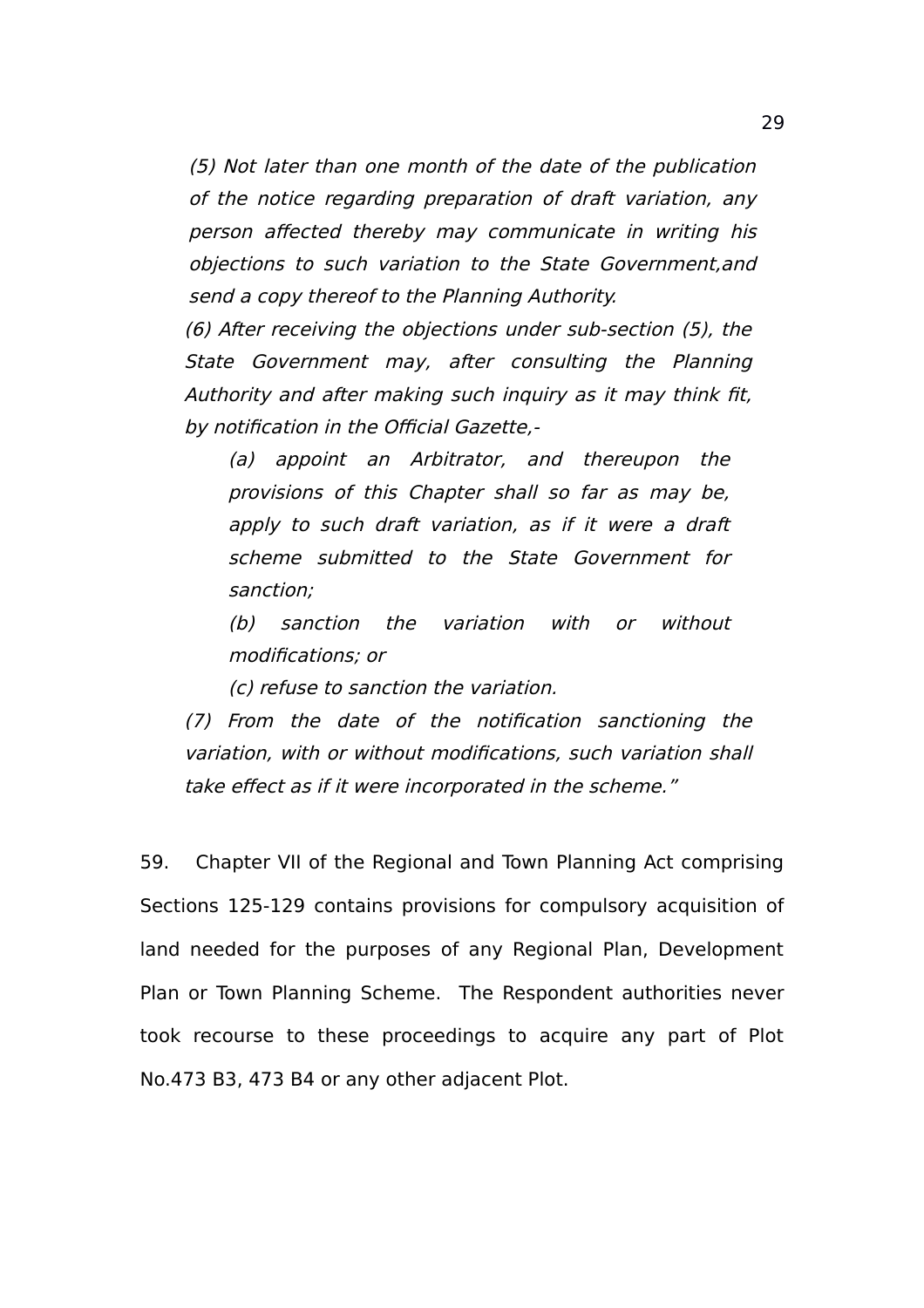60. Mr. Pallav Sisodia, learned senior counsel appearing for the Appellant trust, assisted by Mr Braj K Mishra, argued, and in our view rightly, that the Appellant cannot be deprived of the subject strip of land being the private road without authority of law, as this would be a violation of Article 300-A of the Constitution of India, which prohibits deprivation of person from property without authority of law.

61. Mr. Sisodia submitted that in any case the award made by the Arbitrator in 1972 under Section 72 of the Regional and Town Planning Act stood final and binding. Mr. Sisodia emphatically argued that the award dated 16.5.1972 of the Arbitrator appointed under the Regional and Town Planning Act made it clear that the area and ownership of the plots were to be determined as per **entries in the Property Register**. This award is final and binding under Section 73 of the Regional and Town Planning Act. This is not disputed by the Respondents Sub-division in the Regional and Town Planning Act, therefore, has to be as follows:-

| "1092 B1            | 1025      | Smt. Kanta Nanda           |
|---------------------|-----------|----------------------------|
| 1092 B <sub>2</sub> | 603       | Shri Premal Malhotra       |
| 1092 B3             | 2838      | Shri Dilip Kumar Roy       |
|                     |           | Smt. Indira Devi           |
| 1092 B4             | 444(Road) | Holders of SI, No. 1 to 3" |
|                     |           |                            |

62. However, in Form B of the Town Planning Scheme (TPS) the said sub-division was sought to be changed as follows:-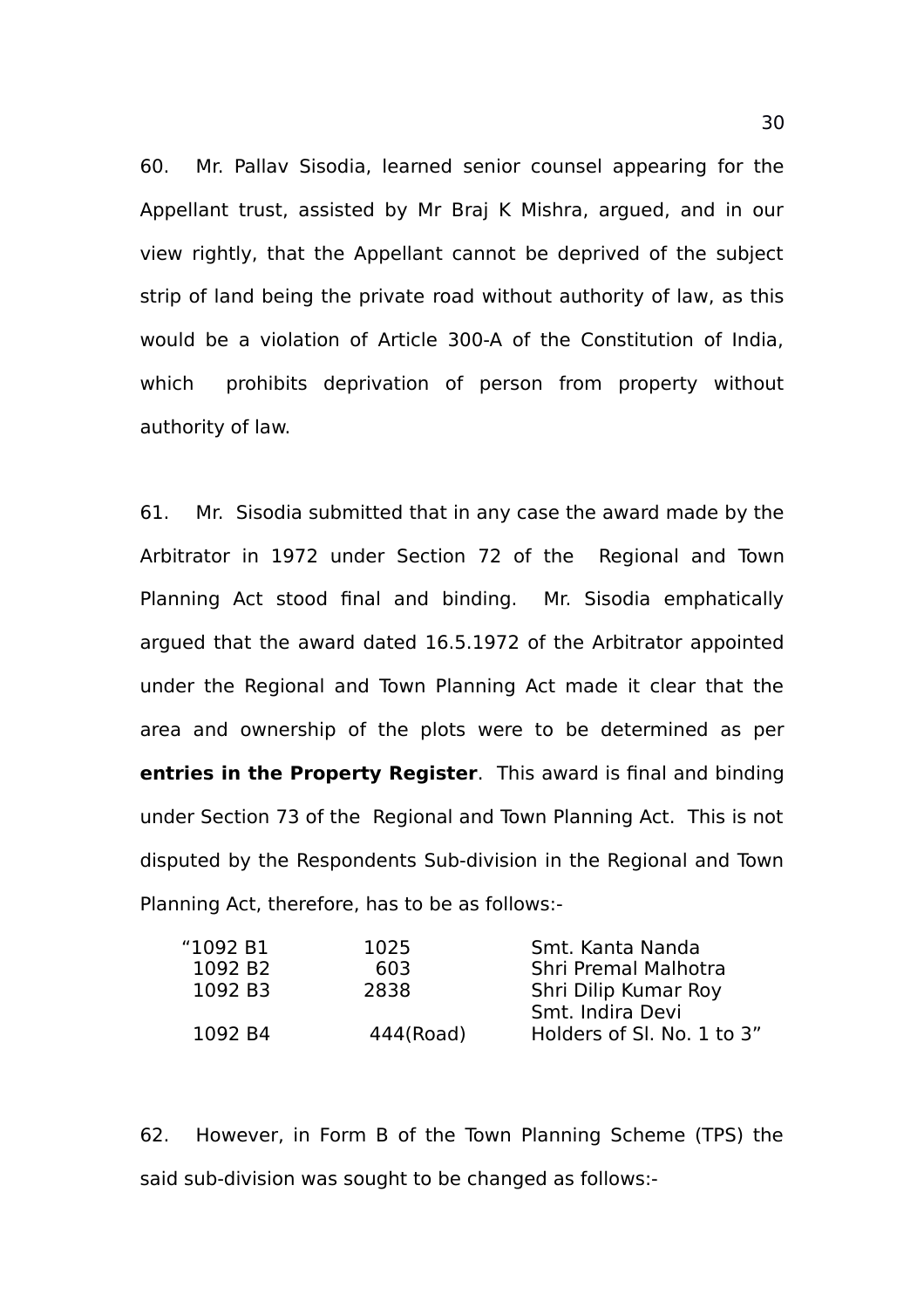| 1024.86 | Smt. Kanta Nanda                   |
|---------|------------------------------------|
| 602.98  | <b>Shri Premal Malhotra</b>        |
| 2335.03 | Shri Dilip Kumar Roy               |
|         | Smt. Indira Devi                   |
| 502.82  | Shri Dilip Kumar Roy               |
|         | Smt. Indira Devi                   |
| 444.14  | <b>Pune Municipal Corporation"</b> |
|         |                                    |

63. Mr. Sisodia pointed that the change was not preceded or followed by any demarcation, re-constitution, determination of compensation or any kind of taking over of possession or acquisition by Pune Municipal Corporation in accordance with procedure known in law, be it under Section 64, 65 read with Section 72 or Section 126 of the Regional and Town Planning Act. This is also not in dispute. As argued by Mr. Sisodia, Pune Municipal Corporation had on the other hand clearly admitted that they had never initiated any proceedings for acquisition or of taking over possession of the private road.

64. Mr. Sisodia submitted that there is no other award of the Arbitrator regarding the plot in question, except the one passed on 16.5.1972 showing the plot 1092 B4 to be a private road admeasuring 444.14 Sq. mtrs. to be in possession of the holders of plot No. 1092 B1, 1092 B2 and 1092 B3. The Town Planning Scheme thus clearly smacks of an error apparent in that plot 1094 B4 has been shown as a private road of the Pune Municipal Corporation.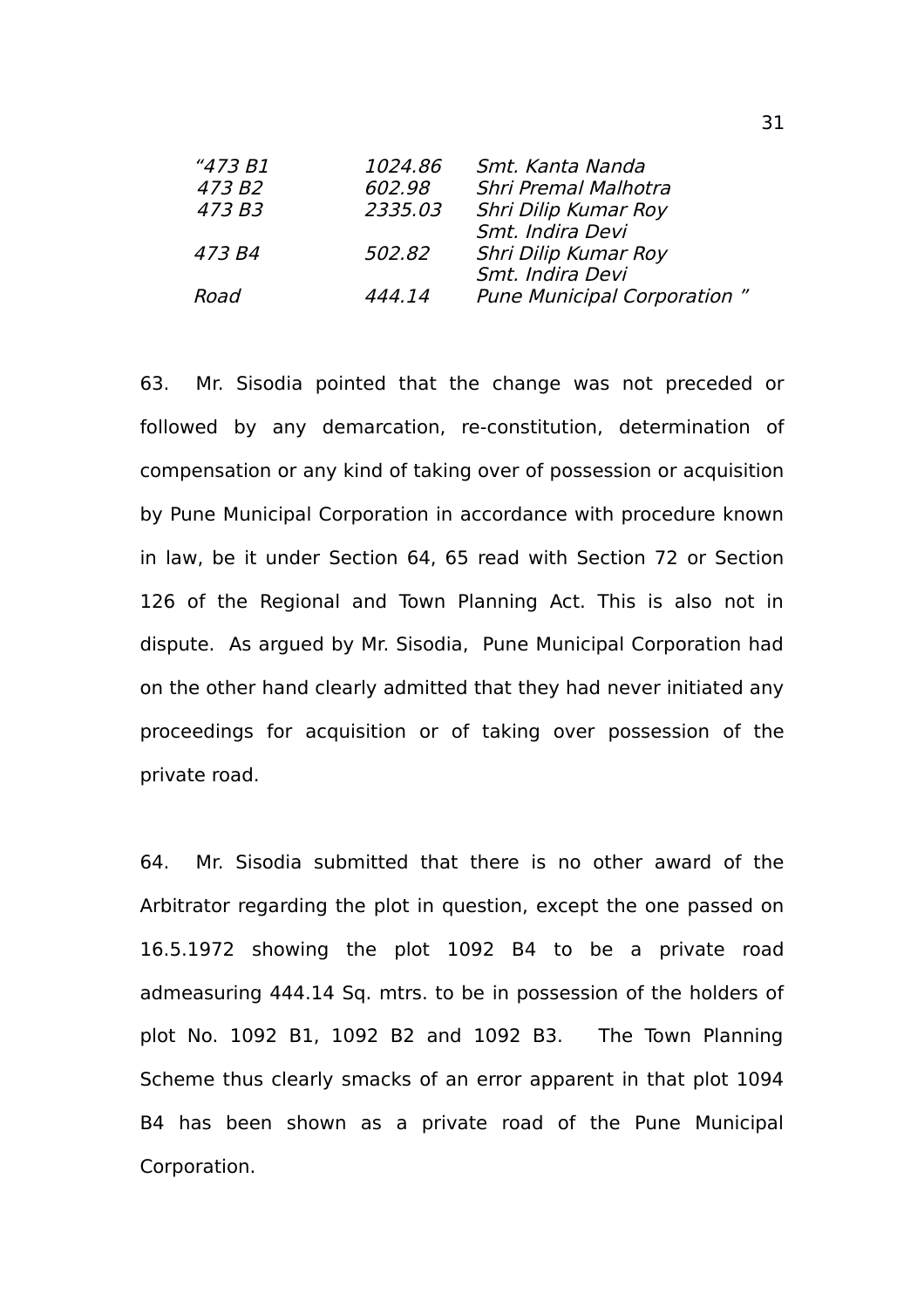65. Mr. Sisodia strenuously argued, and in our view rightly, that the respondent authorities were duty bound to correct the error in showing plot 414 Sq. mtrs. odd in Plot 1092 B4 as private road of the Pune Municipal Corporation. Mr. Sisodia argued that this fundamental error was the genesis of a series of errors which followed subsequently.

66. Mr. Sisodia submitted that although the Appellants were praying for rectification of an error, the Pune Municipal Corporation proposed the variation of the Town Planning Scheme by merging plot No.1092 B4 in other adjacent plots being 471 B1, B2 and B3, though there was no such prayer by the Appellant.

67. Mr. Sisodia submitted that the Pune Municipal Corporation as also the State had agreed to accept the simple request of correction of land records to bring the same to conform to the award made on 16.5.1972. Mr. Sisodia submitted that a simple prayer for rectification of records has been given the colour of variation in the Town Planning Scheme, and made to appear as if public land of Pune Municipal Corporation was to be released and plots re-constituted to dis-mantle the sub-division Form B. Mr. Sisodia emphatically argued that the documents enclosed in the paper book would clearly show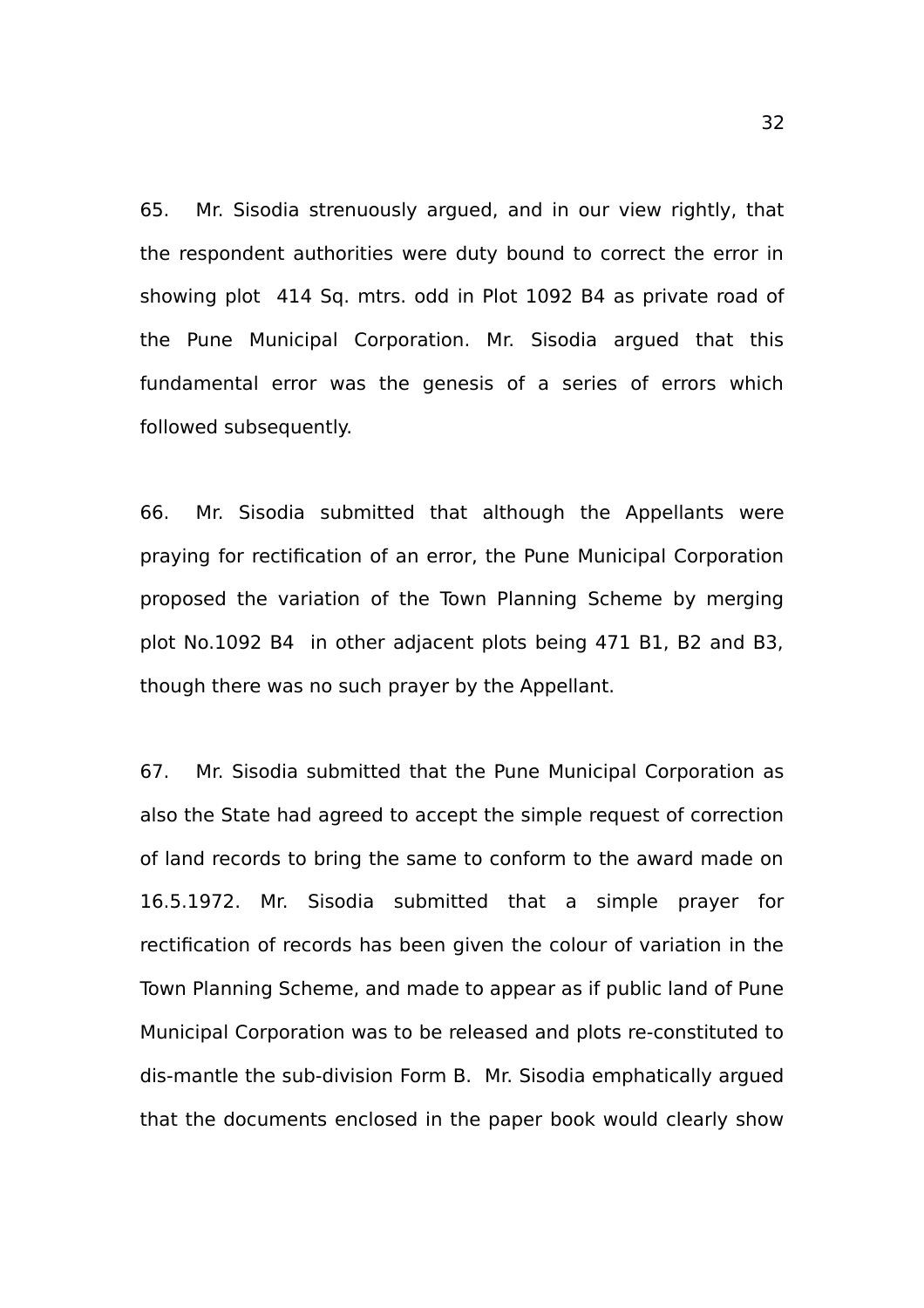that neither the State, nor the Pune Municipal Corporation, had opposed the rectification of the error. This is borne out by records.

68. Mr. Sisodia submitted that the High Court had erred in proceeding on the premise that the subject strip of land had vested in Pune Municipal Corporation and could not be released. In doing so, the High Court had erroneously applied the deeming provision of Section 88(a) without the pre-conditions of the said Section of reconstitution, acquisition, compensation and award in respect of the strip of land. Mr. Sisodia argued that the Authorities ought not to have been allowed to illegally interfere with the subject strip of land which was full of sacred trees and deities. Mr. Sisodia argued that on a proper reading of Section 91 of the Regional and Town Planning Act, no further exercise is needed to rectify an error in the present case, except to correct the land record as per the award referred to above. The artifice of vesting, supposed variation in Town Planning Scheme, modification of substantial character are without basis.

69. On the other hand, Mr. Nishant R. Katneshwarkar, learned counsel appearing on behalf of the State of Maharashtra argued that Section 88 contemplates automatic vesting of the properties coming under the Town Planning Scheme, with the planning authority. Even the Pune Municipal Corporation cannot seek deletion of the roads as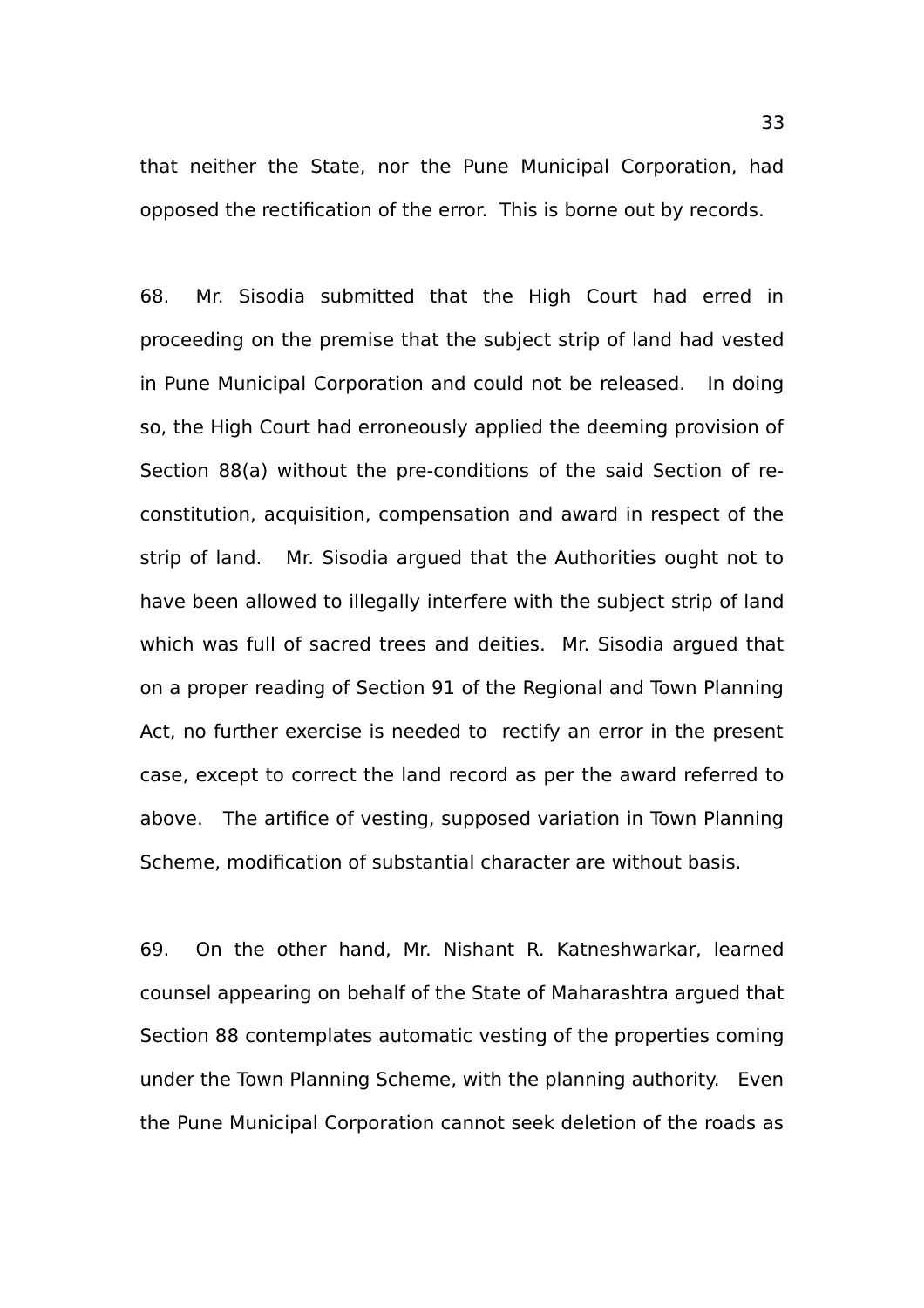the same amounts to substantial variation in the Town Planning Scheme.

70. Mr. Katneshwar argued that the High Court has rightly interpreted Section 88 and Section 91 of the Regional and Town Planning Act and dismissed the writ petition. Deletion of a road from a Town Planning Scheme can be said to be a variation of substantial nature. Section 91 contemplates minor variation in Town Planning Scheme by following requisite procedure. Mr. Katneswhar argued that pragmatically also modification of the scheme would not be expedient, as future purchasers would have no approach road to access their properties as would be clear from the map of the said plots.

71. Mr. Katneshwar, by insinuation, questioned the propriety of the resolution of the Pune Municipal Corporation and emphasized that the corporation did not support its resolution either before the State Government or before the High Court. Mr. Katneswar argued that the stand of the Corporation in the High Court was correct and beneficial to the citizens. The photographs of the site would show some trees but that cannot be a ground to stall the development as per the Town Planning Scheme. The deities can be shifted in case they come on the approach road. Development as per the Town Planning Scheme should be given prime importance.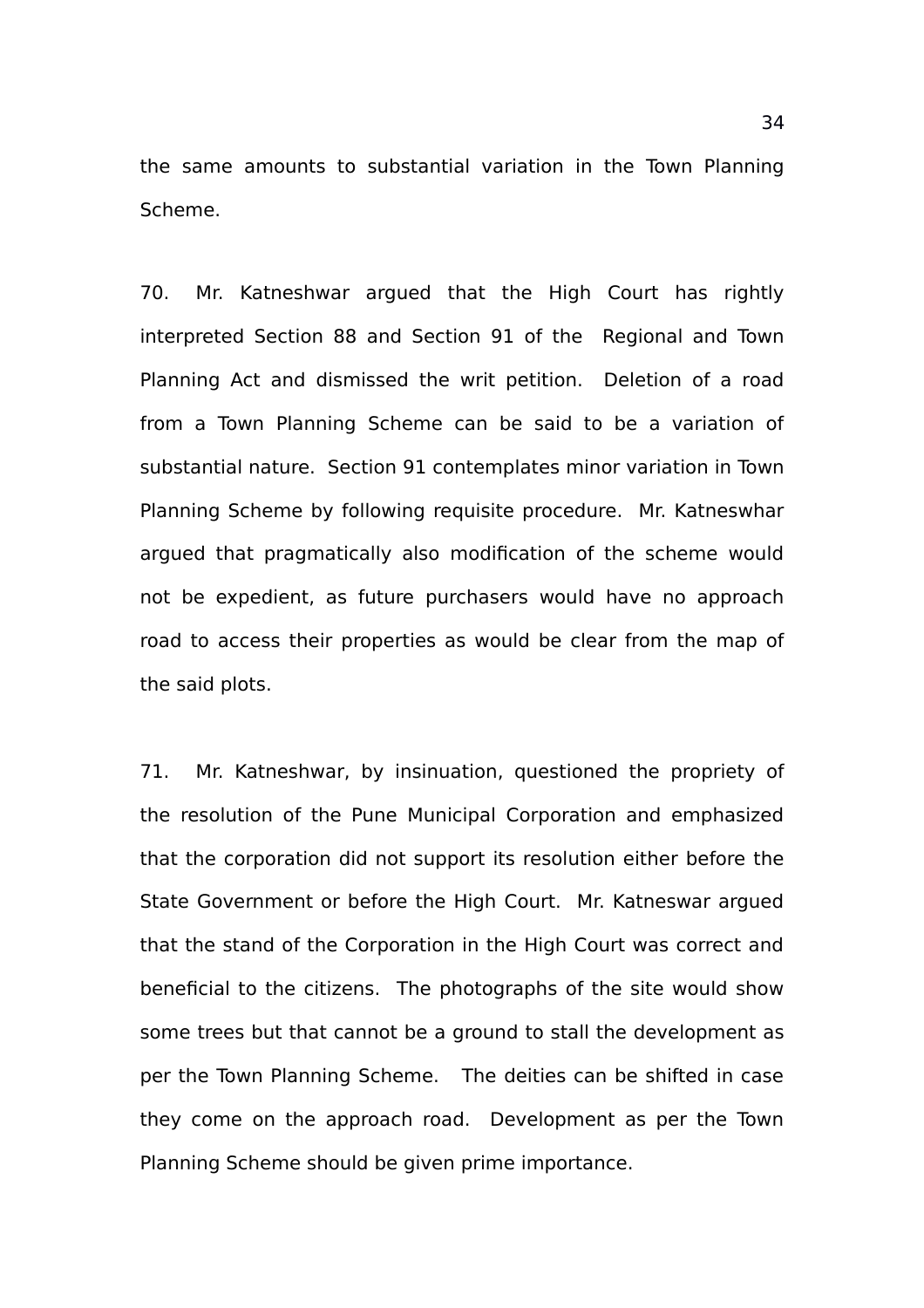72. In conclusion Mr. Mr. R. Katneshwarkar submitted that the Regional and Town Planning Act is a benevolent piece of legislation meant for providing basic facilities to the people at large. The legislation is made for the people. In support of his arguments Mr. Katneshwarkar cited **Laxminarayan R. Bhattad & Ors. v. State of Maharashtra & Anr. [1](#page-34-0)**

73. In **Laxminarayan R. Bhattad** (supra), this Court held that the contents of the scheme under the Bombay Town Planning Act now replaced by the Maharashtra Regional and Town Planning Act will prevail over any policy decision taken by the Corporation or by the State. Significantly, in **Laxminarayan R. Bhattad** (supra), the Arbitrator had made an award dated 30.10.1987, while making the Town Planning Scheme whereby final Plot No. 694 admeasuring 1240 square meters and final Plot No. 173 admeasuring 2079 square meters aggregating 3319.9 square meters had been allotted in lieu of original Plot No. 433 belonging to the Appellant. Further, for acquisition of the said land as also the structure standing thereupon, compensation of Rs.4,97,567.20/- had been awarded. The judgment in **Laxminarayan R Bhattad (supra)** is clearly distinguishable and of no assistance to the respondents.

<span id="page-34-0"></span>1 (2003) 5 SCC 413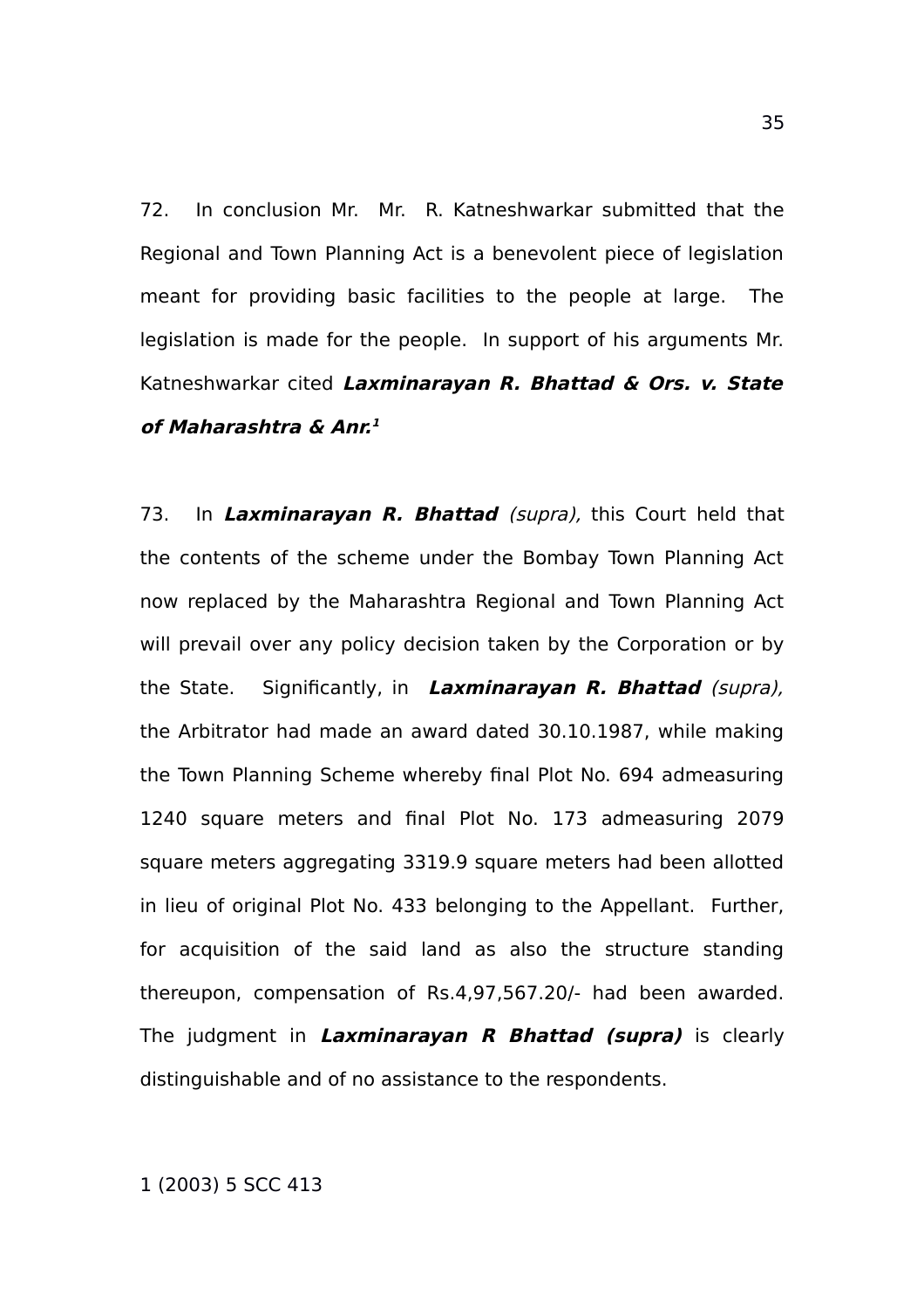74. Mr. Markand D. Adkar, learned counsel appearing with Mr. Rajesh Kumar, learned counsel submitted that the writ petition in respect of variation of the Town Planning Scheme has been dismissed by the High Court by a reasoned judgment, which does not require interference. We are however, of the view that the reasons are misconceived as discussed later in the judgment.

75. Mr. Adkar also submitted that the High Court has recorded a finding that the suit land stood vested in the Pune Municipal Corporation in 1979, when the Town Planning Scheme became final. This finding is patently incorrect.

76. Mr. Adkar argued that the Appellant had itself contended that in view of the documentary evidence, particularly the city survey records and the award of the Arbitrator, the correction in the town planning record can be made even de hors Section 91 of the Regional and Town Planning Act, and accordingly invited this Court to make orders under Article 142 of the Constitution of India.

77. Mr. Adkar submitted that during the pendency of the appeal, the Appellants purported to bring on record certain new facts which had been discovered, without leave of this Court. The respondents therefore did not have occasion to respond to new facts and documents. Mr. Adkar submitted that the award or city survey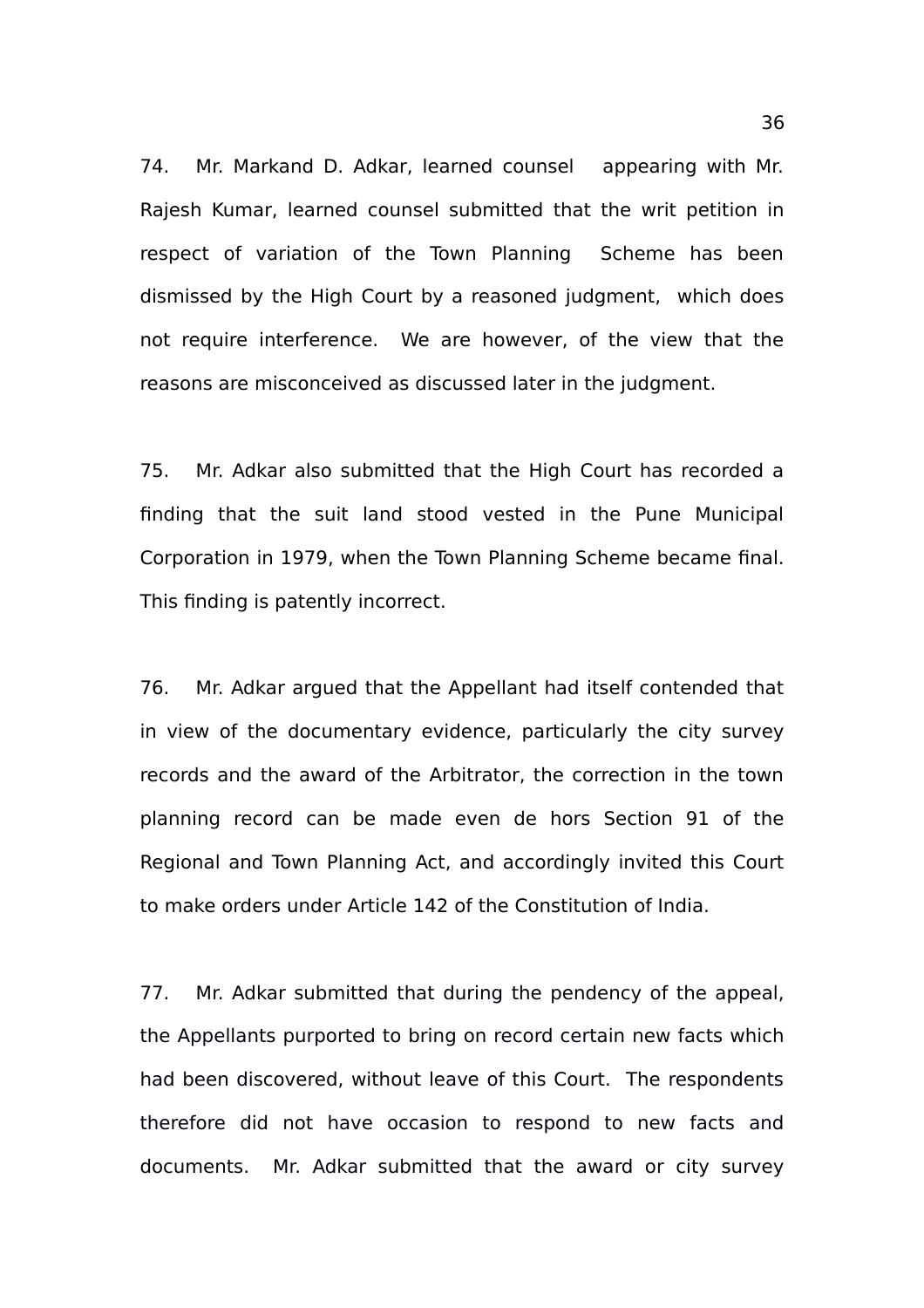record, now referred to, did not find reference in the decision of the High Court. The Appellant had produced certain documents purportedly issued by certain departments of the Corporation for the first time. The Corporation did not have occasion to respond to the same.

78. This Court has only proceeded on the basis of pleadings and documents in the Special Leave Petition to which the Respondents had ample opportunity to respond. The Award and the City Survey papers are matters of record. The records are in the custody of the Respondents.

79. Mr. Adkar emphasized on the fact that the High Court had recorded specific finding regarding ownership of the Corporation as per Town Planning Scheme, with which we are unfortunately unable to agree. He argued that the High Court found that title had statutorily vested in the Corporation under Section 88 of the Regional and Town Planning Act and the only method to change or vary the Town Planning Scheme was under Section 91 of the Regional and Town Planning Act.

80. Mr. Adkar argued that the submission of the Appellant that the scheme could be varied de hors Section 91 of the Regional and Town Planning Act, rendered the appeal liable to be dismissed on that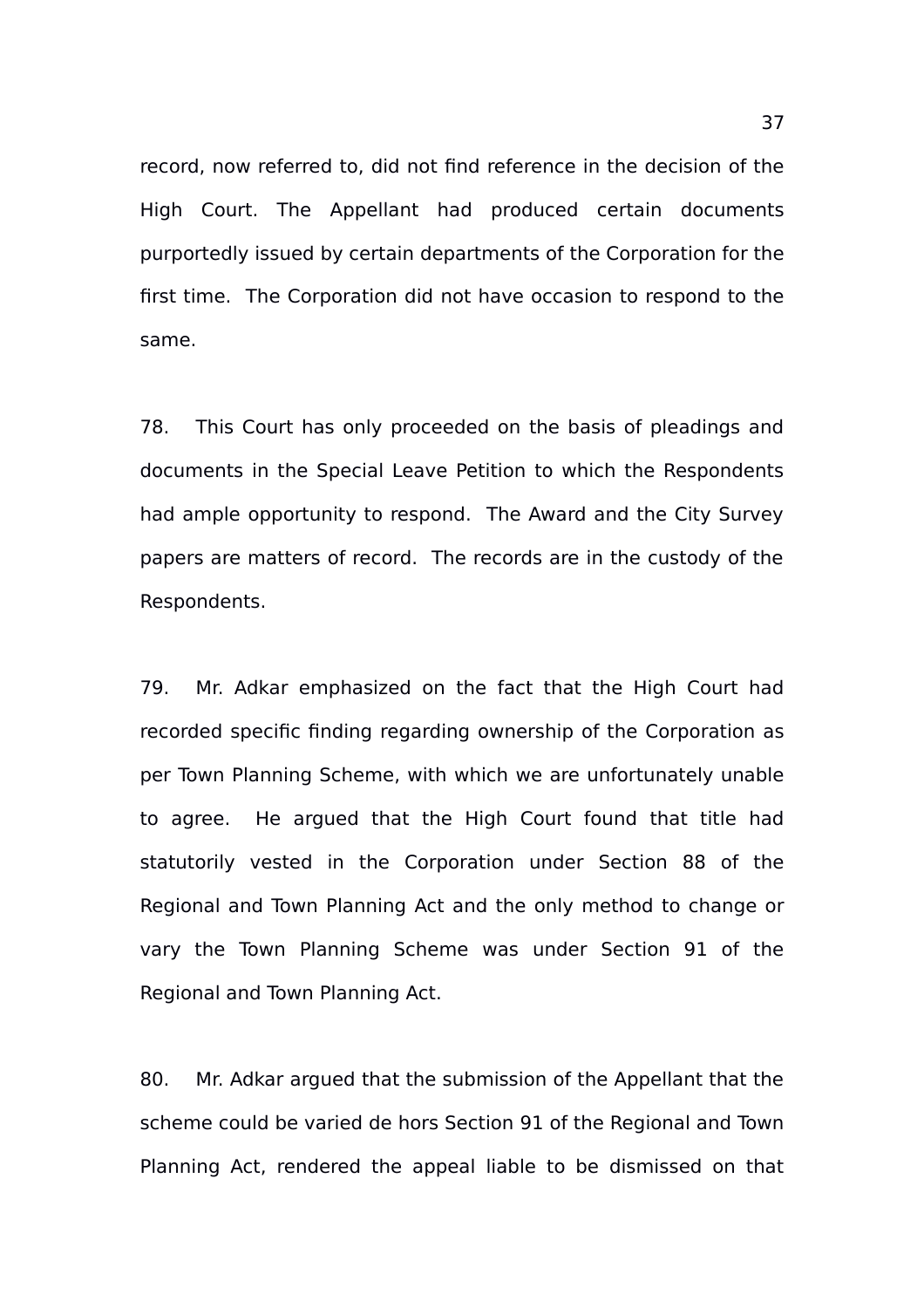ground alone. Mr. Adkar argued that it was settled that the land in question stood vested in the Pune Municipal Corporation by virtue of Section 88 of the Regional and Town Planning Act. Such argument is not sustainable in law.

81. Mr. Adkar submitted that the Government had rejected the proposal under Section 91 of Regional and Town Planning Act recording reasons, which cannot be assailed by submissions which were not advanced either before the Government or before the High Court. The affidavit of the trustees made in this Court for the first time cannot be examined.

82. Mr. Adkar submitted that Municipal Corporation had tendered a true copy of Form I prepared under Rule 6(V) of the Rules for consideration of this Court. The copy has been produced from the custody of the Corporation and its authenticity has not been questioned either by the Appellant or by the State.

83. Under the said rules, there are five forms which had to be filled in as the Town Planning Scheme progressed, the final Form being No.5 under Rule 13(9). The relevant documents pertaining to proceedings of the Town Planning Scheme are in the Town Planning Department of the Pune Municipal Corporation and the Town Planning Department of the State Government. Mr. Adkar submitted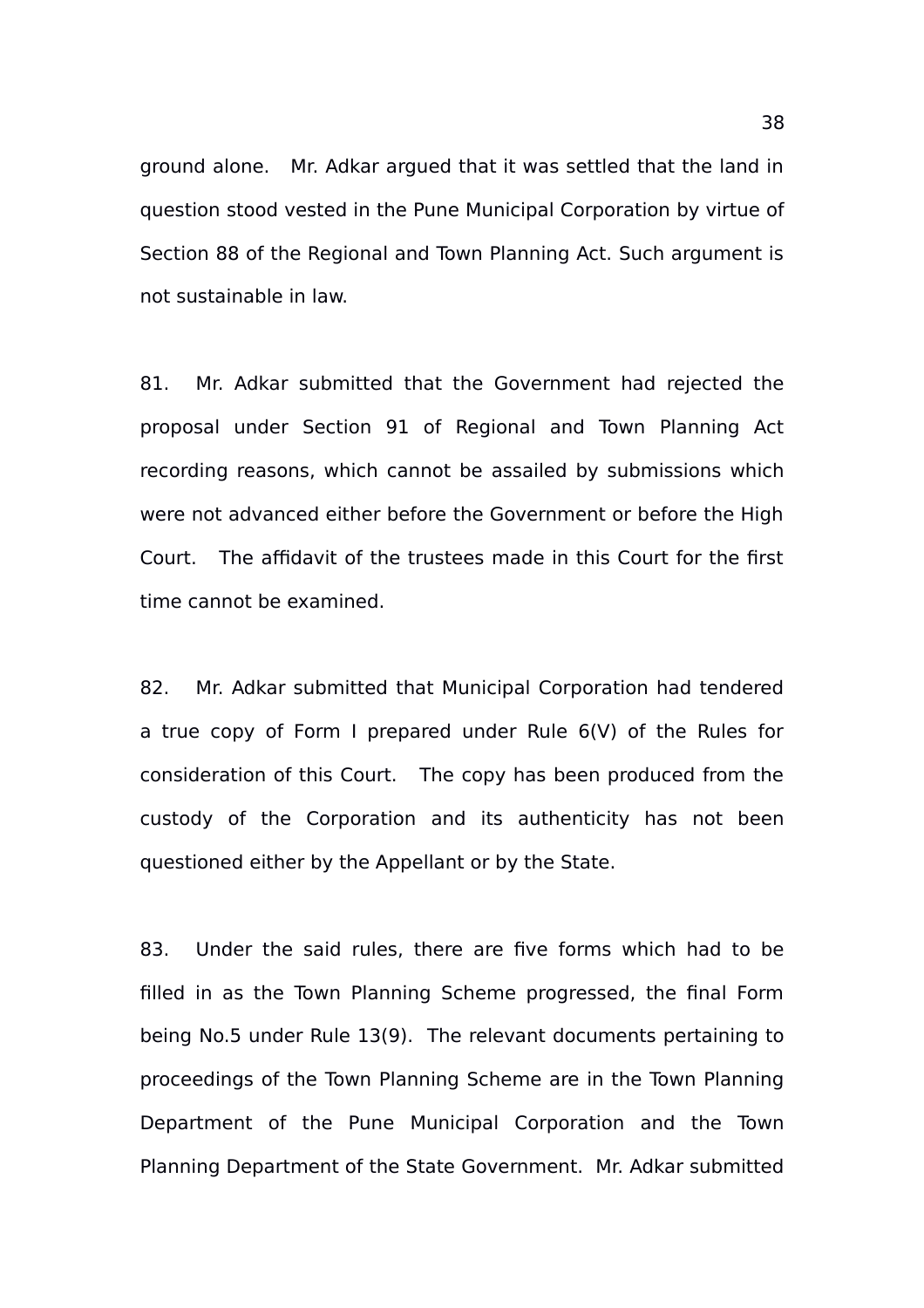that the content of Form I indicates that the suit land in question belonged to the Pune Municipal Corporation even before the Town Planning Scheme came into existence in 1979, and as such entry was never questioned or disputed by any of the parties for approximately two decades, the Town Planning Scheme ought not to be disturbed.

84. There is, however no whisper from the Respondents of any proceedings, if any, resorted to for transfer of the private road to Pune Municipal Corporation, and not even any specific averment by the Respondents that the Appellant had the opportunity to controvert the entries in the Forms in question.

85. Mr. Adkar submitted that Form I not having been questioned for two decades, it was in the interest of justice that all relevant town planning proceedings be examined by the competent authority, to examine the alleged discrepancy between town planning records, and the city survey records, and for that purpose the matter would require consideration de novo at the appropriate level.

86. Mr. Adkar submitted that the Town Planning Scheme has been drawn under Section 59 of the Regional and Town Planning Act, to give effect to the proposals in the final development plan. Mr.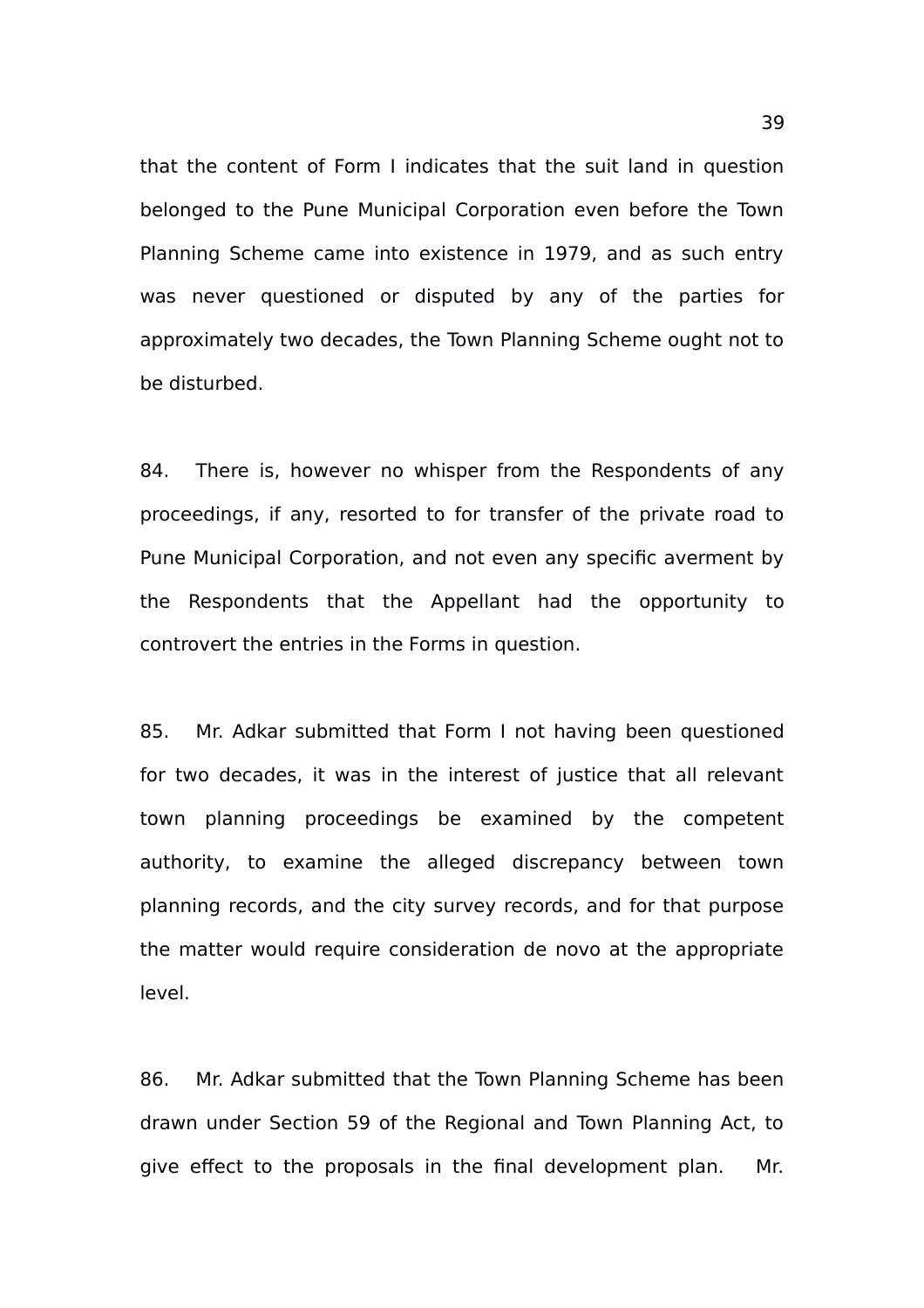Adkar submitted that Section 68(3) of the Regional and Town Planning Act provides that the draft scheme should be available for inspection of the public. Section 71 of the said Act makes provisions for disputed claims and under Section 72(4), the Arbitrator while preparing preliminary scheme has to give notice to all concerned. There are provisions for ample opportunity to stakeholders to dispute entries in the scheme. Under Rule 13(3) every interested person is to be given notice. Mr. Adkar argued that in view of the aforesaid provisions and ample opportunity, no person could be heard to contend after 20 years that he had not been put to notice.

87. Mr. Adkar submitted that it is settled law that if the statute prescribes a procedure, it is to be assumed that the procedure has been followed scrupulously, unless the contrary is shown. Further it is needless to say in the facts of this case, the Appellant has not been able to demonstrate that the authorities preparing Town Planning Scheme failed to follow the procedure mandated by the statute.

88. Mr. Adkar submitted that the matter should be remanded to the Government for de novo adjudication to consider all relevant aspects of the matter. The Corporation respects and reveres the great personalities involved in the Appellant Trust, and for that reason the present litigation is not adversarial in nature, but in the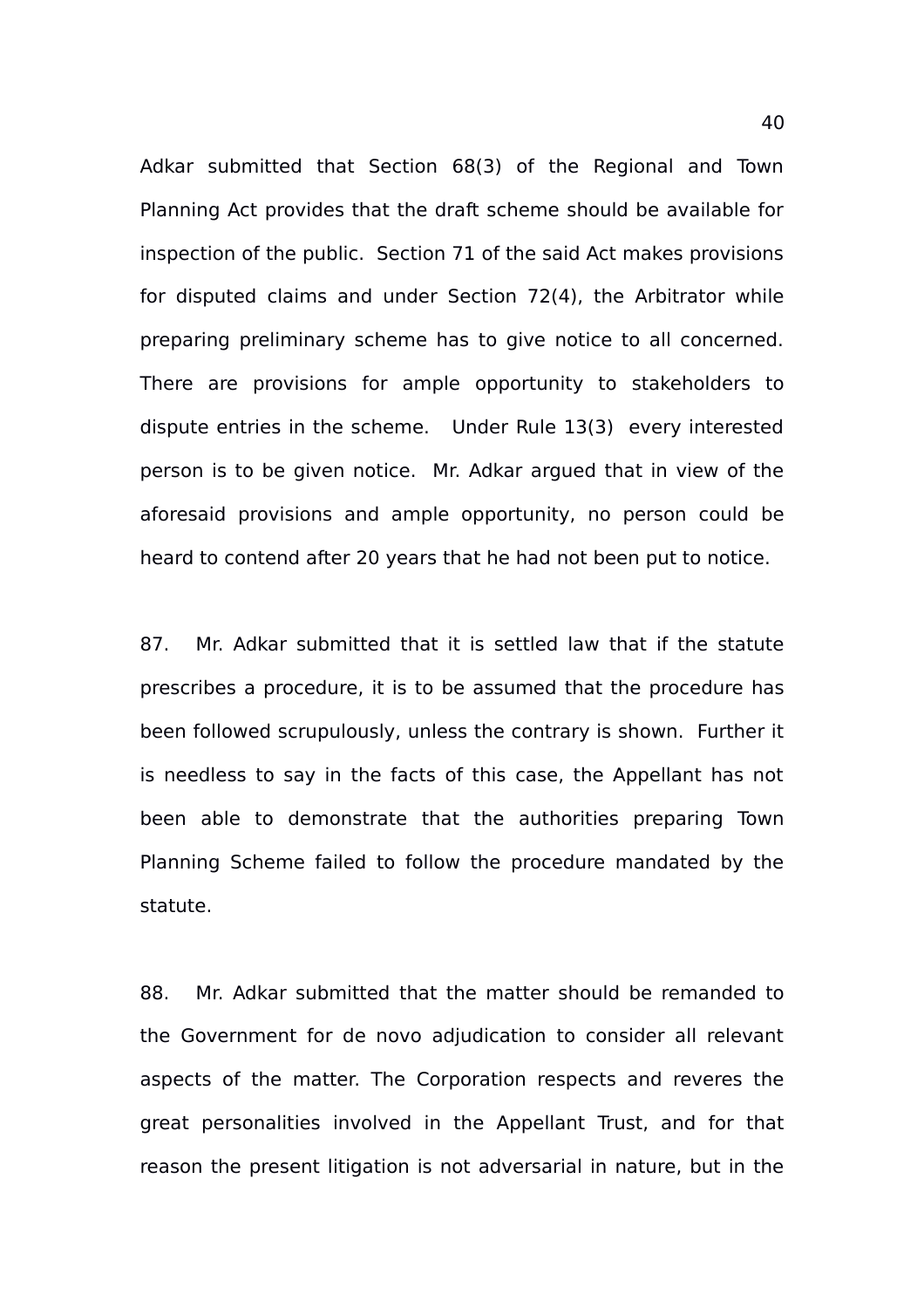interest of justice. Proper legal method should be followed before arriving at any conclusion one way or the other. Mr. Adkar's arguments are untenable, since as recorded in the judgment and order under appeal, the facts pleaded by the Appellant are not in dispute. At the cost of repetition it is reiterated that the name of Pune Municipal Corporation was incorporated without recourse to any procedure contemplated under the Regional and Town Planning Act. The Respondents have not produced any materials evincing compliance with the procedure prescribed under the Regional and Town Planning Act. The case made out by the Appellant cannot be rejected on the basis of assumption. Since the parties have been litigating for over a decade and a half we are not inclined to remit the matter back to the authority concerned for de novo hearing and decision.

89. Mr. Adkar submitted that reliance was placed by the Appellant on the award for the first time before this Court, on the premise that there was no acquisition, and without acquisition or compensation, vesting of the suit land could not have been effected. Counsel argued that the vesting of property under the Town Planning Scheme was entirely different in nature than acquisition of property under Land Acquisition Act or under Section 127 of the Regional and Town Planning Act. In support of such submission, Mr. Adkar cited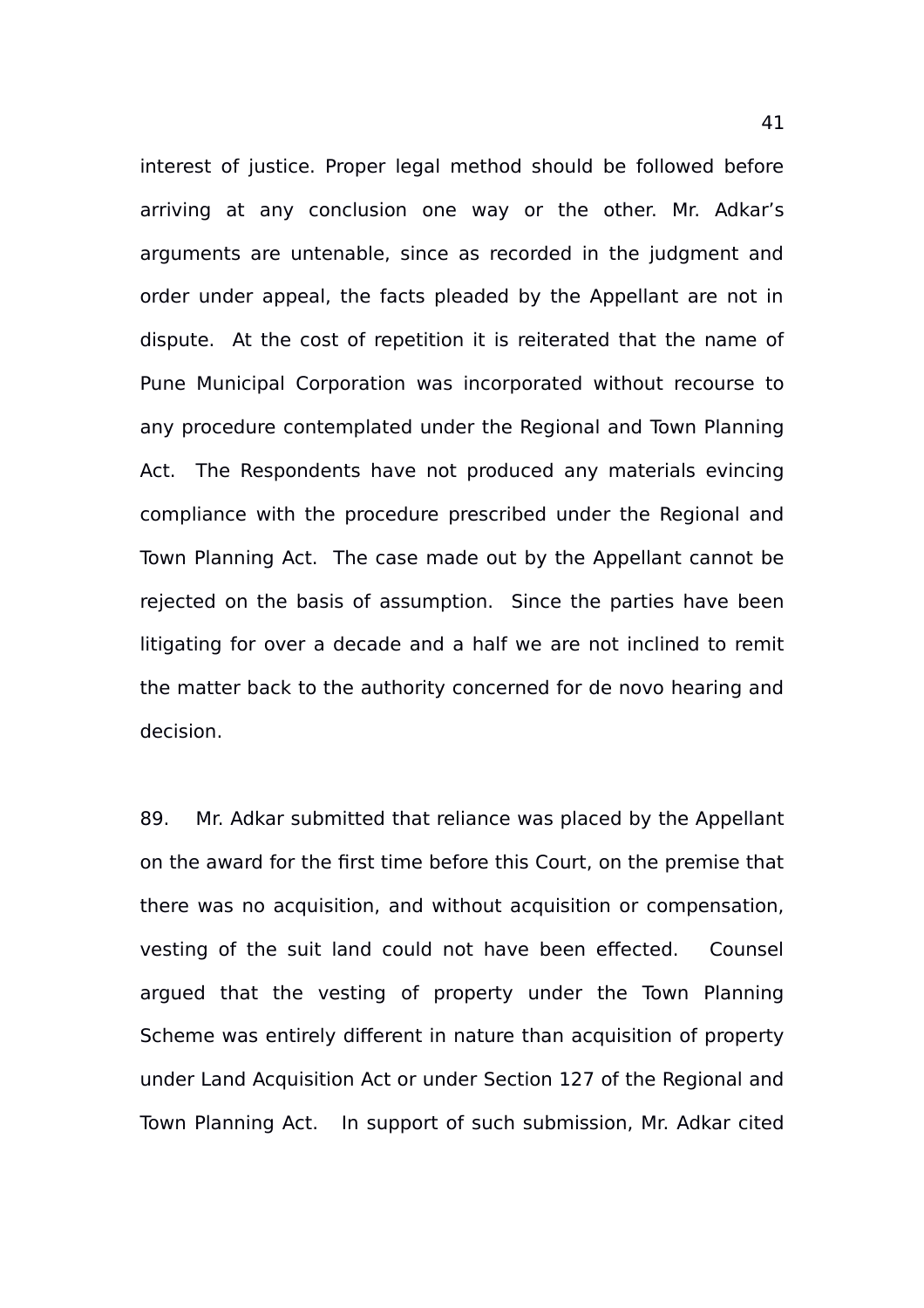# **Pukhrajmal Sagarmal Lunkad (D) thru. His Legal heirs and Others v. Municipal Council, Jalgaon and Others. [2](#page-41-0)**

90. In **Pukhrajmal Sagarmal Lunkad** (supra), the issue was whether any land reserved, allotted or designated for any purpose specified in any plan under the Regional and Town Planning Act but not cleared by agreement within 10 years from the date on which the final regional plan or final development plan came into force, nor proceedings under the Land Acquisition Act, 1894 commenced within such period and if a person interested has served notice on the Planning Authority/Developmental Authority/ Appropriate Authority as the case might be and the land is not cleared within six months of such notice; whether the allotment will be deemed to be released from reserve in view of the provisions of Section 127 of the Regional and Town Planning Act. This Court held :-

**"11.** Before further discussion, we think it just and proper to look into the definitions of "development plan" and "town planning scheme". Section 2(9) of the MRTP Act defines the term "development plan" and reads as under:

"**2. (9)**"**Development plan**" means <sup>a</sup> plan for the development or re-development of the area within the jurisdiction of a Planning Authority and includes revision of <sup>a</sup> development plan and proposals of <sup>a</sup> Special Planning Authority for development of land within its jurisdiction."

The expression town planning scheme is not defined in the Act but under Section 2(30) the word "scheme" is defined as:

"**2. (30)**"**Scheme**" includes a plan relating to a town planning scheme."

<span id="page-41-0"></span>2. (2017) 2 SCC 722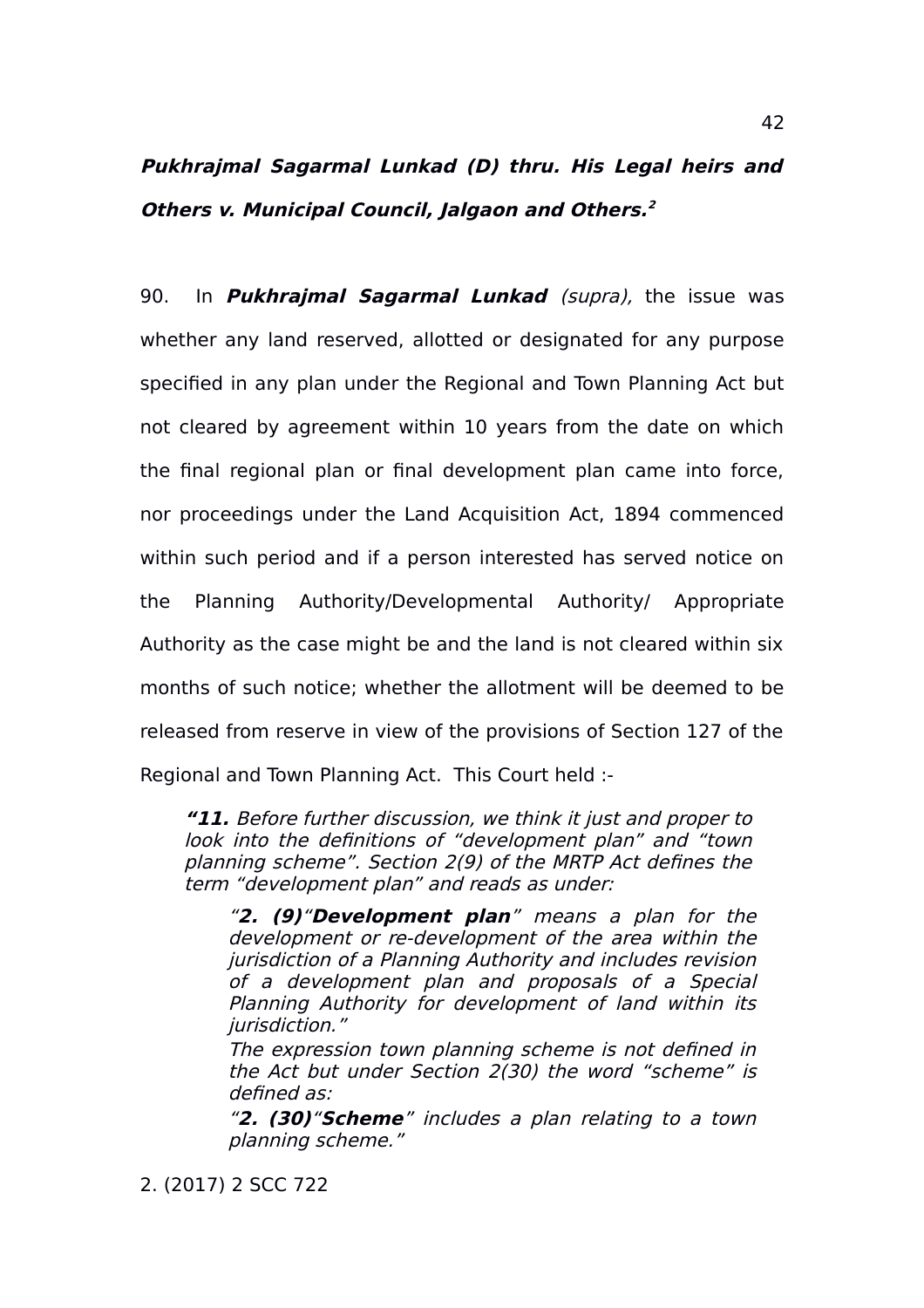**12.**According toConcise Oxford English Dictionary "scheme" means a systematic plan or arrangement for attaining some particular object or putting a particular idea into effect. In the same dictionary, the term "planning" means planning and control of the construction, growth, and development of <sup>a</sup> town or other urban area. As such, we may say that the term "planning scheme" means, a systematic plan with an object of planning and control of the construction, growth and development of a town. We also think it relevant to mention here that development plans are dealt with under Chapter III, and town planning schemes are dealt with under Chapter V of the MRTP Act. Section 126 of the Act which is part of Chapter VII, deals with plans as well as schemes, but Section 127 does not refer to town planning schemes.

**13.** Effect of final town planning scheme is provided in Section 88 of the MRTP Act which reads (as it existed before 2014), as under:

"**88. Effect of final scheme**.—On and after the day on which a final scheme comes into force—

(a) all lands required by the Planning Authority shall, unless it is otherwise determined in such scheme, vest absolutely in the Planning Authority free from all encumbrances;

(b) all rights in the original plots which have been reconstituted shall determine, and the reconstituted plots shall become subject to the rights settled by arbitrator;

(c) the Planning Authority shall hand over possession of the final plots to the owners to whom they are allotted in the final scheme."

#### xxx xxx xxx

**16.** In the present case the prayer is made by the appellants in the writ petitions specifically in respect of Town Planning Scheme III, which was finally sanctioned, as such, we find no error in the impugned judgment passed by the High Court dismissing the writ petitions. From the copy of special notice dated 25-4-1980 in Form 4 issued under the Town Planning Scheme Rules (filed as Annexure B with the additional documents) and copy of order dated 16-5-1980 passed by the arbitrator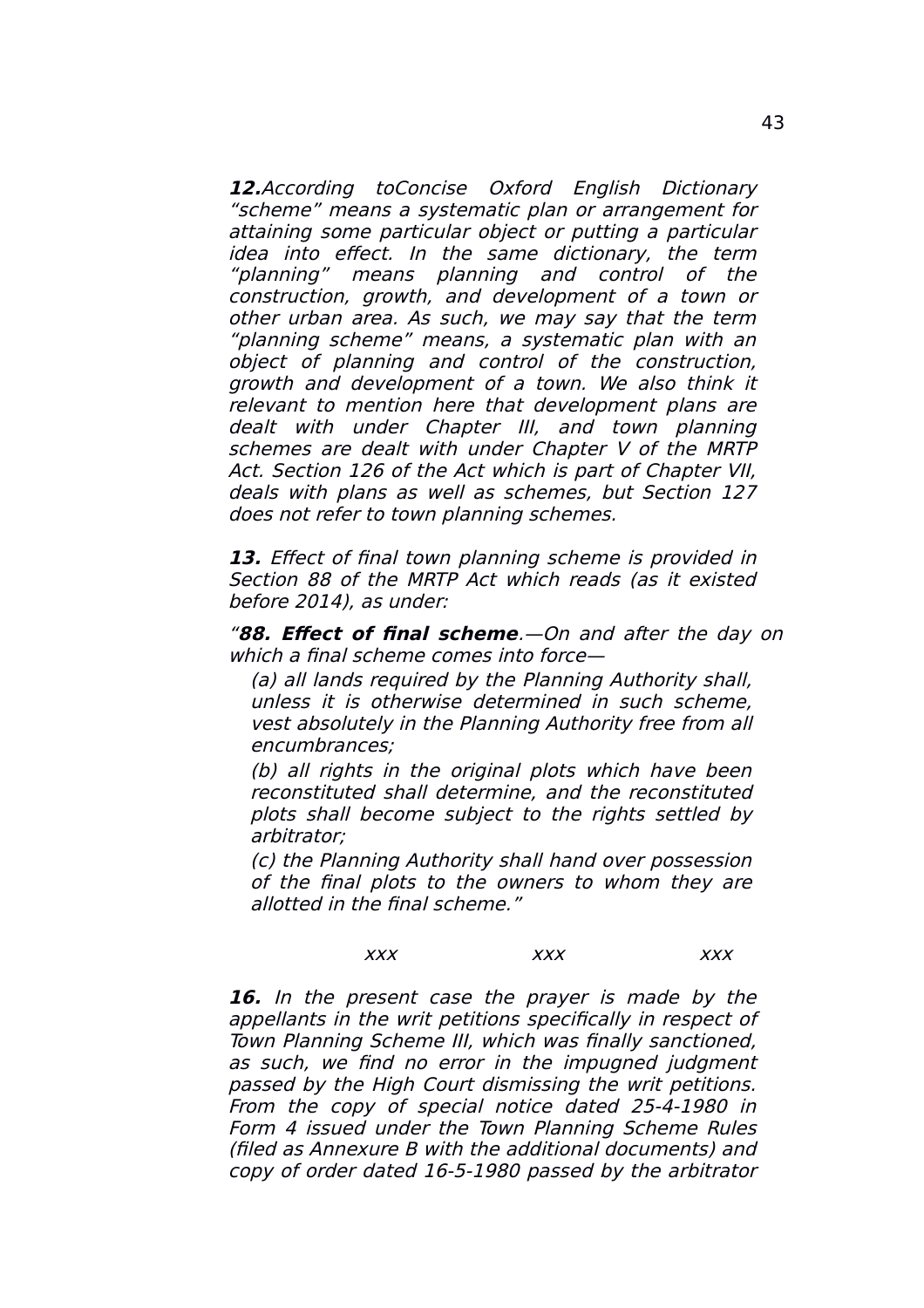in the aforesaid Rules, it is clear that the compensation was determined in respect of land in question under town planning scheme. The decision of the arbitrator appears to have been published in the Official Gazette dated 20-8-1980, and appeal was dismissed. In the circumstances, we find no error in the order passed by the High Court.

**17.** The landowners further relied on Girnar Traders v.State of Maharashtra [Girnar Traders v. State of Maharashtra, (2007) 7 SCC 555] to contend that the land is deemed to have been released after 6 months of the issue of notice under Section 127 of the MRTP Act. The contention of the landowners cannot be accepted for the reason that the decision relied on by the landowners to contend that no steps were taken relates to the "development plan" for which the steps for acquisition had to be taken as per Section 126. In the present case, before the scheme is implemented, the procedure contemplated under Chapter V is followed to finalise the scheme. The procedure includes the sanctioning of draft scheme, appointment of arbitrator, issuing notices to persons affected by the scheme, determination of compensation by the arbitrator and then the final award made by the arbitrator. In respect of the land required under town planning scheme except the development plan, the steps under Section 126 may not require to be resorted to at all. It is clear from the record that the draft town planning scheme was published in 1976, arbitrator determined the compensation in 1980, the appeal filed before the Tribunal was dismissed in 1987 and the scheme was sent to the Government for sanction in 1988 and it was finally sanctioned in 1993 by following the procedure under Chapter V which is a self-contained code for the implementation of the town planning scheme."

91. In **Pukhrajmal Sagarmal Lunkad** (supra), compensation had been determined in respect of the land in question under the Town Planning Scheme and there was no challenge to the decision of the Arbitrator published in the Official Gazette. It was in the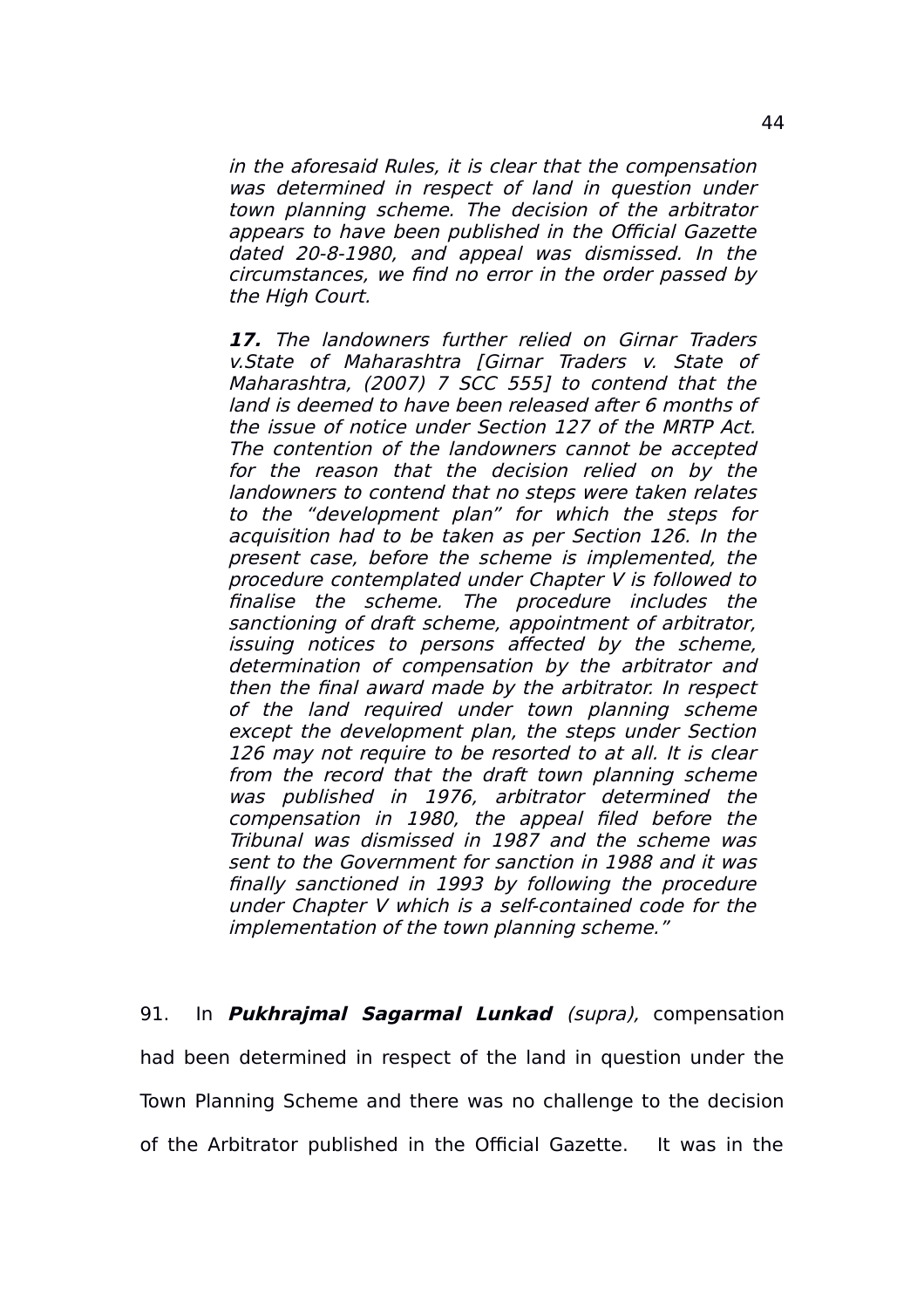backdrop of the aforesaid facts that the High Court/Supreme Court refused to interfere.

92. From the records of the case, particularly the order dated 20.8.1970 of sub division of plot number 473B and the award of the arbitrator, it is patently clear that the name of Pune Municipal Commissioner was at no point of time reflected as holder of the private road. There is no whisper as to how the road came to be shown as in possession of Pune Municipal Commissioner nor of the procedure adopted for effecting changes, if any, in the property records.

93. On perusal of the documents, there can be no doubt at all that the road in question measuring 444.14 sqm. never belonged to the Pune Municipal Corporation. In the property records, there was no private road. There were three plots 473 B1, B2, B3 and 473B4 shown as vacant land held by the owners of all the three adjacent plots.

94. The Municipal Corporation was never shown as owner of the vacant plot or of any private road. Even assuming that there was any policy decision to have an approach road to every plot, it was incumbent upon the authorities concerned to acquire the land. On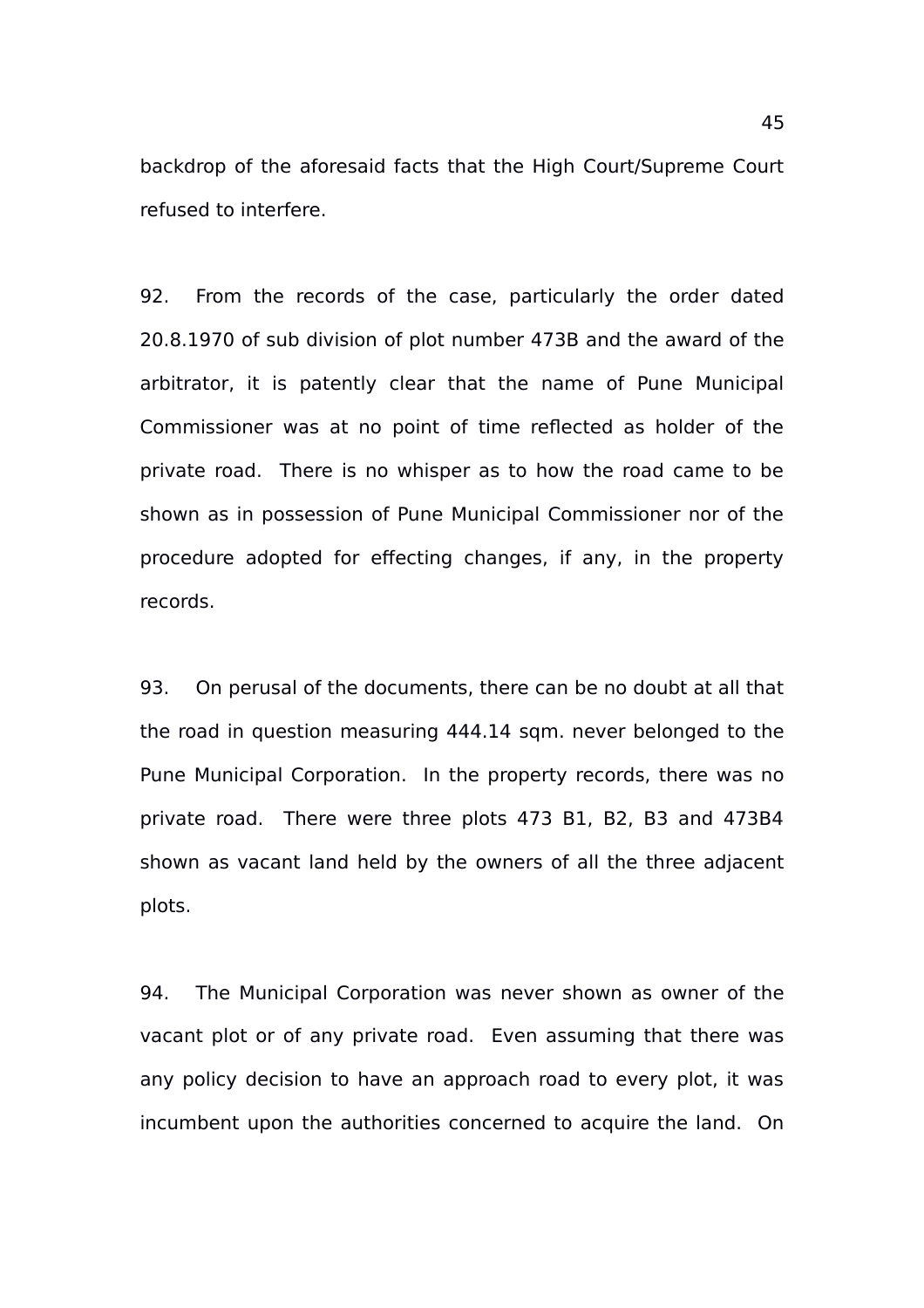the other hand, the scheme clearly records that the same was based on entries in property records, and the award of the arbitrator.

95. As argued by Mr. Sisodia, the Award dated 16<sup>th</sup> May, 1972 of the Arbitrator awarded under the Regional and Town Planning Act made it clear that the area and ownership of the plots were to be determined as per entries in the property registered. The Award is being final and binding under Section 74 on the Planning Authority as also the owners under Section 73 of the Regional and Town Planning Act. The sub-division in the Scheme under the Regional and Town Planning Act is as follows:

| S.No.<br>1<br>2.<br>$\overline{3}$ . | C.S. No.<br>1092 B/1<br>1092 B/2<br>1092 B/3 | Area (Sqmt.)<br>1025.00<br>603.00<br>2838.00 | Name of the Occupier<br>Smt. Kanta Nanda<br>Sri Premal Malhotra<br>Shri Dilip Kumar Roy |
|--------------------------------------|----------------------------------------------|----------------------------------------------|-----------------------------------------------------------------------------------------|
|                                      | 1092 B/4                                     | 444.00 (Road)                                | Smt. Indira Devi<br>Occupiers of Sr. Nos. 1 to                                          |
|                                      |                                              |                                              | 3 (Road)                                                                                |

96. The right to property may not be a fundamental right any longer, but it is still a constitutional right under Article 300A and a human right as observed by this Court in **Vimlaben Ajitbhai Patel**

**v. Vatslaben Ashokbhai Patel and Others [3](#page-45-0)** . In view of the mandate of Article 300A of the Constitution of India, no person is to be deprived of his property save by the authority of law. The

<span id="page-45-0"></span>3. (2008) 4 SCC 649 (para 42)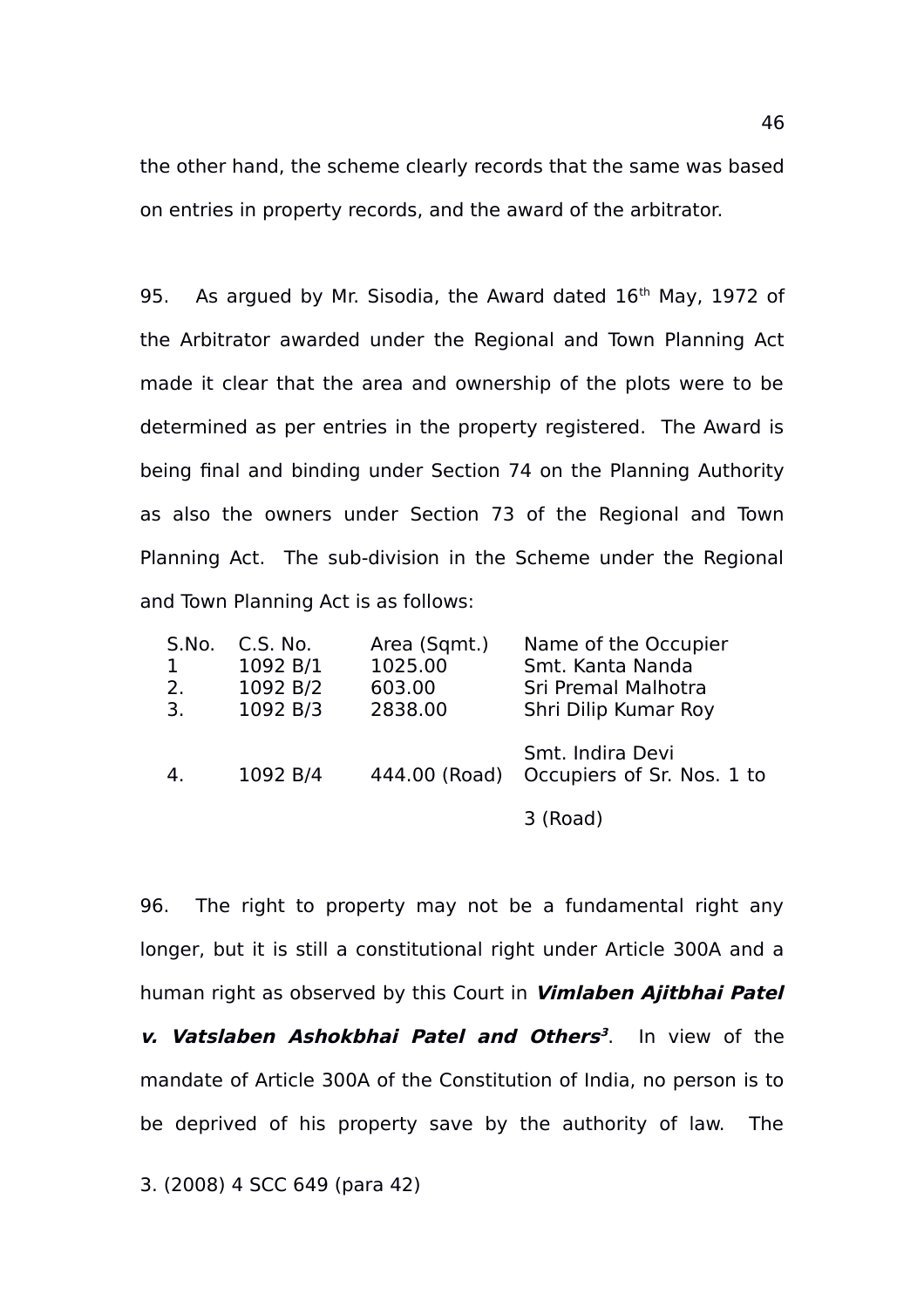appellant trust cannot be deprived of its property save in accordance with law.

97. Article 300A of the Constitution of India embodies the doctrine of eminent domain which comprises two parts, (i) possession of property in the public interest; and (ii) payment of reasonable compensation. As held by this Court in a plethora of decisions, including **State of Bihar and Others v. Project Uchcha Vidya, Sikshak Sangh and Others [4](#page-46-0)** ; **Jelubhai Nanbhai Khachar and Others v. State of Gujarat and Anr. [5](#page-46-1)** ; **Bishambhar Dayal Chandra Mohan and Ors. v. State of Uttar Pradesh and Others<sup>[6](#page-46-2)</sup>**, the State possesses the power to take or control the property of the owner for the benefit of public. When, however, a State so acts it is obliged to compensate the injury by making just compensation as held by this Court in **Girnar Traders v. State of Maharashtra and Others [7](#page-46-3)** .

98. It has been established beyond any iota of doubt that the private road admeasuring 414 sq. meter area had never been acquired by the Pune Municipal Corporation. The right to property includes any proprietary interest hereditary interest in the right of management of a religion endowment, as well as anything acquired by inheritance. However, laudable be the purpose, the Executive 4. (2006) 2 SCC 545, 574 (para 69)

- <span id="page-46-1"></span><span id="page-46-0"></span>5. (1995) Suppl. 1 SCC 596
- <span id="page-46-2"></span>6. (1982) 1 SCC 39
- <span id="page-46-3"></span>7. (2007) 7 SCC 555 (paras 55 and 56)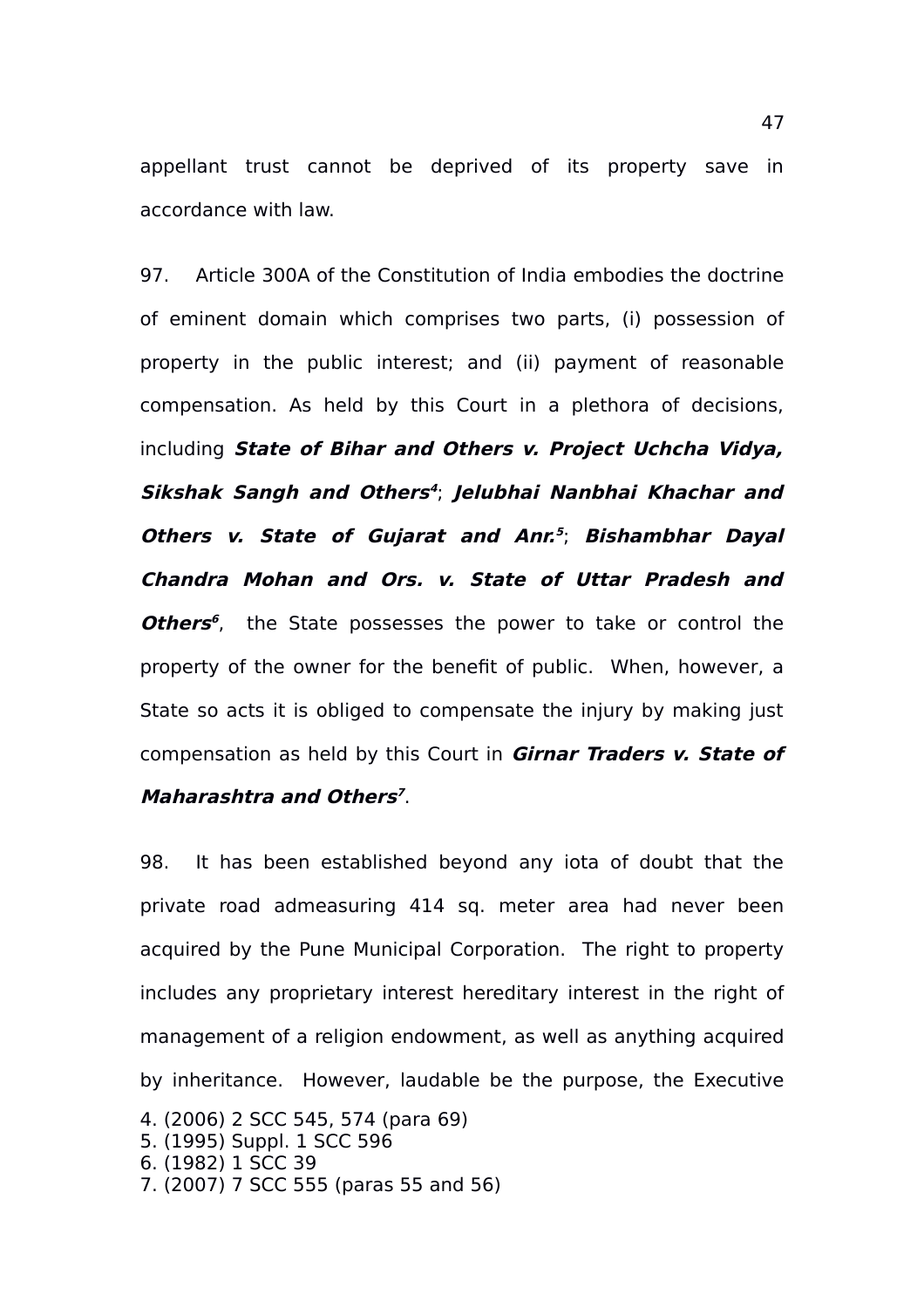cannot deprive a person of his property without specific legal authority, which can be established in a court of law.

99. In case of dispossession except under the authority of law, the owner might obtain restoration of possession by a proceeding for Mandamus against the Government as held by this Court in **Wazir Chand v. State of Himachal Pradesh [8](#page-47-0)** . Admittedly, no compensation has been offered or paid to the appellant Trust. As observed by this Court in **K.T. Plantation Private Limited and Anr. v. State of Karnataka[9](#page-47-1)** , even though the right to claim compensation or the obligation of the State to pay compensation to a person who is deprived of his property is not expressly provided in Article 300A of the Constitution, it is inbuilt in the Article. The State seeking to acquire private property for public purpose cannot say that no compensation shall be paid. The Regional and Town Planning Act also does not contemplate deprivation of a land holder of his land, without compensation. Statutory authorities are bound to pay adequate compensation.

<span id="page-47-1"></span><span id="page-47-0"></span>100. The High Courts exercising their jurisdiction under Article 226 of the Constitution of India, not only have the power to issue a Writ of Mandamus or in the nature of Mandamus, but are duty bound to exercise such power, where the Government or a public authority has failed to exercise or has wrongly exercised discretion conferred 8. AIR 1954 SC 415 9. (2011) 9 SCC 1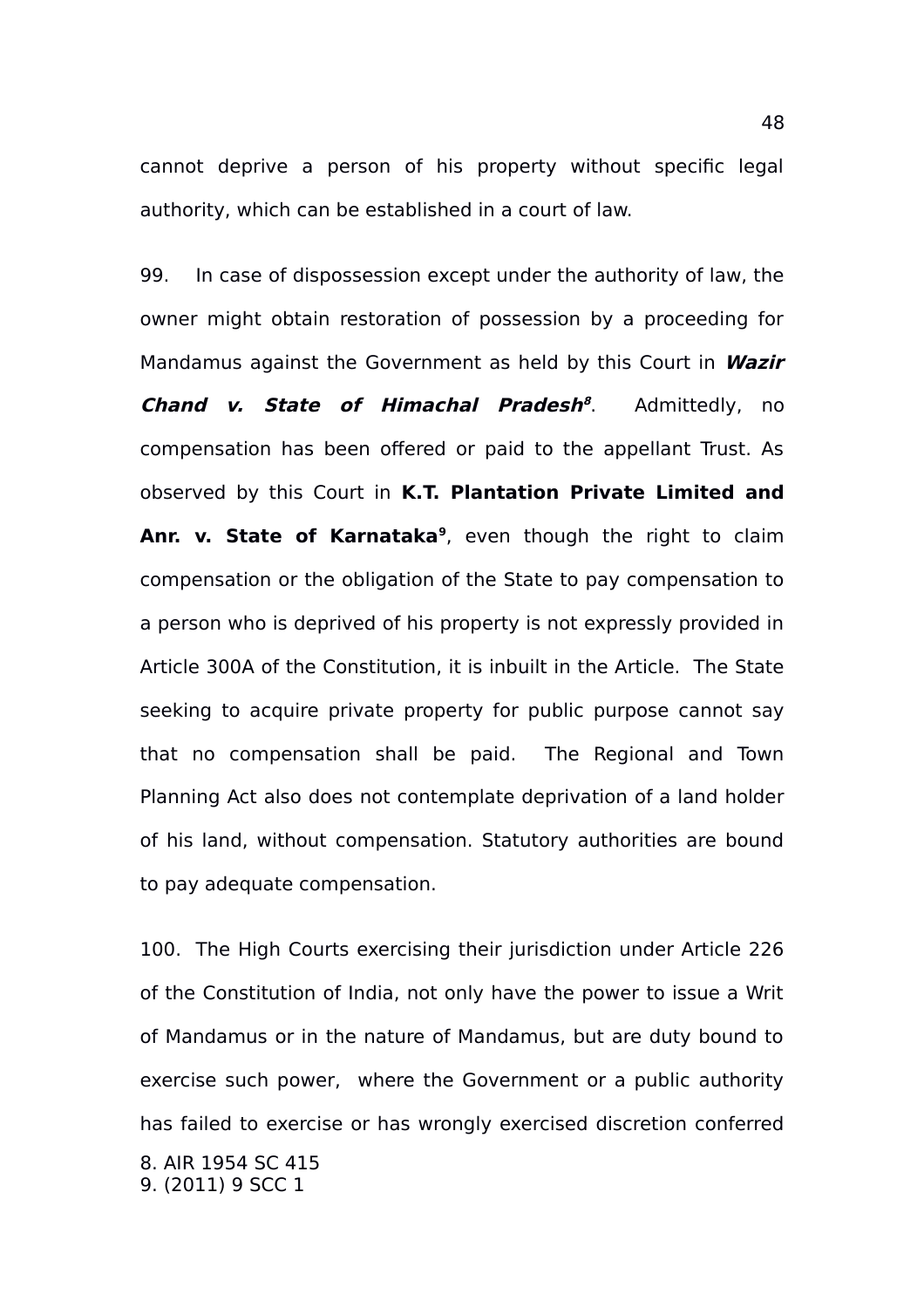upon it by a Statute, or a rule, or a policy decision of the Government or has exercised such discretion *malafide*, or on irrelevant consideration.

101. In all such cases, the High Court must issue a Writ of Mandamus and give directions to compel performance in an appropriate and lawful manner of the discretion conferred upon the Government or a public authority.

102. In appropriate cases, in order to prevent injustice to the parties, the Court may itself pass an order or give directions which the government or the public authorities should have passed, had it properly and lawfully exercised its discretion. In **Directors of Settlements, Andhra Pradesh and Others v. M.R. Apparao**

**and Anr. [10](#page-48-0)** . Pattanaik J. observed:

"One of the conditions for exercising power under Article 226 for issuance of a mandamus is that the court must come to the conclusion that the aggrieved person has a legal right, which entitles him to any of the rights and that such right has been infringed. In other words, existence of a legal right of a citizen and performance of any corresponding legal duty by the State or any public authority, could be enforced by issuance of <sup>a</sup> writ of mandamus, "Mandamus" means <sup>a</sup> command. It differs form the writs of prohibition or certiorari in its demand for some activity on the part of the body or person to whom it is addressed. Mandamus is a command issued to direct any person, corporation, inferior courts or government, requiring him or them to do some particular thing therein specified which appertains to his or their office and is in the nature of <sup>a</sup> public duty. A mandamus is available against any public authority including administrative and local bodies, and it would lie to any

<span id="page-48-0"></span>10. (2002) 4 SCC 638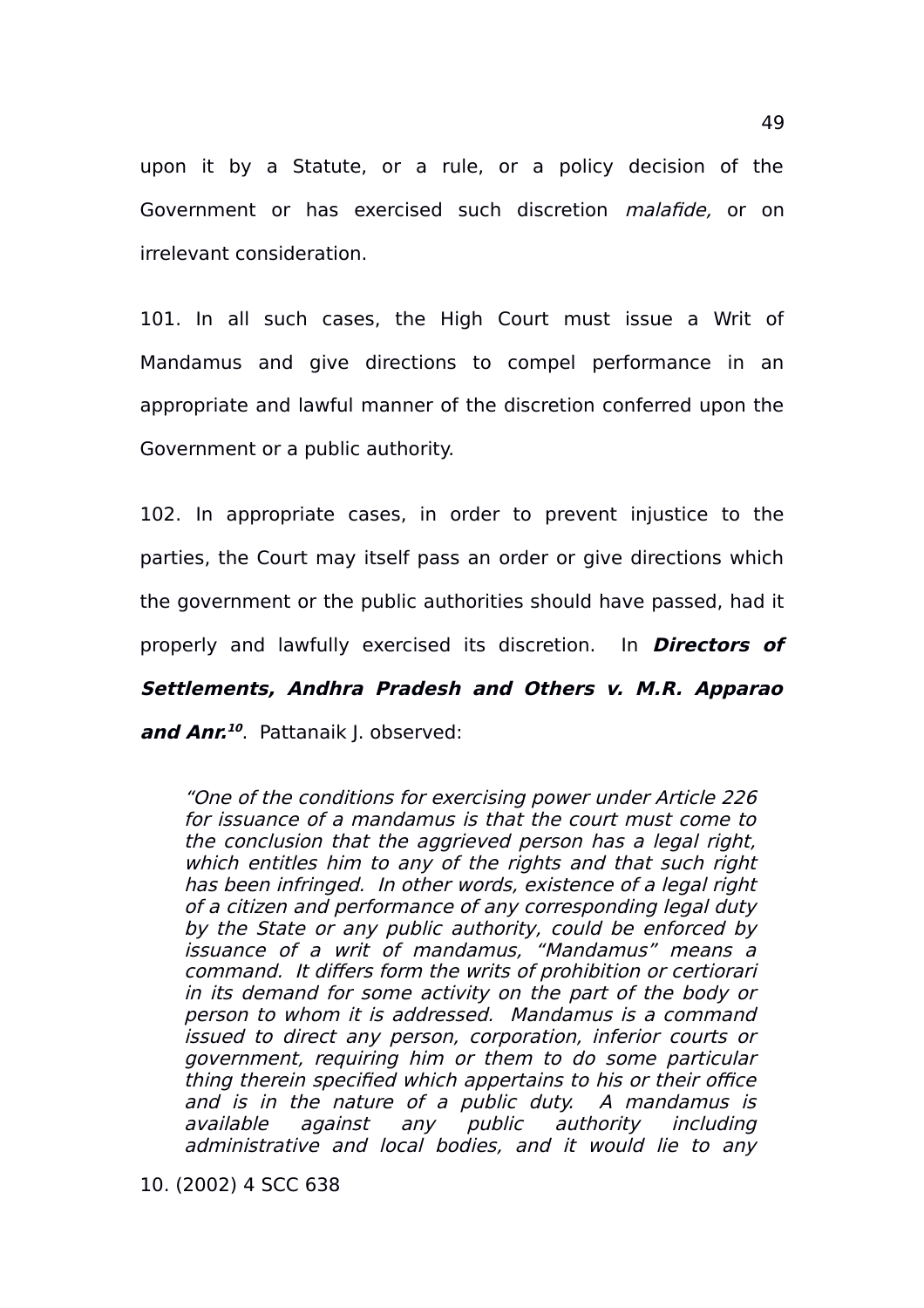person who is under a duty imposed by a statute or by the common law to do a particular act. In order to obtain a writ or order in the nature of mandamus, the applicant has to satisfy that he has a legal right to the performance of a legal duty by the party against whom the mandamus is sought and such right must be subsisting on the date of the petition. The duty that may be enjoined by mandamus may be one imposed by the Constitution, a statute, common law or by rules or orders having the force of law."

103. The Court is duty bound to issue a writ of Mandamus for enforcement of a public duty. There can be no doubt that an important requisite for issue of Mandamus is that Mandamus lies to enforce a legal duty. This duty must be shown to exist towards the applicant. A statutory duty must exist before it can be enforced through Mandamus. Unless a statutory duty or right can be read in the provision, Mandamus cannot be issued to enforce the same.

104. The High Court is not deprived of its jurisdiction to entertain a petition under Article 226 merely because in considering the petitioner's right to relief questions of fact may fall to be determined. In a petition under Article 226 the High Court has jurisdiction to try issues both of fact and law. Exercise of the jurisdiction is, it is true, discretionary, but the discretion must be exercised on sound judicial principles. Reference may be made inter alia to the judgments of this Court **Gunwant Kaur v. Municipal** Committee, Bhatinda<sup>[11](#page-49-0)</sup> and State of Kerala v. M.k. Jose<sup>[12](#page-49-1)</sup>. In **M.K. Jose** (supra), this Court held:-

<span id="page-49-1"></span><span id="page-49-0"></span>11 (1969) 3 SCC 769 12 (2015) 9 SCC 433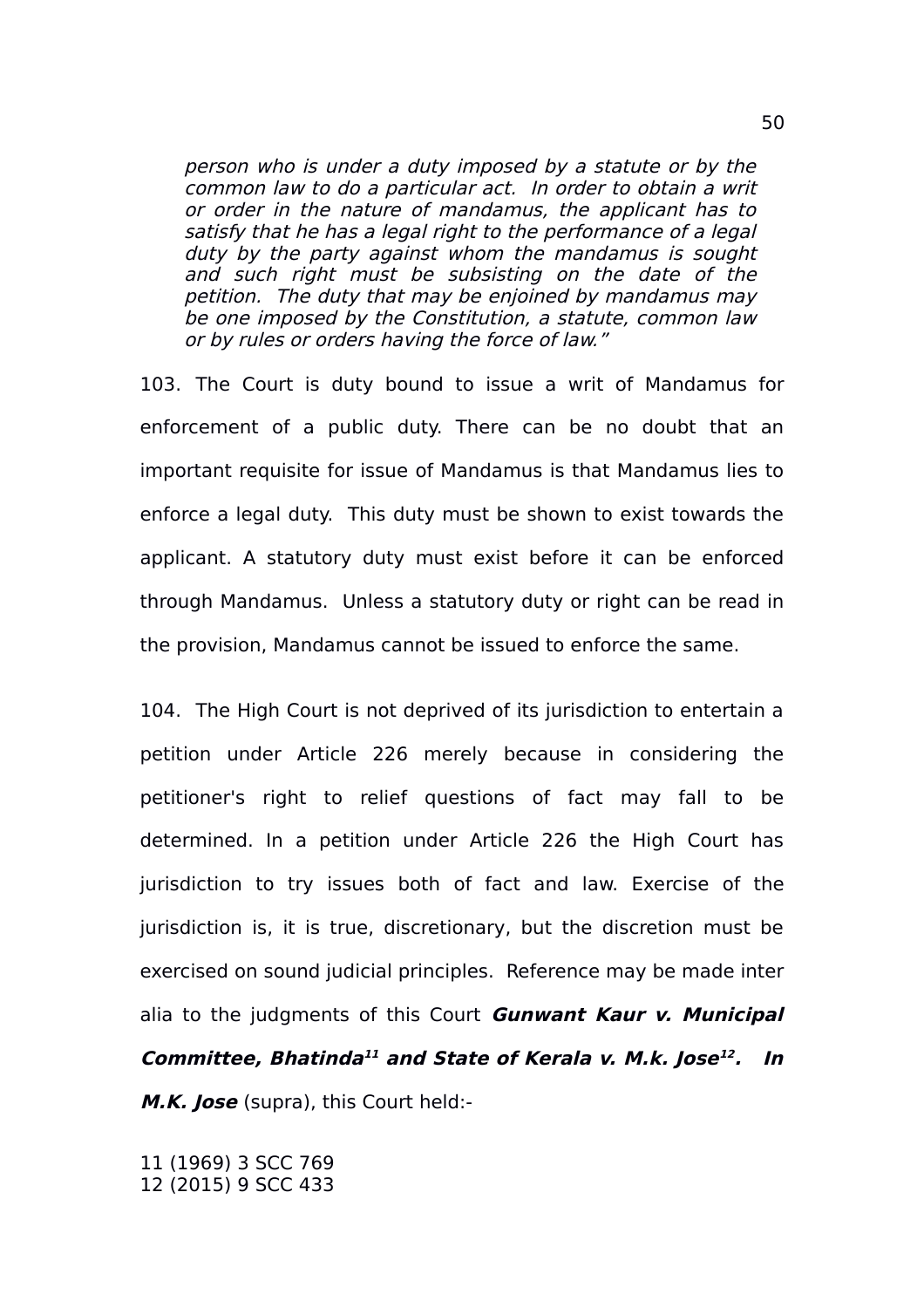"16. Having referred to the aforesaid decisions, it is obligatory on our part to refer to two other authorities of this Court where it has been opined that under what circumstances a disputed question of fact can be gone into. In Gunwant Kaur v. Municipal Committee, Bhatinda [(1969) 3 SCC 769] , it has been held thus: (SCC p. 774, paras 14-16)

"14. The High Court observed that they will not determine disputed question of fact in a writ petition. But what facts were in dispute and what were admitted could only be determined after an affidavit-in-reply was filed by the State. The High Court, however, proceeded to dismiss the petition in limine. **The High Court is not deprived of its jurisdiction to entertain <sup>a</sup> petition under Article 226 merely because in considering the petitioner's right to relief questions of fact may fall to be determined. In a petition under Article 226 the High Court has jurisdiction to try issues both of fact and law. Exercise of the jurisdiction is, it is true, discretionary, but the discretion must be exercised on sound judicial principles.** When the petition raises questions of fact of a complex nature, which may for their determination require oral evidence to be taken, and on that account the High Court is of the view that the dispute may not appropriately be tried in a writ petition, the High Court may decline to try a petition. Rejection of a petition in limine will normally be justified, where the High Court is of the view that the petition is frivolous or because of the nature of the claim made dispute sought to be agitated, or that the petition against the party against whom relief is claimed is not maintainable or that the dispute raised thereby is such that it would be inappropriate to try it in the writ jurisdiction, or for analogous reasons.

15. From the averments made in the petition filed by the appellants it is clear that in proof of a large number of allegations the appellants relied upon documentary evidence and the only matter in respect of which conflict of facts may possibly arise related to the due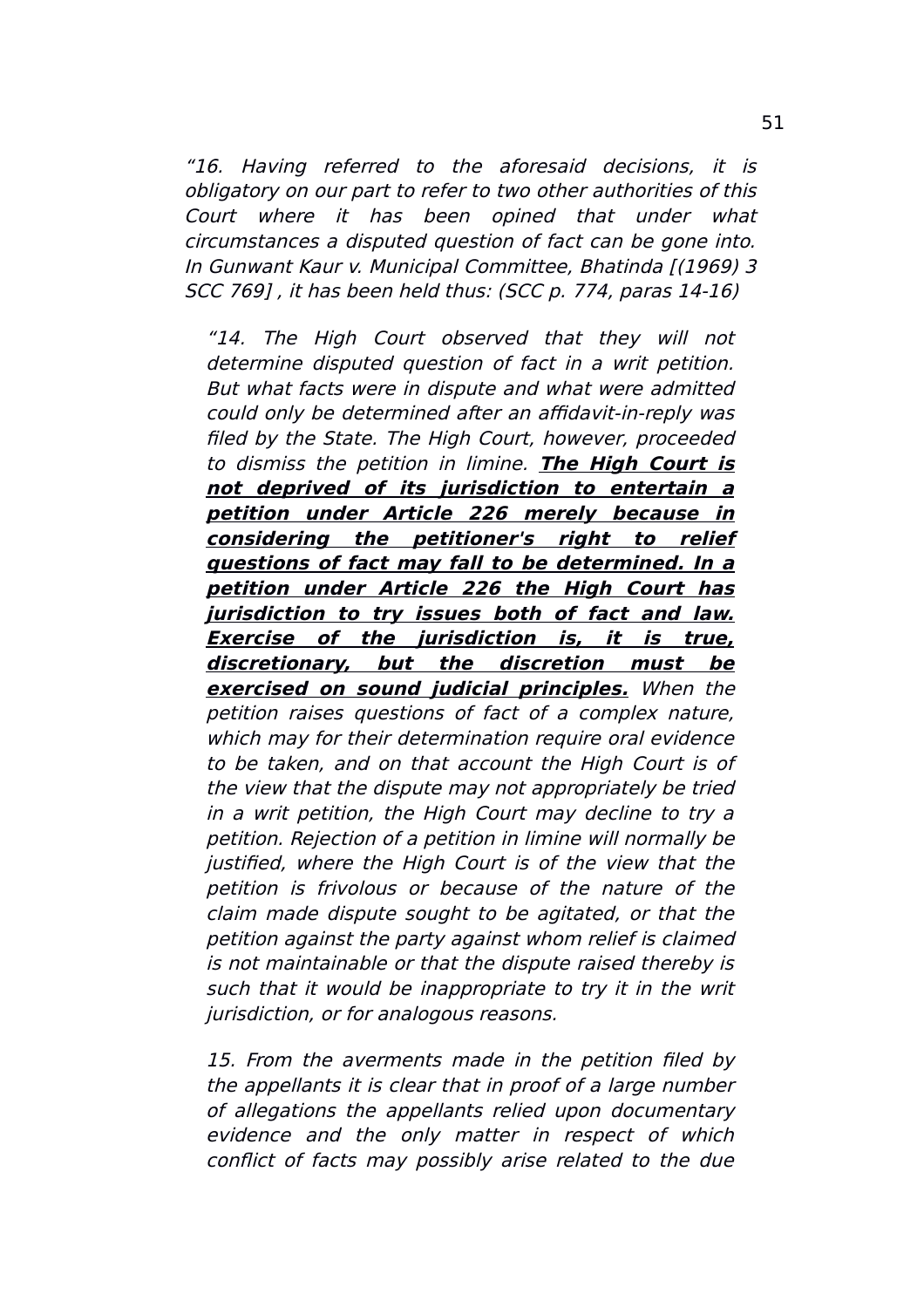publication of the notification under Section 4 by the Collector.

**16. In the present case, in our judgment, the High Court was not justified in dismissing the petition on the ground that it will not determine disputed question of fact. The High Court has jurisdiction to determine questions of fact, even if they are in dispute and the present, in our judgment, is <sup>a</sup> case in which in the interests of both the parties the High Court should have entertained the petition and called for an affidavit-in reply from the respondents, and should have proceeded to try the petition instead of relegating the appellants to a separate suit.**" (emphasis supplied)

105. In **ABL International Ltd. v. Export Credit Guarantee**

**Corporation of India Ltd. [13](#page-51-0) ,** this Court referring to previous

judgments of this Court including **Gunwant Kaur** (supra) held: -

"19. Therefore, it is clear from the above enunciation of law that merely because one of the parties to the litigation raises a dispute in regard to the facts of the case, the court entertaining such petition under Article 226 of the Constitution is not always bound to relegate the parties to a suit. In the above case of Gunwant Kaur [(1969) 3 SCC 769] this Court even went to the extent of holding that in a writ petition, if the facts require, even oral evidence can be taken. This clearly shows that in an appropriate case, the writ court has the jurisdiction to entertain a writ petition involving disputed questions of fact and there is no absolute bar for entertaining a writ petition 2 even if the same arises out of <sup>a</sup> contractual obligation and/or involves some disputed questions of fact.

<span id="page-51-0"></span>27. From the above discussion of ours, the following legal principles emerge as to the maintainability of a writ petition: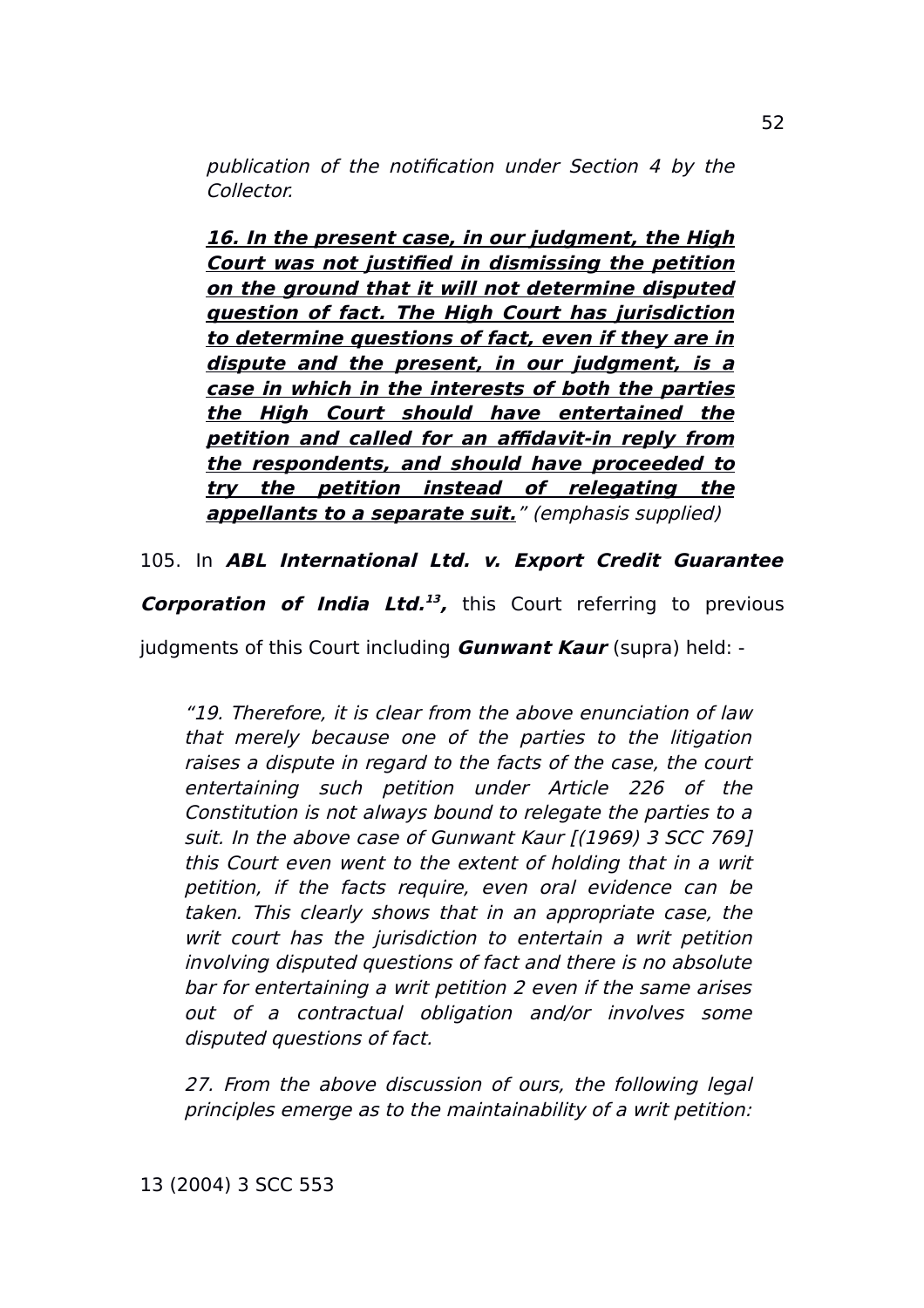a) In an appropriate case, a writ petition as against a State or an instrumentality of a State arising out of a contractual obligation is maintainable.

 b) Merely because some disputed questions of fact arise for consideration, same cannot be a ground to refuse to entertain <sup>a</sup> writ petition in all cases as <sup>a</sup> matter of rule;

c) A writ petition involving a consequential relief of monetary claim is also maintainable."

106. In the present case, it is not even in dispute that the private road in question did not at any point of time belong to the Pune Municipal Corporation. It is shown to be held by the holders by adjacent Plot Nos. 473 B1, 473 B2 and 473 B3.

107. In the facts and circumstances of the instant case, in the light of admissions, on the part of the respondent authorities that the private road measuring 414 sq. was private property never acquired by the Pune Municipal Corporation or the State Government, the respondents had a public duty under Section 91 to appropriately modify the scheme and to show the private road as property of its legitimate owners, as per the property records in existence, and or in the award of the Arbitrator. In our considered opinion, the Bombay High Court erred in law in dismissing the Writ Petition with the observation that the land in question had vested under Section 88 of the Regional and Town Planning Act.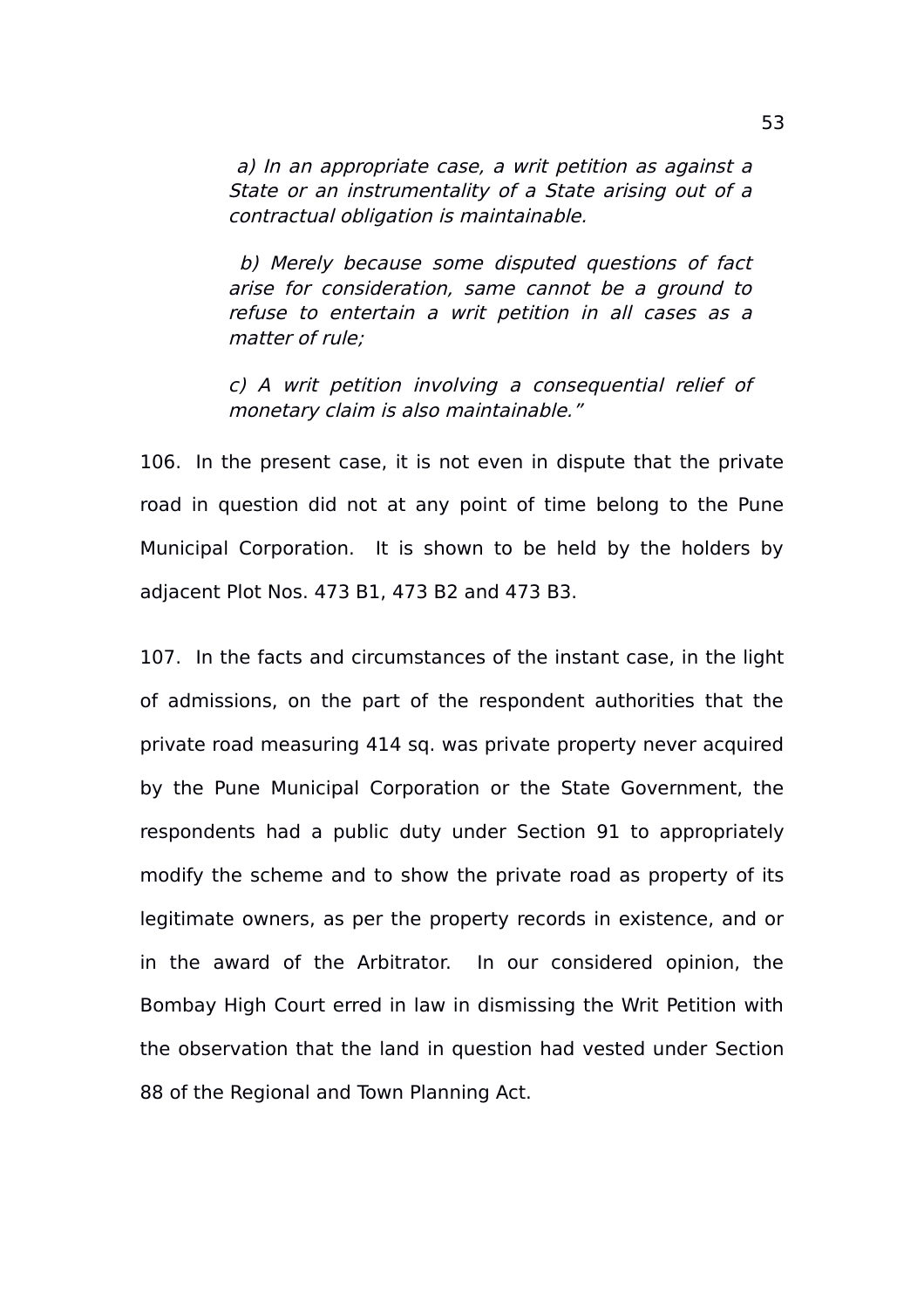108. Section 88 of the Regional and Town Planning Act, 1966 provides:

"**88. Effect of [preliminary scheme]**.- On and after the day on which a [preliminary scheme] comes into force-

(a) all lands required by the Planning Authority shall, unless it is otherwise determined in such scheme, vest absolutely in the Planning Authority free from all encumbrances;

(b) all rights in the original plots which have been reconstituted shall determine, and the reconstituted plots shall become subject to the rights settled by Arbitrator;

 $[(c)$  \*\*\*]"

109. Section 88 of the Regional and Town Planning Act cannot be read in isolation. It has to be read with Section 125 to 129 relating

to compulsory acquisition as also Section 59, 69 and 65.

110. Section 125 provides as follows:

"**125. Compulsory acquisition of land needed for purposes of Regional Plan, Development plan or town planning scheme, etc.-** Any land required, reserved or designated in a Regional plan, Development plan or town planning scheme for a public purpose or purposes including plans for any area of comprehensive development or for any new town shall be deemed to be land needed for a public purpose [within the meaning of the Right to Fair Compensation and Transparency in Land Acquisition, Rehabilitation and Resettlement Act, 2013 (30 of 2013)].

> [Provided that, the procedure specified in sections 4 to 15 (both inclusive) of the Right to Fair Compensation and Transparency in Land Acquisition, Rehabilitation and Resettlement Act, 2013 (30 of 2013) shall not be applicable in respect of such lands.]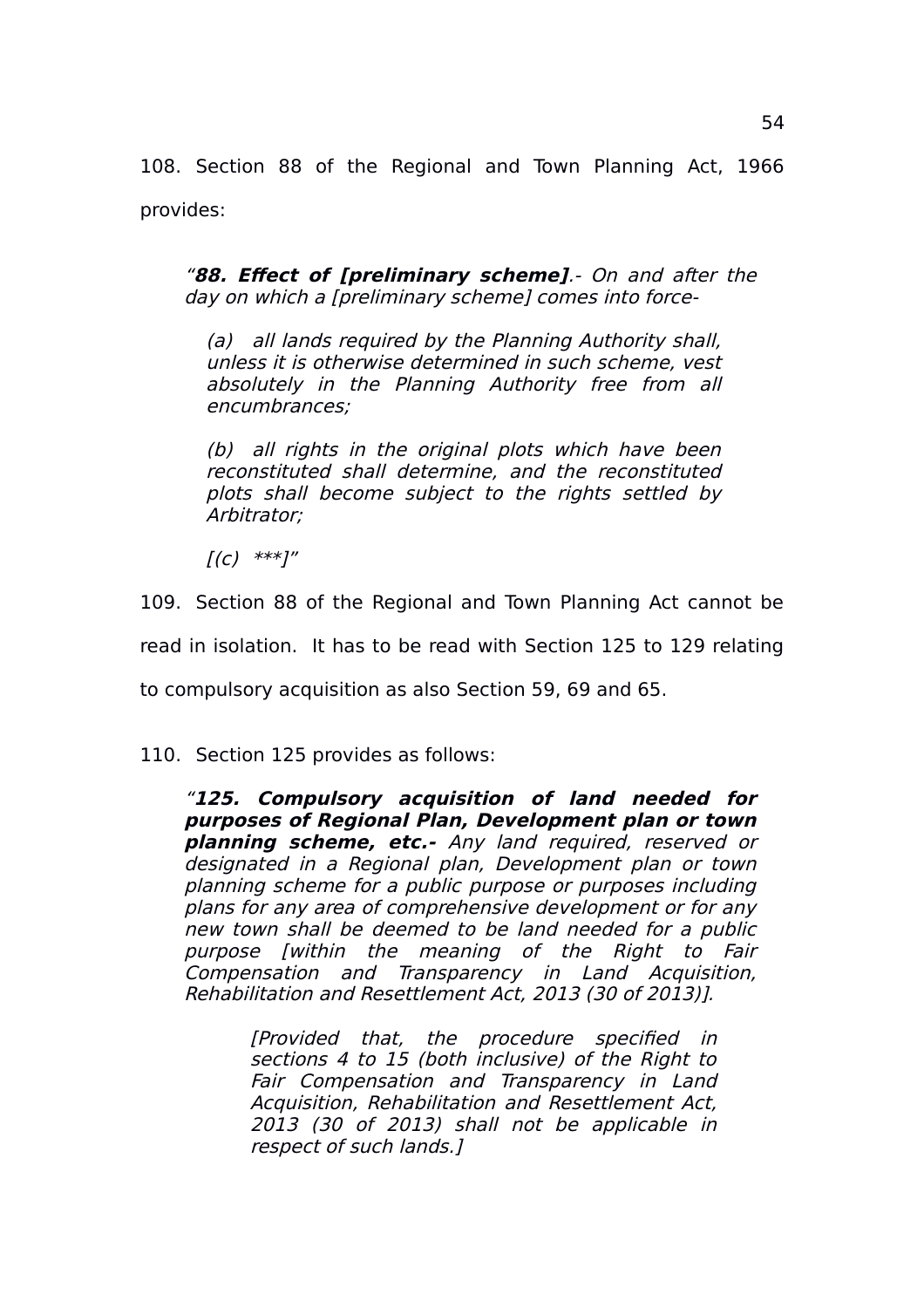111. Section 126 stipulates the mode and manner of acquisition of land acquired to a designate in Regional, Development and Town scheme for a public purpose and the mode of payment of compensation.

112. Section 127 provides that any land reserved, allotted or designated for any purpose specified in any plan under the Regional and Town Planning Act, which is not acquired by agreement within ten years from the date on which a final regional plan or final development plan comes into force, is to be deemed to have lapsed and the land shall be deemed to be released from such reservation. Of course by virtue of sub-section (2) of Section 126 inserted by Amendment by Maharashtra Act No.16 of 2009 on lapsing of reservation or a designation of any land under sub-section (1), the Government shall notify the same by an order published in the Official Gazette. Section 128 enables the Government to acquire lands for a purpose other than the one for which it is designated in any plan or scheme.

113. In our considered opinion, the High Court erred in dismissing the writ petition, misconstruing Section 88 of the Regional and Town Planning Act, by reading the same in isolation from the other provisions of the Regional and Town Planning Act, particularly Sections 65, 66, 125 and 126 thereof.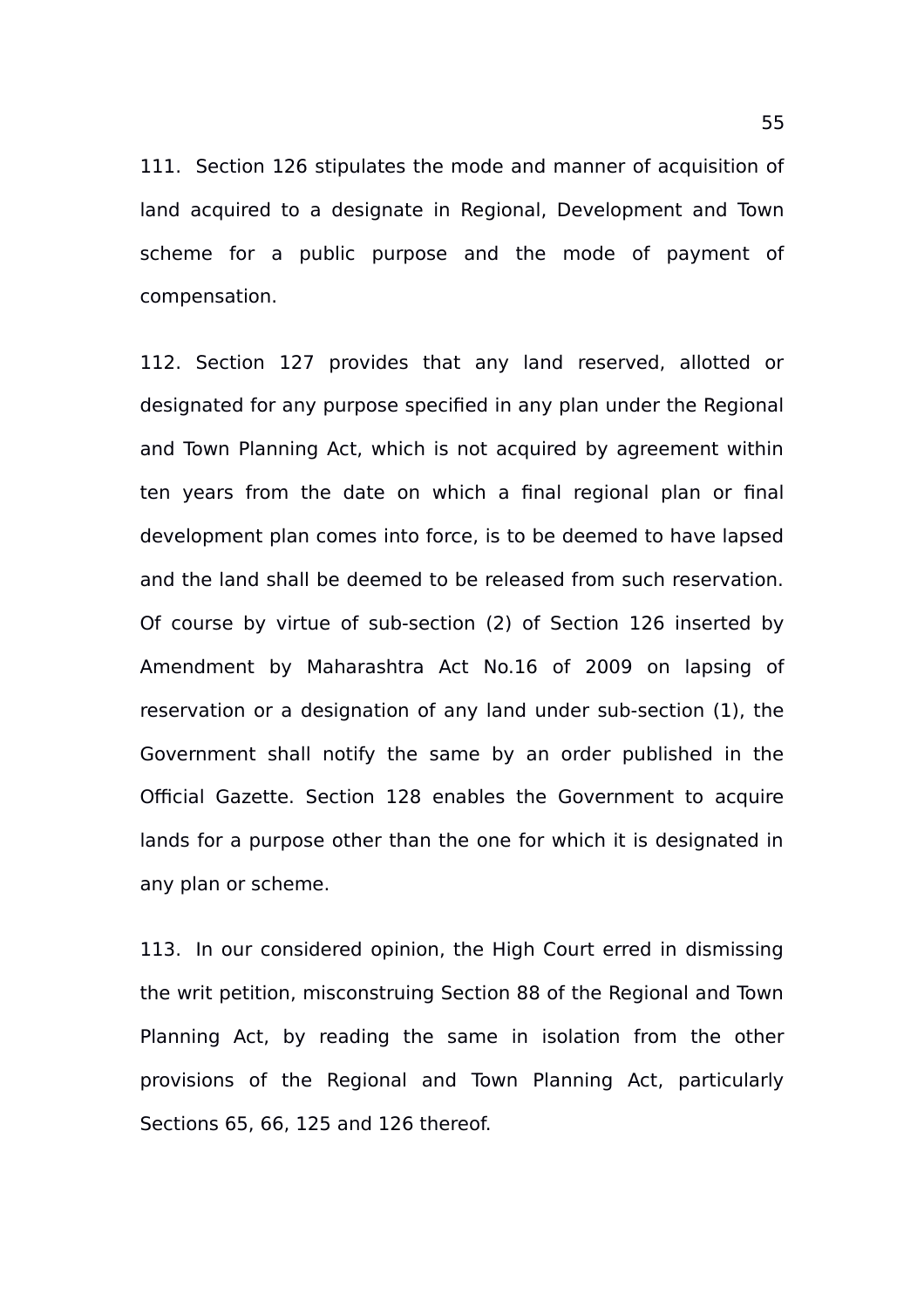114. Section 125 read with Section 126 enables the state/Planning authority to acquire land. On a proper construction of Section 88, when land is acquired for the purposes of a Development Scheme, the same vests in the State free from encumbrances. No third party can claim any right of easement to the land, or claim any right as an occupier, licensee, tenant, lessee, mortgagee or under any sale agreement. On the other hand, Section 65 referred to above read with Section 66 protects the interests of the owners.

115. In the absence of any proceedings for acquisition or for purchase, no land belonging to the Appellant Trust could have vested in the State.

116. The High Court also erred in its finding that the modification proposed involved substantial alteration by deletion of a public road and was therefore impermissible. The modification only involved deletion of the name of Pune Municipal Corporation as holder of the private road. The finding that deletion of a public road is a substantial alteration is, for the reasons already discussed above, completely baseless.

117. The appeal is therefore allowed, and the Judgment and order under appeal is set aside.

118. In exercise of our power under Article 142 of the Constitution of India to do complete justice between the parties, we direct the